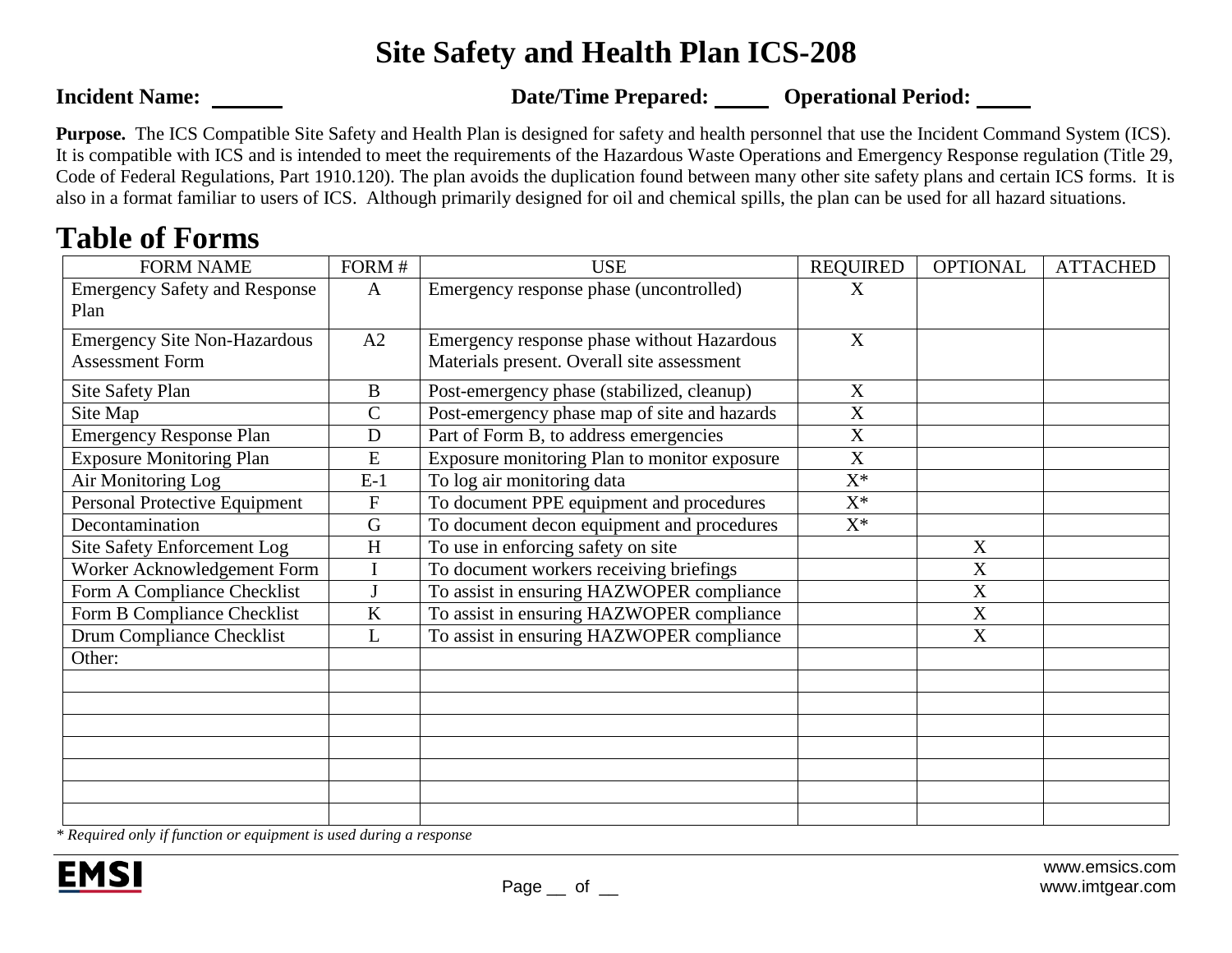This Page Intentionally Left Blank

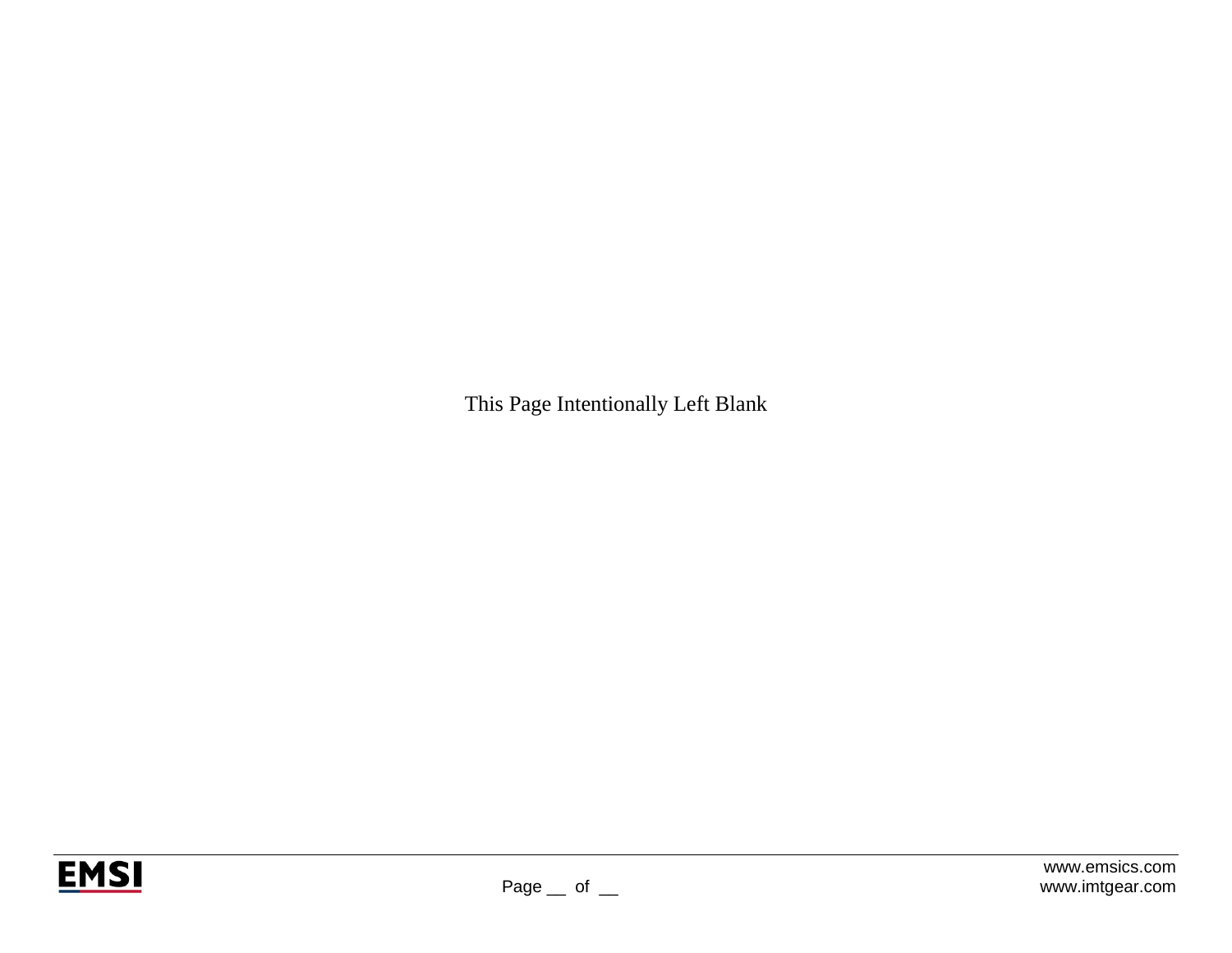| 1. Incident Name<br><b>EMERGENCY SAFETY</b><br><b>AND RESPONSE PLAN</b> |                       |                 |                                                                                                                                                                                                                         |                 | 2. Date/Time Prepared |                                                                                 |                              |                  | 3. Operational Period |                                                     |                        | 4. Attachments: Attach MSDS for<br>each Chemical: |                              |                      |                  |                                 |
|-------------------------------------------------------------------------|-----------------------|-----------------|-------------------------------------------------------------------------------------------------------------------------------------------------------------------------------------------------------------------------|-----------------|-----------------------|---------------------------------------------------------------------------------|------------------------------|------------------|-----------------------|-----------------------------------------------------|------------------------|---------------------------------------------------|------------------------------|----------------------|------------------|---------------------------------|
| 5. Organization IC/UC:                                                  | Safety:               |                 |                                                                                                                                                                                                                         |                 |                       | Entry Team:                                                                     |                              |                  |                       | Backup Team:                                        |                        |                                                   | Decon Team:                  |                      |                  |                                 |
|                                                                         |                       | Div/Group Supv: |                                                                                                                                                                                                                         |                 |                       |                                                                                 |                              |                  |                       |                                                     |                        |                                                   |                              |                      |                  |                                 |
| 6.a. Physical Hazards and                                               |                       |                 | 6.b. Confined Space Noise Heat Stress Cold Stress Electrical Animal/Plant/Insect Ergonomic Inizing Rad<br>Slips/Trips/Falls Struck by Water Violence Excavation Biomedical waste and/or needles Fatigue Other (specify) |                 |                       |                                                                                 |                              |                  |                       |                                                     |                        |                                                   |                              |                      |                  |                                 |
| Protection<br>6.c.                                                      | 6d Entry              | 6.e.            | 6f.                                                                                                                                                                                                                     | 6g. Shoes       | 6.h.                  | 6i.                                                                             | 6j.                          | 6l. Work/        |                       | 6.m.                                                | 6.n. Signs             | 6.p. Fall                                         | 6.q.                         | 6.r.                 | 6.s.             | 6.t.                            |
| Tasks & Controls                                                        | Permit                | Ventilate       | Hearing<br>Protection                                                                                                                                                                                                   | (type)          | Hard<br>Hats          | Clothing<br>(cold wx)                                                           | Life<br>Jacket               | Rest (hrs)       |                       | Fluids<br>(amt/time)                                | &<br>Barricade         | Protect                                           | Post<br>Guards               | Flash<br>Protect     | Work<br>Gloves   | Other                           |
|                                                                         |                       |                 |                                                                                                                                                                                                                         |                 |                       |                                                                                 |                              |                  |                       |                                                     |                        |                                                   |                              |                      |                  |                                 |
|                                                                         |                       |                 |                                                                                                                                                                                                                         |                 |                       |                                                                                 |                              |                  |                       |                                                     |                        |                                                   |                              |                      |                  |                                 |
|                                                                         |                       |                 |                                                                                                                                                                                                                         |                 |                       |                                                                                 |                              |                  |                       |                                                     |                        |                                                   |                              |                      |                  |                                 |
|                                                                         |                       |                 |                                                                                                                                                                                                                         |                 |                       |                                                                                 |                              |                  |                       |                                                     |                        |                                                   |                              |                      |                  |                                 |
|                                                                         |                       |                 |                                                                                                                                                                                                                         |                 |                       |                                                                                 |                              |                  |                       |                                                     |                        |                                                   |                              |                      |                  |                                 |
|                                                                         |                       |                 |                                                                                                                                                                                                                         |                 |                       |                                                                                 |                              |                  |                       |                                                     |                        |                                                   |                              |                      |                  |                                 |
|                                                                         |                       |                 |                                                                                                                                                                                                                         |                 |                       |                                                                                 |                              |                  |                       |                                                     |                        |                                                   |                              |                      |                  |                                 |
|                                                                         |                       |                 |                                                                                                                                                                                                                         |                 |                       |                                                                                 |                              |                  |                       |                                                     |                        |                                                   |                              |                      |                  |                                 |
| 7.a. Agent                                                              |                       | 7.b. Hazards    |                                                                                                                                                                                                                         |                 |                       | 7.c. Target Organs                                                              |                              |                  |                       | 7.d. Exposure Routes                                |                        | 7.f. PPE                                          |                              |                      | 7.g. Type of PPE |                                 |
|                                                                         | Explosive $\Box$      |                 | Radioactive                                                                                                                                                                                                             |                 |                       | $Eyes \n\bigcap \n\text{Nose} \n\bigcap \n\text{Skin} \n\bigcap \n\text{Ears}$  |                              |                  |                       | Inhalation                                          |                        |                                                   | Face Shield                  |                      |                  |                                 |
|                                                                         | Flammable             | Reactive $\Box$ | Carcinogen $\square$<br>Oxidizer $\sqrt{\phantom{a}}$                                                                                                                                                                   |                 |                       | Central Nervous System<br>Respiratory $\Box$ Throat $\Box$                      |                              |                  |                       | $\overline{\phantom{a}}$<br>Absorption<br>Ingestion |                        |                                                   | Eyes<br>Gloves               |                      |                  |                                 |
|                                                                         | Biomedical $\Box$     |                 | Corrosive $\Box$                                                                                                                                                                                                        |                 |                       | Lungs $\Box$ Heart $\Box$                                                       | Liver $\Box$                 |                  |                       | Injection                                           |                        |                                                   | Inner Suit                   |                      |                  |                                 |
|                                                                         |                       | Toxic           | Specify Other: $\square$                                                                                                                                                                                                |                 |                       | Kidney $\Box$ Blood $\Box$ Lungs [                                              |                              |                  |                       | Membrane                                            |                        |                                                   | Splash Suit                  |                      |                  |                                 |
|                                                                         |                       |                 |                                                                                                                                                                                                                         |                 |                       | Circulatory $\Box$ Gastrointestinal $\Box$<br>Bone $\Box$ Other Specify: $\Box$ |                              |                  |                       |                                                     |                        | Level A Suit                                      | $SCBA \square$ APR $\square$ |                      |                  |                                 |
|                                                                         |                       |                 |                                                                                                                                                                                                                         |                 |                       |                                                                                 |                              |                  |                       |                                                     |                        |                                                   | SAR                          |                      |                  |                                 |
|                                                                         |                       |                 |                                                                                                                                                                                                                         |                 |                       |                                                                                 |                              |                  |                       |                                                     |                        | Fire Resistance                                   | Cartridges                   |                      |                  |                                 |
| 8. Instruments:                                                         | 8.a. Action<br>Levels |                 | 8.b. Chemical Name(s):                                                                                                                                                                                                  | 8.c.<br>LEL/UEL | 8.d. Odor<br>Thresh   |                                                                                 | 8.e. Ceiling/<br><b>IDLH</b> | 8.f.<br>STEL/TLV |                       | 8.g. Flash Pt/<br>Ignition Pt                       | 8.h. Vapor<br>Pressure |                                                   | 8.i. Vapor<br>Density        | 8.j. Specific        |                  | 8.1.<br>Boiling                 |
|                                                                         |                       |                 |                                                                                                                                                                                                                         | $\%$            | Ppm                   |                                                                                 |                              |                  |                       | $(F$ or $C)$                                        | (mm)                   |                                                   |                              | Gravity              |                  | Pt $\mathcal F$ or $\mathcal C$ |
| O2<br>CGI                                                               |                       |                 |                                                                                                                                                                                                                         |                 |                       |                                                                                 |                              |                  |                       |                                                     |                        |                                                   |                              |                      |                  |                                 |
| Radiation $\Box$                                                        |                       |                 |                                                                                                                                                                                                                         |                 |                       |                                                                                 |                              |                  |                       |                                                     |                        |                                                   |                              |                      |                  |                                 |
| Total HCs $\Box$                                                        |                       |                 |                                                                                                                                                                                                                         |                 |                       |                                                                                 |                              |                  |                       |                                                     |                        |                                                   |                              |                      |                  |                                 |
| Colorimetric $\Box$                                                     |                       |                 |                                                                                                                                                                                                                         |                 |                       |                                                                                 |                              |                  |                       |                                                     |                        |                                                   |                              |                      |                  |                                 |
| Thermal $\Box$<br>Other $\square$                                       |                       |                 |                                                                                                                                                                                                                         |                 |                       |                                                                                 |                              |                  |                       |                                                     |                        |                                                   |                              |                      |                  |                                 |
|                                                                         |                       |                 |                                                                                                                                                                                                                         |                 |                       |                                                                                 |                              |                  |                       |                                                     |                        |                                                   |                              | ICS-208 SSP-A Page 1 |                  |                                 |
|                                                                         |                       |                 |                                                                                                                                                                                                                         |                 |                       |                                                                                 |                              |                  |                       |                                                     |                        |                                                   |                              |                      |                  |                                 |

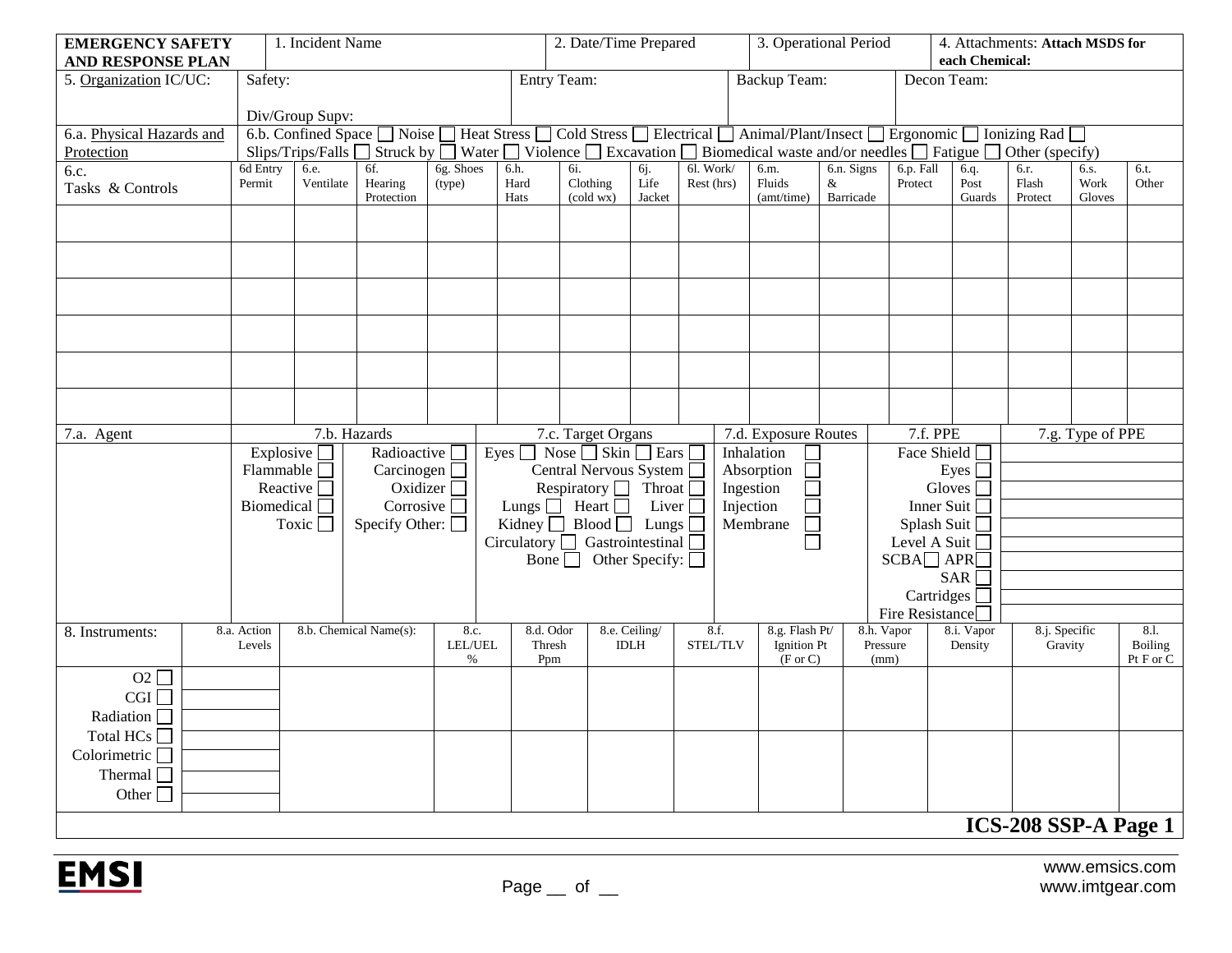| <b>EMERGENCY SAFETY</b>       | 1. Incident Name                                                                                                                                                           | 2. Date/Time Prepared                                | 3. Operational Period  | 4. Attachments: Attach SDS for each |
|-------------------------------|----------------------------------------------------------------------------------------------------------------------------------------------------------------------------|------------------------------------------------------|------------------------|-------------------------------------|
| and RESPONSE PLAN             |                                                                                                                                                                            |                                                      |                        | <b>Chemical</b>                     |
| (Cont)<br>9. Decontamination: | Suit Wash                                                                                                                                                                  | <b>Bottle Exchange</b>                               | <b>SCBA/Mask Rinse</b> | Intervening Steps □ Specify:        |
| Instrument Drop Off □         | Decon Agent: Water                                                                                                                                                         | Outer Suit Removal                                   | Inner Glove Removal    |                                     |
| Outer Boots/Glove Removal □   | Other                                                                                                                                                                      | Inner Suit Removal                                   | Work Clothes Removal   |                                     |
| Suit/Gloves/Boot Disposal     | Specify:                                                                                                                                                                   | SCBA/Mask Removal                                    | Body Shower [          |                                     |
|                               |                                                                                                                                                                            |                                                      |                        |                                     |
|                               | 10. Site Map. Include: Work Zones, Locations of Hazards, Security Perimeter, Places of Refuge, Decontamination Line, Evacuation Routes, Assembly Point, Direction of North |                                                      |                        |                                     |
| Attached, Drawn Below:        |                                                                                                                                                                            |                                                      |                        |                                     |
|                               |                                                                                                                                                                            |                                                      |                        |                                     |
|                               |                                                                                                                                                                            |                                                      |                        |                                     |
|                               |                                                                                                                                                                            |                                                      |                        |                                     |
|                               |                                                                                                                                                                            |                                                      |                        |                                     |
|                               |                                                                                                                                                                            |                                                      |                        |                                     |
|                               |                                                                                                                                                                            |                                                      |                        |                                     |
|                               |                                                                                                                                                                            |                                                      |                        |                                     |
|                               |                                                                                                                                                                            |                                                      |                        |                                     |
|                               |                                                                                                                                                                            |                                                      |                        |                                     |
|                               |                                                                                                                                                                            |                                                      |                        |                                     |
|                               |                                                                                                                                                                            |                                                      |                        |                                     |
|                               |                                                                                                                                                                            |                                                      |                        |                                     |
|                               |                                                                                                                                                                            |                                                      |                        |                                     |
|                               |                                                                                                                                                                            |                                                      |                        |                                     |
|                               |                                                                                                                                                                            |                                                      |                        |                                     |
|                               |                                                                                                                                                                            |                                                      |                        |                                     |
| 11.a. Potential Emergencies:  | 11.b. Evacuation Alarms:                                                                                                                                                   | 11.c Emergency Prevention and Evacuation Procedures: |                        |                                     |
| Fire [                        | Horn $\Box$ # Blasts $\Box$<br>Safe Distance:                                                                                                                              |                                                      |                        |                                     |
| Explosion [                   | Bells $\Box$ #Rings $\Box$                                                                                                                                                 |                                                      |                        |                                     |
| Other                         | Radio Code                                                                                                                                                                 |                                                      |                        |                                     |
|                               | Other:                                                                                                                                                                     |                                                      |                        |                                     |
| 12. a. Communications:        | 12.b. Command #:                                                                                                                                                           | 12.c. Tactical #:                                    | 12.d. Entry #:         |                                     |
| Radio Phone Other             |                                                                                                                                                                            |                                                      |                        |                                     |
| 13.a. Site Security:          | 13.b. Procedures:                                                                                                                                                          |                                                      |                        | 13.c. Equipment:                    |
| Personnel Assigned            |                                                                                                                                                                            |                                                      |                        |                                     |
| 14.a. Emergency Medical:      | 14.b. Procedures:                                                                                                                                                          |                                                      |                        | 14.c Equipment:                     |
| Personnel Assigned            |                                                                                                                                                                            |                                                      |                        |                                     |
|                               |                                                                                                                                                                            |                                                      |                        |                                     |
| 15. Prepared by:              | 16. Date/Time Briefed:                                                                                                                                                     |                                                      |                        |                                     |
|                               |                                                                                                                                                                            |                                                      |                        |                                     |
|                               |                                                                                                                                                                            |                                                      |                        | ICS-208 SSP-A Page 2                |
|                               |                                                                                                                                                                            |                                                      |                        |                                     |

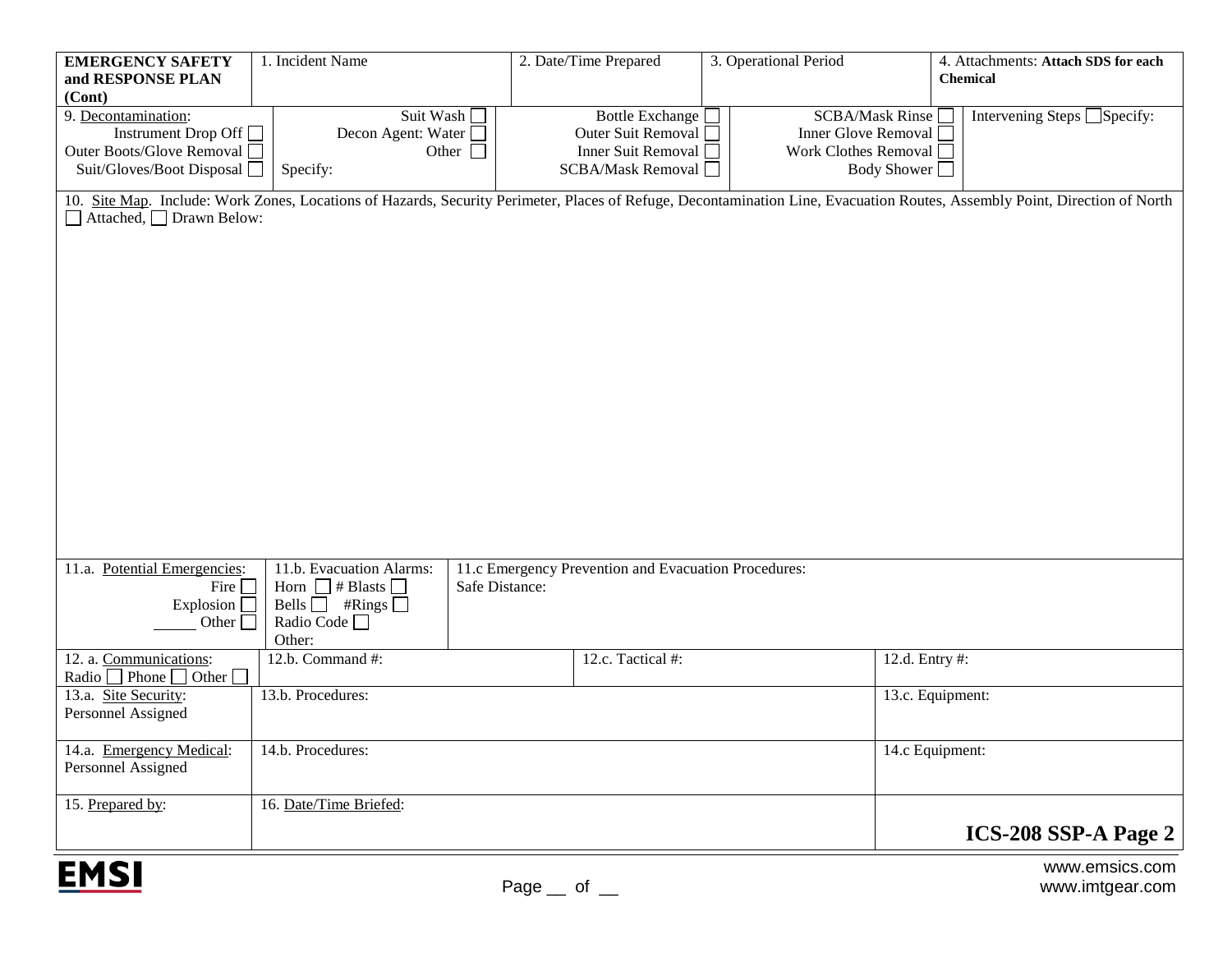#### **EMERGENCY SAFETY AND RESPONSE PLAN (ICS-208 SSP-A)**

**Purpose:** The Emergency Safety and Response Plan provides the Safety Officer and ICS personnel a plan for safeguarding personnel during the initial emergency phase of the response. *It is only used during the emergency phase of the response, which is defined as a situation involving an uncontrolled release.* It is also intended to meet the requirements of the Hazardous Waste Operations and Emergency Response (HAZWOPER) regulation, Title 29 Code of Federal Regulations Part 1910.120.

Preparation: The Safety Officer or his/her designated staff starts the Emergency Site Safety and Response Plan. They initially address the hazards common to all operations involved in the response (initial site characterization). Outside support organizations must be contacted to ensure the plan is consistent with other plans (local, state, other federal plans). Form ICS-208 SSP-G need not be completed if this form is used. When the operation proceeds into the post-emergency phase (site stabilized and cleanup operations begun) forms ICS-208 SSP-B and ICS-208 SSP-G should be used. For large incidents, the Emergency Site Safety and Response Plan complements the Incident Action Plan. For smaller incidents, the Emergency Site Safety and Response Plan complements ICS-201.

**Distribution:** The Emergency Safety and Response Plan completed by the Safety Officer is forwarded to the Planning Section Chief. Copies are made and attached to the ICS 204 Assignment List(s). The Operations Section Chief, Directors, Supervisors or Leaders get a copy of the plan. They must ensure it is available on site for all personnel to review. The Safety Officer is responsible for ensuring that the Emergency Site Safety and Response Plan properly addresses the hazards of the operation. The Safety Officer accomplishes this through on site enforcement and feedback to the operational units.

| Item#           | <b>Item Title</b>         | <b>Instructions</b>                                                                                                  |  |  |  |  |  |
|-----------------|---------------------------|----------------------------------------------------------------------------------------------------------------------|--|--|--|--|--|
|                 | <b>Incident Name</b>      | Print the name assigned to the incident.                                                                             |  |  |  |  |  |
| 2               | Date/Time Prepared        | Enter date (month, day, year) prepared.                                                                              |  |  |  |  |  |
| 3               | <b>Operational Period</b> | Enter the time interval for which the assignment applies.                                                            |  |  |  |  |  |
| $\overline{4}$  | Attachments               | Enter attachments. Material Safety Data Sheets are mandatory under 1910.120. Safe Work Practices may also be         |  |  |  |  |  |
|                 |                           | attached.                                                                                                            |  |  |  |  |  |
| $5^{\circ}$     | Organization              | List the personnel responsible for these positions. IC and Safety Officer are mandatory.                             |  |  |  |  |  |
| 6               | Physical Hazards &        | Check off the physical hazards at the site. Identify the major tasks involved in the response (skimming, lightering, |  |  |  |  |  |
|                 | Protection                | overpacking, etc.). Check off the controls that would be used to safeguard workers from the physical hazards for     |  |  |  |  |  |
|                 |                           | each major task.                                                                                                     |  |  |  |  |  |
| $7\phantom{.0}$ | Chemical/Agent            | List the chemicals involved in the response. Chemicals may be listed numerically. Check off the hazards, potential   |  |  |  |  |  |
|                 |                           | health effects, pathway of dispersion, and exposure route of the chemical. Numbers corresponding to the chemical     |  |  |  |  |  |
|                 |                           | may be entered into the check blocks to differentiate. Check off the PPE to be used. Identify the type of PPE        |  |  |  |  |  |
|                 |                           | selected (for example: gloves: butyl rubber).                                                                        |  |  |  |  |  |

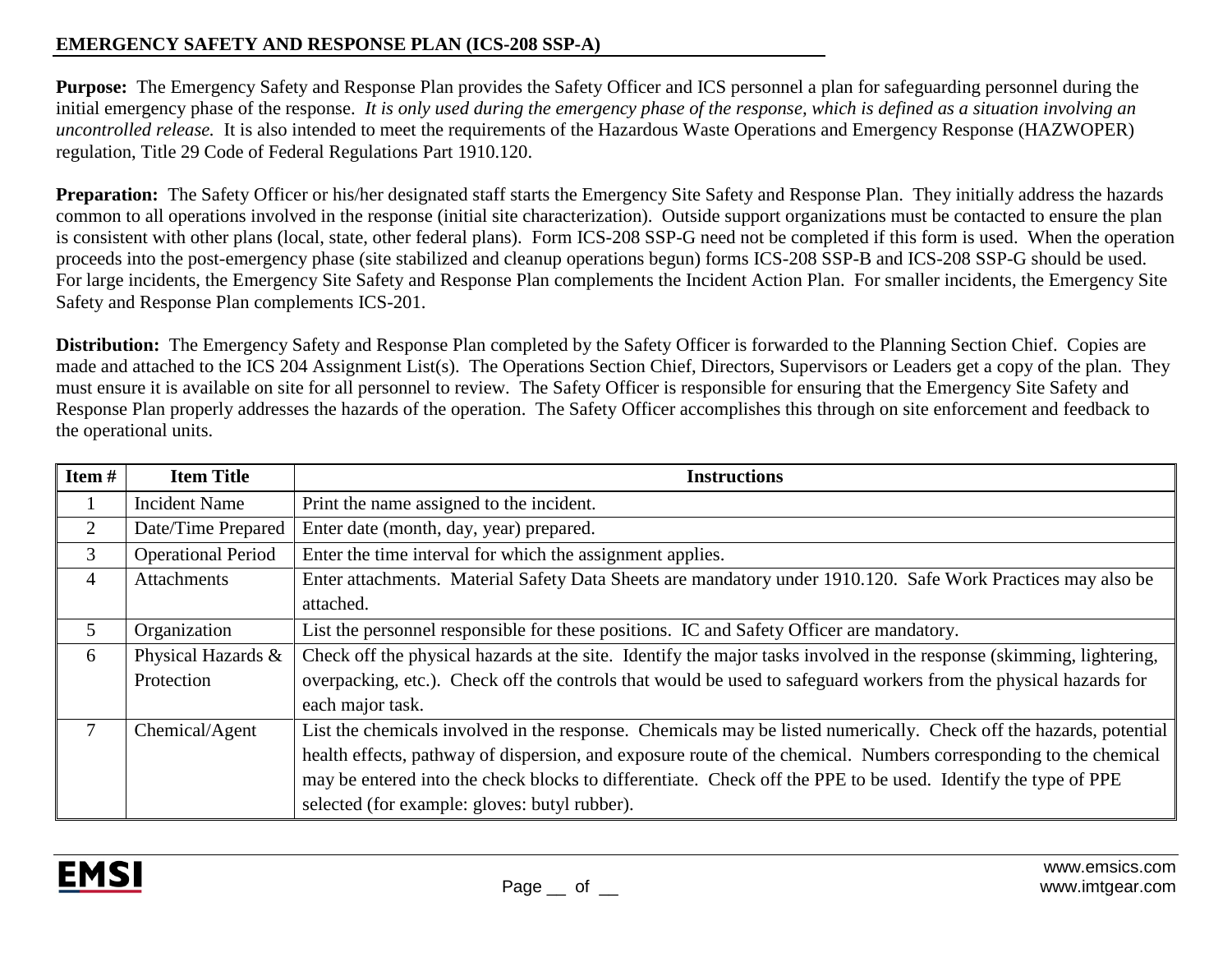## **EMERGENCY SAFETY AND RESPONSE PLAN (FORM ICS-208 SSP-A) (Instructions Continued)**

| 8   | Instruments              | Indicate the instruments being used for monitoring. List the action levels adjacent to the instruments being used.   |
|-----|--------------------------|----------------------------------------------------------------------------------------------------------------------|
|     |                          | Identify the chemicals being monitored (2). List the physical parameters of the chemicals. Use a separate form for   |
|     |                          | additional chemicals monitored.                                                                                      |
| 9   | Decontamination          | Check off the decontamination steps to be used. Numbers may be entered to indicate the preferred sequence.           |
|     |                          | Identify any intervening steps necessary on the form or in a separate attachment.                                    |
| 10  | Site Map                 | Draw a rough site map. Ensure all the information listed is identified on the map.                                   |
| 11  | Potential                | Identify any potential emergencies that may occur. If none, so state. Check off the appropriate alarms that may be   |
|     | Emergencies              | used. Identify emergency prevention and evacuation procedures in the space provided or on a separate attached        |
|     |                          | sheet.                                                                                                               |
| 12  | Communications           | Indicate type of site communications (phone, radio). Indicate phone numbers or frequencies for the command,          |
|     |                          | tactical and entry functions.                                                                                        |
| 13  | <b>Site Security</b>     | Identify the personnel assigned. Identify security procedures in the space provided or on a separate attached sheet. |
|     |                          | Identify the equipment needed to support security operations.                                                        |
| 14. | <b>Emergency Medical</b> | Identify the personnel assigned. Identify emergency medical procedures in the space provided or on a separate        |
|     |                          | attached sheet. Identify the equipment needed to support security operations.                                        |
| 15. | Prepared by:             | Enter the name and position of the person completing the worksheet.                                                  |
| 16. | Date/time briefed:       | Enter the date/time the document was briefed to the appropriate workers and by whom.                                 |

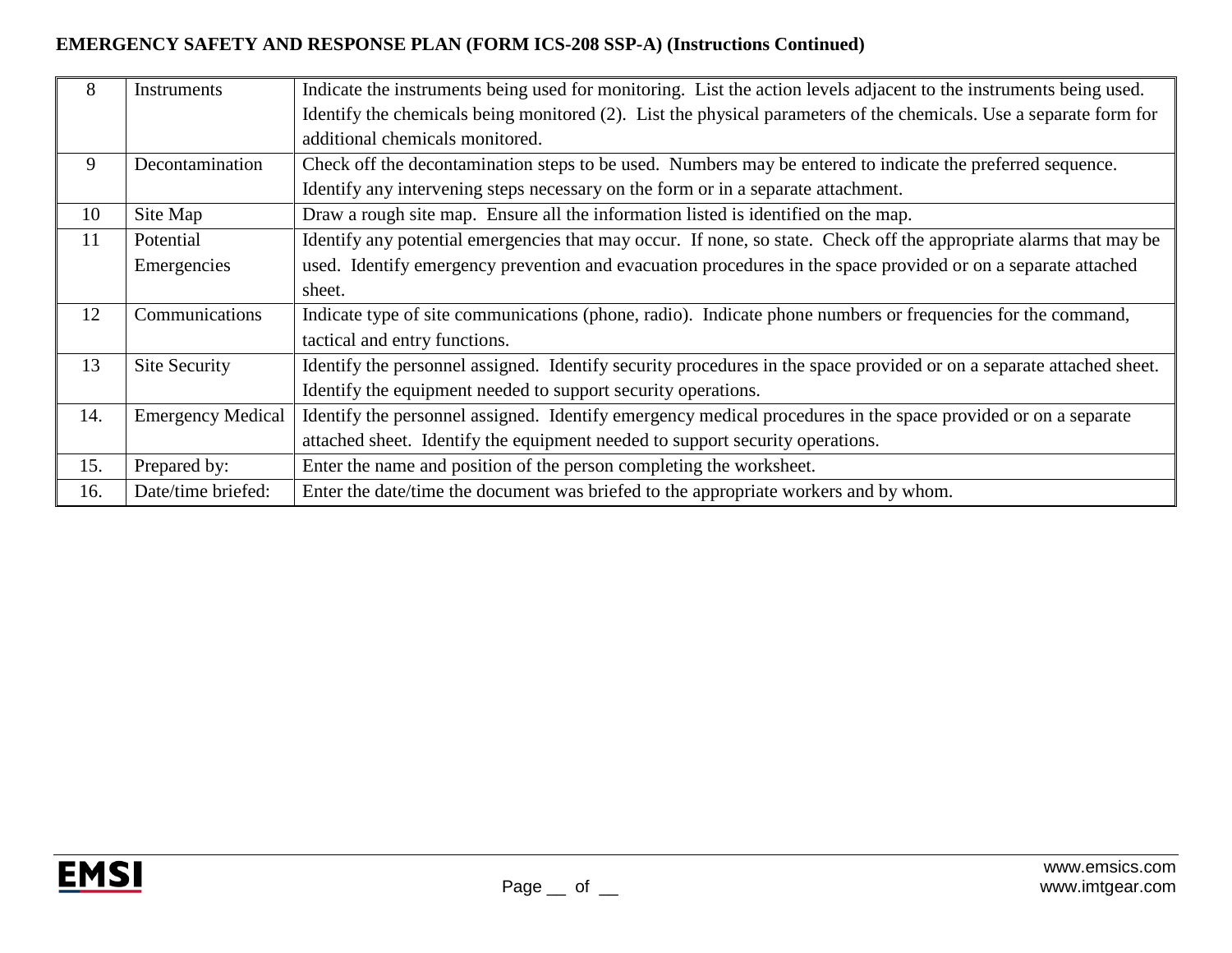| <b>EMERGENCY SITE</b><br><b>NON-HAZARDOUS</b><br><b>ASSESSMENT FORM</b> |                                      |                                     | 1. Incident Name             |                                         |                      | 2. Date/Time Prepared                    |                     |                               |                         | 3. Operational Period                |                        | 4. Attachments:<br>Y on N         |                                                                                                                                                                                                                      |                 |
|-------------------------------------------------------------------------|--------------------------------------|-------------------------------------|------------------------------|-----------------------------------------|----------------------|------------------------------------------|---------------------|-------------------------------|-------------------------|--------------------------------------|------------------------|-----------------------------------|----------------------------------------------------------------------------------------------------------------------------------------------------------------------------------------------------------------------|-----------------|
| 5. SCENE<br>CONTACTS:                                                   | Name of Group/Branch or<br>Division: |                                     |                              |                                         | Safety Officer:      |                                          |                     |                               | <b>Staging Manager:</b> |                                      |                        | OSC:                              |                                                                                                                                                                                                                      |                 |
| 6.a.<br>Physical<br><b>Hazards Onsite</b>                               | needles □ Fatigue □ Other (specify)  |                                     |                              |                                         |                      |                                          |                     |                               |                         |                                      |                        |                                   | 6.b. Confined Space   Noise   Heat Stress   Cold Stress   Electrical   Animal/Plant/Insect   Ergonomic<br>Ionizing Rad <i>Slips/Trips/Falls</i> Struck by <i>Nater</i> Violence E Excavation Biomedical waste and/or |                 |
| 6.c.<br>Work Assignments/<br>Job Tasks                                  | 6d<br>Electrical<br>Hazard           | 6.e.<br>Eye<br>/Face<br>Hazar<br>ds | 6f.<br>Ear<br>Protecti<br>on | 6g.<br>Foot<br>Protec<br>tion<br>(type) | 6.h.<br>Hard<br>Hats | 6i.<br>Clothin<br>g<br>(cold/h<br>ot wx) | 6j.<br>Life<br>Vest | 6I.<br>Work<br>/Rest<br>(hrs) | 6.m.<br>Fluids<br>me    | 6.n.<br>Signs &<br>(amt/ti Barricade | 6.p.<br>Fall<br>Hazard | 6.q.<br>Security<br><b>Issues</b> | 6.r.<br>Hand<br>Protection<br>(Gloves)                                                                                                                                                                               | 6.s.<br>Other   |
|                                                                         |                                      |                                     |                              |                                         |                      |                                          |                     |                               |                         |                                      |                        |                                   |                                                                                                                                                                                                                      |                 |
|                                                                         |                                      |                                     |                              |                                         |                      |                                          |                     |                               |                         |                                      |                        |                                   |                                                                                                                                                                                                                      |                 |
|                                                                         |                                      |                                     |                              |                                         |                      |                                          |                     |                               |                         |                                      |                        |                                   |                                                                                                                                                                                                                      |                 |
| 7. Comments:                                                            |                                      |                                     |                              |                                         |                      |                                          |                     |                               |                         |                                      |                        |                                   |                                                                                                                                                                                                                      |                 |
|                                                                         |                                      |                                     |                              |                                         |                      |                                          |                     |                               |                         |                                      |                        |                                   |                                                                                                                                                                                                                      |                 |
|                                                                         |                                      |                                     |                              |                                         |                      |                                          |                     |                               |                         |                                      |                        |                                   |                                                                                                                                                                                                                      |                 |
|                                                                         |                                      |                                     |                              |                                         |                      |                                          |                     |                               |                         |                                      |                        |                                   | ICS-208 SSP-A2 Non-Hazardous Page 1                                                                                                                                                                                  |                 |
| <b>EMSI</b>                                                             |                                      |                                     |                              |                                         | Page                 | of                                       |                     |                               |                         |                                      |                        |                                   | www.emsics.com                                                                                                                                                                                                       | www.imtgear.com |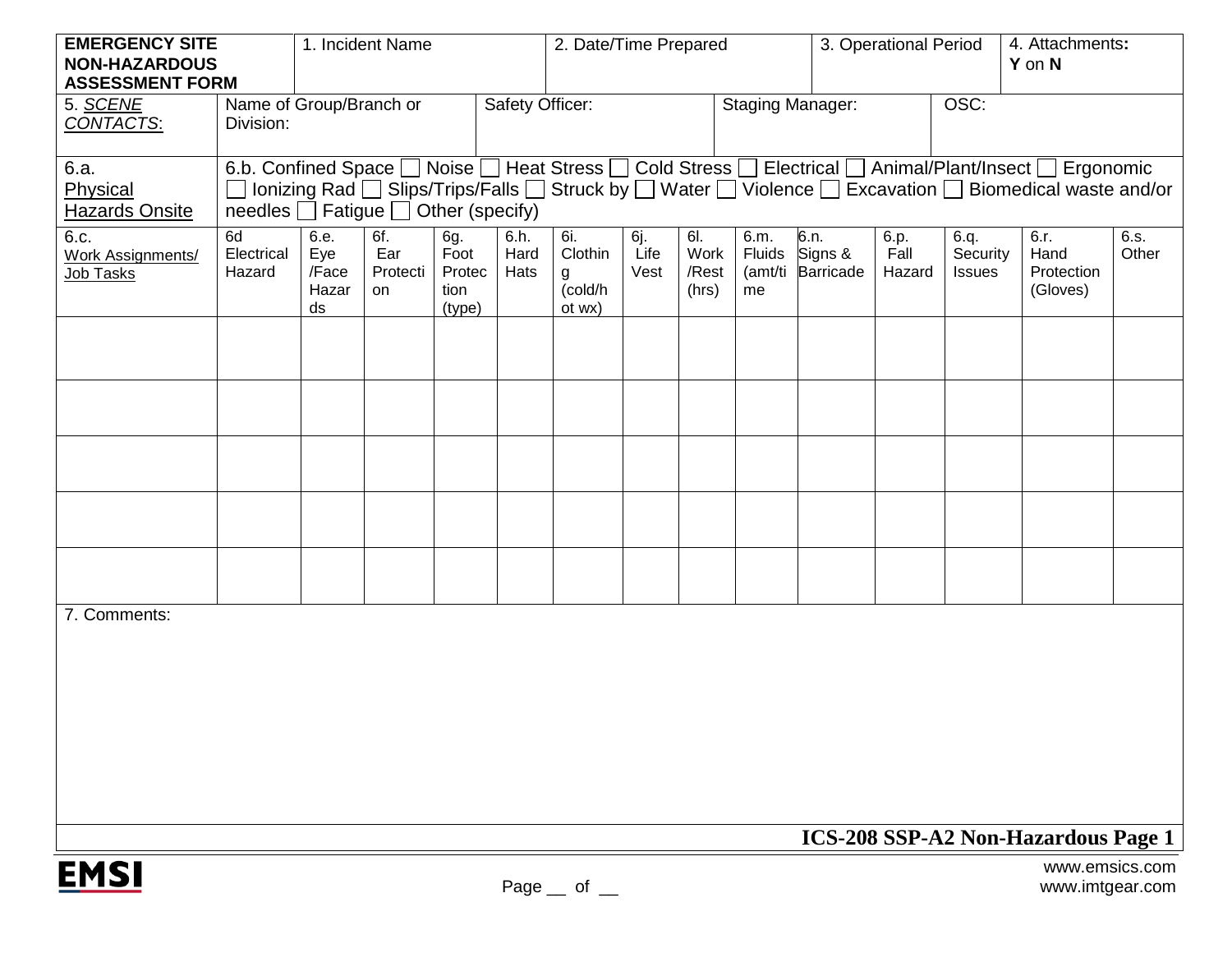| <b>EMERGENCY SITE</b><br><b>NON-HAZARDOUS</b><br><b>ASSESSMENT FORM (CONT'D)</b>                                                       | 1. Incident Name                              | 2. Date/Time Prepared                             | 3. Operational Period                                | 4. Attachments: Y or N      |  |  |  |  |  |  |
|----------------------------------------------------------------------------------------------------------------------------------------|-----------------------------------------------|---------------------------------------------------|------------------------------------------------------|-----------------------------|--|--|--|--|--|--|
|                                                                                                                                        |                                               |                                                   |                                                      |                             |  |  |  |  |  |  |
| 8. Any Reported Illnesses or Injuries: Y or N                                                                                          |                                               |                                                   |                                                      |                             |  |  |  |  |  |  |
| If so, what type of Injury:<br>Location of Injury:                                                                                     |                                               |                                                   |                                                      |                             |  |  |  |  |  |  |
| Was this recorded on ICS-209 ? Y or N                                                                                                  |                                               | Was the persons Agency informed of injury: Y or N |                                                      |                             |  |  |  |  |  |  |
| 9. Site Map. Include: Work Zones, Locations of Hazards, Security Perimeter, Places of Refuge, Decontamination Line, Evacuation Routes, |                                               |                                                   |                                                      |                             |  |  |  |  |  |  |
| Assembly Point, Direction of North                                                                                                     | $\Box$ Attached, $\Box$ Drawn Below:          |                                                   |                                                      |                             |  |  |  |  |  |  |
|                                                                                                                                        |                                               |                                                   |                                                      |                             |  |  |  |  |  |  |
|                                                                                                                                        |                                               |                                                   |                                                      |                             |  |  |  |  |  |  |
|                                                                                                                                        |                                               |                                                   |                                                      |                             |  |  |  |  |  |  |
|                                                                                                                                        |                                               |                                                   |                                                      |                             |  |  |  |  |  |  |
|                                                                                                                                        |                                               |                                                   |                                                      |                             |  |  |  |  |  |  |
|                                                                                                                                        |                                               |                                                   |                                                      |                             |  |  |  |  |  |  |
|                                                                                                                                        |                                               |                                                   |                                                      |                             |  |  |  |  |  |  |
|                                                                                                                                        |                                               |                                                   |                                                      |                             |  |  |  |  |  |  |
|                                                                                                                                        |                                               |                                                   |                                                      |                             |  |  |  |  |  |  |
|                                                                                                                                        |                                               |                                                   |                                                      |                             |  |  |  |  |  |  |
|                                                                                                                                        |                                               |                                                   |                                                      |                             |  |  |  |  |  |  |
|                                                                                                                                        |                                               |                                                   |                                                      |                             |  |  |  |  |  |  |
|                                                                                                                                        |                                               |                                                   |                                                      |                             |  |  |  |  |  |  |
|                                                                                                                                        |                                               |                                                   |                                                      |                             |  |  |  |  |  |  |
| 10.a. Potential Emergencies:                                                                                                           | 10.b. Evacuation Alarms:                      |                                                   | 10.c Emergency Prevention and Evacuation Procedures: |                             |  |  |  |  |  |  |
|                                                                                                                                        | Fire $\square$<br>Horn $\Box$ # Blasts $\Box$ | Safe Distance:                                    |                                                      |                             |  |  |  |  |  |  |
| Explosion $\square$                                                                                                                    | Bells $\Box$ #Rings $\Box$                    |                                                   |                                                      |                             |  |  |  |  |  |  |
| Other $\square$                                                                                                                        | Radio Code <sub>D</sub>                       |                                                   |                                                      |                             |  |  |  |  |  |  |
|                                                                                                                                        | Other:                                        |                                                   |                                                      |                             |  |  |  |  |  |  |
| 11. a. Communications:                                                                                                                 | 11.b. Command #:                              | 11.c. Tactical #:                                 | 11 d. Staging Area #:                                |                             |  |  |  |  |  |  |
| Radio $\Box$ Phone $\Box$ Other $\Box$                                                                                                 |                                               |                                                   |                                                      |                             |  |  |  |  |  |  |
|                                                                                                                                        |                                               |                                                   |                                                      |                             |  |  |  |  |  |  |
| 12.a. Emergency Medical:                                                                                                               | 12.b. Procedures:                             |                                                   | 12.c Equipment:                                      |                             |  |  |  |  |  |  |
| Personnel Assigned                                                                                                                     |                                               |                                                   |                                                      |                             |  |  |  |  |  |  |
|                                                                                                                                        |                                               |                                                   |                                                      |                             |  |  |  |  |  |  |
| 13. Prepared by:                                                                                                                       | 14. Date/Time Briefed:                        |                                                   |                                                      | <b>ICS-208 SSP-A2</b>       |  |  |  |  |  |  |
|                                                                                                                                        |                                               |                                                   |                                                      | <b>Non-Hazardous Page 2</b> |  |  |  |  |  |  |
|                                                                                                                                        |                                               |                                                   |                                                      |                             |  |  |  |  |  |  |

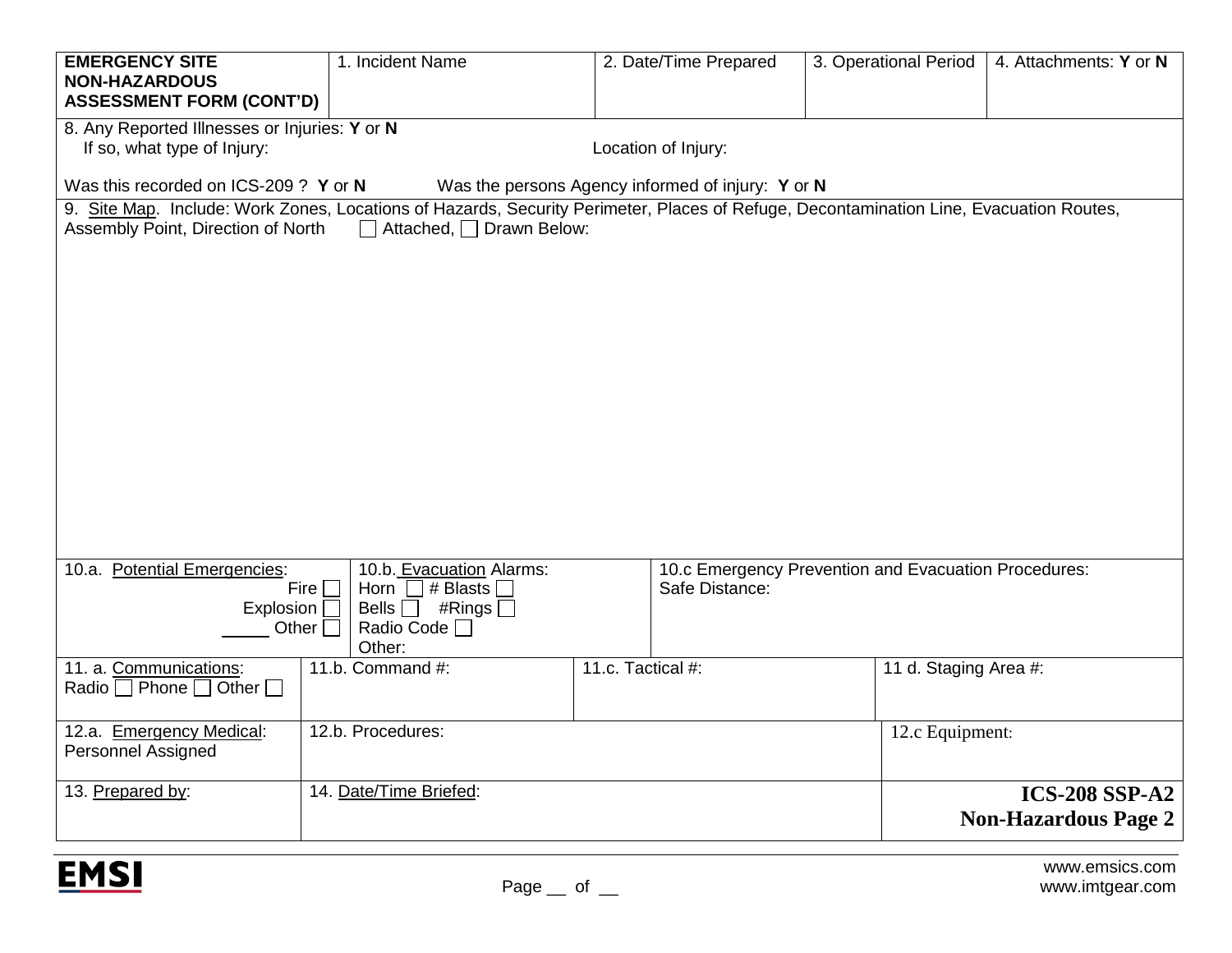#### **EMERGENCY SITE NON-HAZARD ASSESSMENT FORM(ICS-208 SSP-A2)**

Purpose: The Emergency Site Non-Hazard Assessment Form provides the Safety Officer and ICS personnel a plan for safeguarding personnel during the initial emergency phase of the response when an *uncontrolled release is NOT present*. It is also intended to meet the requirements of the Hazardous Waste Operations and Emergency Response (HAZWOPER) regulation, Title 29 Code of Federal Regulations Part 1910.120.

**Preparation:** The Safety Officer or his/her Assistant Safety Officer will start the Emergency Site Non-Hazard Assessment Form. They initially address the possibility for employee/worker exposure to safety and health hazards in all operations involved in the response (initial site characterization). Outside support organizations must be contacted to ensure the plan is consistent with other plans (local, state, other federal plans). When the operation proceeds into the post-emergency phase (site stabilized and cleanup operations begun) forms ICS-208 SSP-B and ICS-208 SSP-G should be used. For large incidents, the Emergency Site Non-Hazard Assessment Form will complement the Incident Action Plan. For smaller incidents, the Emergency Site Non-Hazard Assessment Form will complement ICS-201 form.

**Distribution:** The Emergency Site Non-Hazard Assessment Form completed by the Safety Officer is forwarded to the Planning Section Chief. Copies are made and attached to the Assignment List(s) (ICS Form 204). The Operations Section Chief, DIVS (Division/Group Supervisor), Supervisors or Leaders get a copy of the plan. They must ensure it is available on site for all personnel to review. The Safety Officer is responsible for ensuring that the Emergency Site Non-Hazard Assessment Form properly addresses the hazards of the operation. The Safety Officer accomplishes this through on site enforcement and feedback to the operational units.

| Item# | <b>Item Title</b>         | <b>Instructions</b>                                                                                         |
|-------|---------------------------|-------------------------------------------------------------------------------------------------------------|
|       | <b>Incident Name</b>      | Print the name assigned to the incident.                                                                    |
|       | Date/Time Prepared        | Enter date (month, day, year) prepared.                                                                     |
| 3     | <b>Operational Period</b> | Enter the time interval for which the assignment applies.                                                   |
| 4     | <b>Attachments</b>        | Enter attachments. Injury Logs or reports, Any required supplies or PPE (ICS-213RR), and any Safe Practices |
|       |                           | initiated.                                                                                                  |
| 5.    | <b>Scene Contacts</b>     | Area Assessed. List the personnel responsible for these positions. IC and Safety Officer are mandatory.     |
|       |                           |                                                                                                             |
| 6     | <b>Physical Hazards</b>   | Check off the physical hazards at the site. Identify the major tasks involved in the response (skimming,    |
|       | Onsite $\&$               | lightering, over packing, etc.). Check off the controls that would be used to safeguard workers from the    |
|       | Protection                | physical hazards for each major task.                                                                       |
|       | Comments                  | Other Physical Hazards seen. Suggested Control Measures. ICS-213RR order number assigned to a Control       |
|       |                           | Measure to safeguard workers                                                                                |

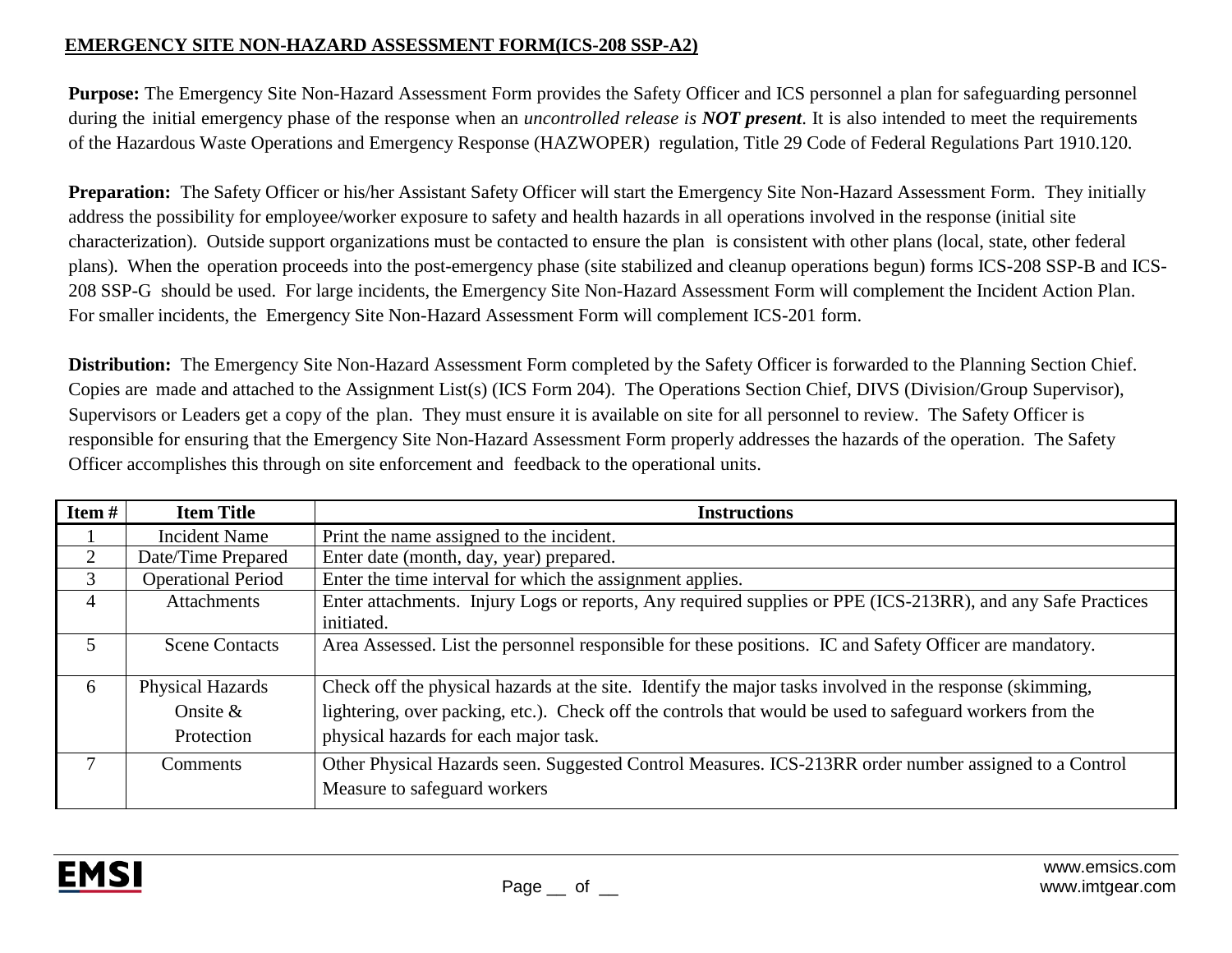| 8   | Any Reported Illnesses   | Any Illnesses or Injuries in Assessed Area? If so, what was the Illness or Injury? Was an ICS-209 (Incident |
|-----|--------------------------|-------------------------------------------------------------------------------------------------------------|
|     | or Injuries              | Status Summary) filled out or updated? Was the persons Agency informed?                                     |
| 9   | Site Map                 | Draw a rough site map. Ensure all the information listed is identified on the map.                          |
| 10  | Potential                | Identify any potential emergencies that may occur. If none, so state. Check off the appropriate alarms that |
|     | Emergencies              | may be used. Identify emergency prevention and evacuation procedures in the space provided or on a separate |
|     |                          | attached sheet.                                                                                             |
| 11  | Communications           | Indicate type of site communications (phone, radio). Indicate phone numbers or frequencies for the          |
|     |                          | command, tactical and entry functions.                                                                      |
| 12. | <b>Emergency Medical</b> | Identify the personnel assigned. Identify emergency medical procedures in the space provided or on a        |
|     |                          | separate attached sheet. Identify the equipment needed to support security operations.                      |
| 13. | Prepared by:             | Enter the name and position of the person completing the worksheet.                                         |
|     |                          |                                                                                                             |
| 14. | Date/time briefed:       | Enter the date/time the document was briefed to the appropriate workers/IMT members and by whom.            |

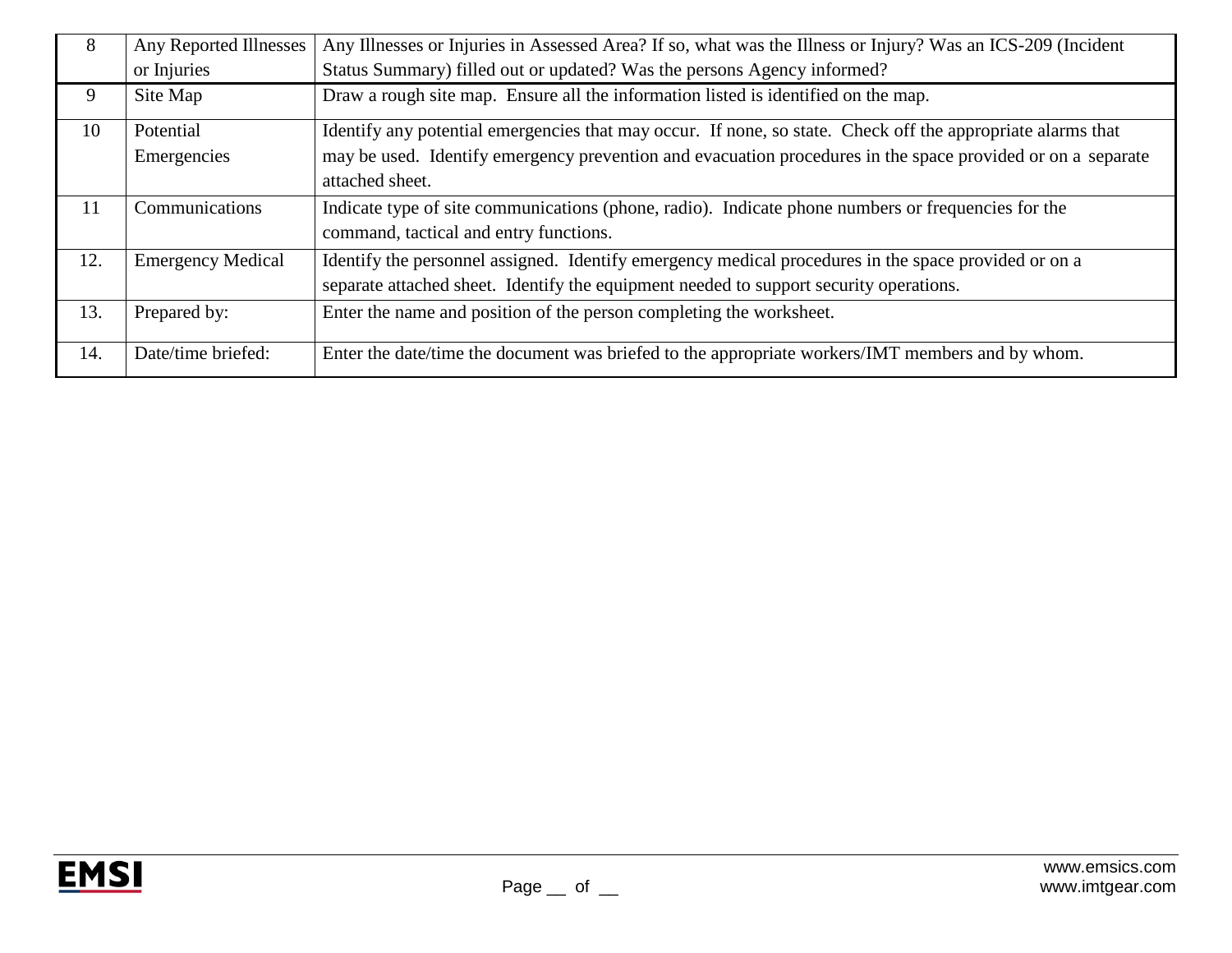| ICS SITE SAFETY PLAN (SSP)<br><b>HAZARD IDENTIFICATION/</b><br><b>EVAL/CONTROL</b> |                              | 1. Incident Name |         | 2. Date/Time Prepared                                                                                                                                                                                                                       |                        | 3. Operational Period                |       |  | 4. Safety Officer (include method of<br>contact):                                                           |  |
|------------------------------------------------------------------------------------|------------------------------|------------------|---------|---------------------------------------------------------------------------------------------------------------------------------------------------------------------------------------------------------------------------------------------|------------------------|--------------------------------------|-------|--|-------------------------------------------------------------------------------------------------------------|--|
| 5. Supervisor/Leader                                                               | 6. Location and Size of Site |                  |         | 7. Site Accessibility<br>Land□ Water□ Air □<br>Comments:                                                                                                                                                                                    |                        | 8. For Emergencies Contact:          |       |  | 9. Attachments: Attach MSDS for each<br><b>Chemical OR ICS-213RR for Ordering</b><br>items from Block 10.e. |  |
| 10.a.<br>Job Task/Activity                                                         | 10.b.<br>Hazards*            |                  | Effects | 10.c. Potential Injury & Health                                                                                                                                                                                                             | Routes                 | 10.d. Exposure                       | 10.e. |  | Controls: Engineering, Administrative, PPE                                                                  |  |
|                                                                                    |                              |                  |         |                                                                                                                                                                                                                                             | Ingestion<br>Injection | Inhalation<br>Absorption<br>Membrane |       |  |                                                                                                             |  |
|                                                                                    |                              |                  |         |                                                                                                                                                                                                                                             | Ingestion<br>Injection | Inhalation<br>Absorption<br>Membrane |       |  |                                                                                                             |  |
|                                                                                    |                              |                  |         |                                                                                                                                                                                                                                             | Ingestion<br>Injection | Inhalation<br>Absorption<br>Membrane |       |  |                                                                                                             |  |
|                                                                                    |                              |                  |         |                                                                                                                                                                                                                                             | Ingestion<br>Injection | Inhalation<br>Absorption<br>Membrane |       |  |                                                                                                             |  |
| 11. Prepared By:                                                                   | 12. Date/Time Briefed:       |                  |         | *HAZARD LIST: Physical/Safety, Toxic, Explosion/Fire, Oxygen Deficiency,<br>Ionizing Radiation, Biological, Biomedical, Electrical, Heat Stress, Cold Stress,<br>Ergonomic, Noise, Cancer, Dermatitis, Drowning, Fatigue, Vehicle, & Diving |                        |                                      |       |  | <b>ICS-208 SSP-B</b>                                                                                        |  |

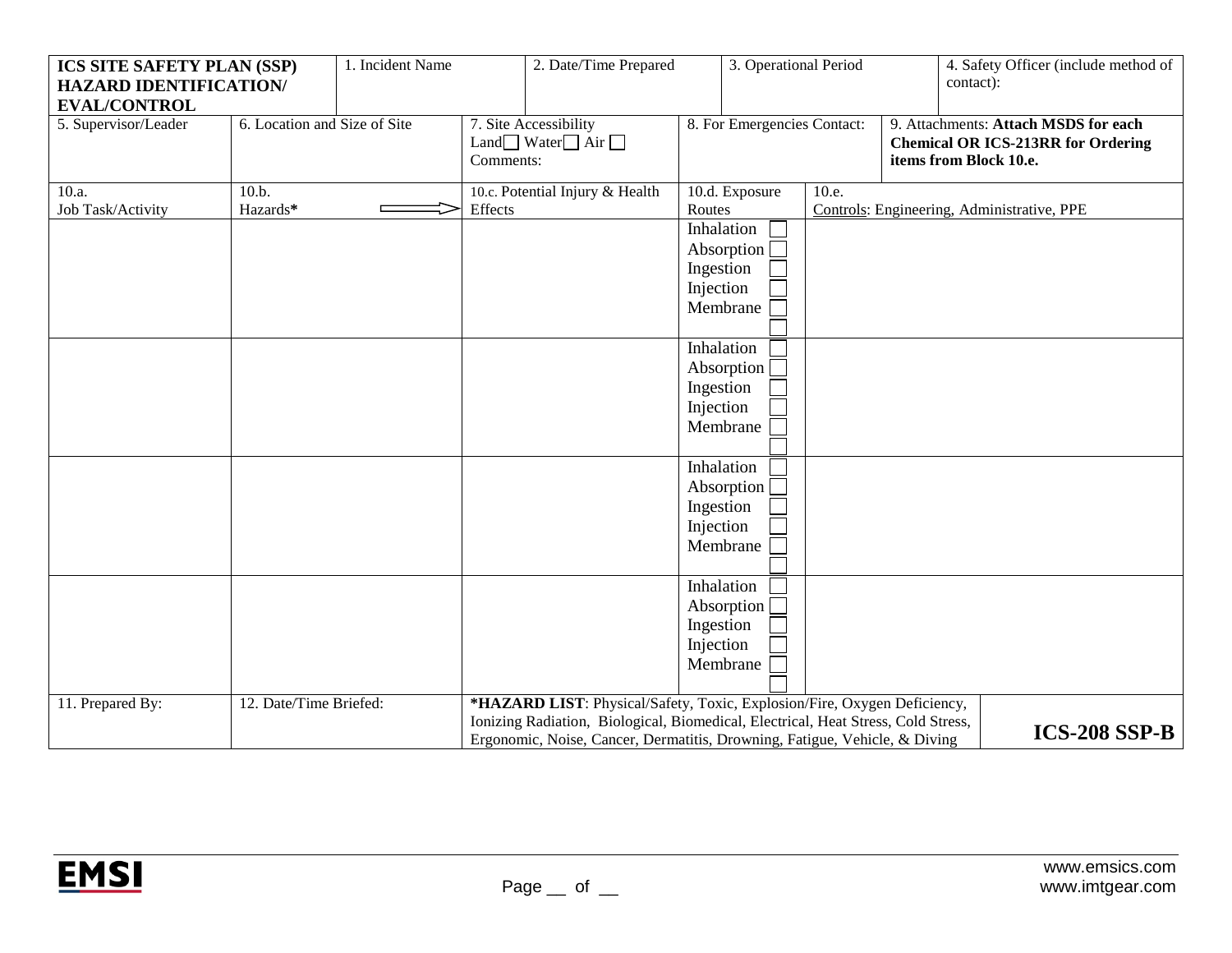#### **SITE SAFETY PLAN (ICS-208 SSP-B)**

**Purpose:** The Site Safety Plan provides the Safety Officer and ICS personnel a plan for safeguarding personnel during the post-emergency phase of an incident. The post-emergency phase is when the situation is stabilized and cleanup operations have begun. ICS-208 SSP-B is intended to meet the requirements of the Hazardous Waste Operations and Emergency Response (HAZWOPER) regulation, Title 29 Code of Federal Regulations Part 1910.120.

**Preparation:** The Safety Officer or his/her designated staff starts the Site Safety Plan. They initially address the hazards common to all operations involved in the response (initial site characterization). The plan is then reproduced and as a minimum sent to ICS Group/Division Supervisors. They amend it according to unique job or on-scene hazards with support from the Safety Officer and/or his/her staff (detailed site characterization). The plan is continuously updated to address changing conditions. During the first hours of the response, where most response functions are in the emergency phase, the Safety Officer may chose to use the Emergency Safety and Response Plan (ICS-208 SSP-A) in place of the Site Safety Plan. For large incidents, ICS-208 SSP-B compliments the Incident Action Plan (IAP). For smaller incidents, ICS-208 SSP-B compliments ICS Form 201. The Safety Officer is encouraged to use the HAZWOPER Compliance Checklist (Form ICS-208 SSP-K) to ensure the IAP and the 201 address the requirements and all other pertinent ICS forms (203, 205, 206, etc.) are completed.

**Distribution:** The initial Site Safety Plan completed by the Safety Officer is forwarded to the Planning Section Chief. Copies are made and attached to the Assignment List(s) (ICS Form 204). The Operations Section Chief, Directors, Supervisors or Leaders get a copy and make on site amendments specific to their operation. They must also ensure it is available on site for all personnel to review. The Safety Officer provides personnel from his/her staff to assist in the detailed site characterization. The Safety Officer is responsible for ensuring that the Site Safety Plan for each assignment properly addresses the hazards of the assignment. The Safety Officer must ensure that the safety plans on site are consistent. The Safety Officer accomplishes this through on site enforcement and feedback to the operational units.

| Item#          | <b>Item Title</b>            | <b>Instructions</b>                                                                                            |
|----------------|------------------------------|----------------------------------------------------------------------------------------------------------------|
|                | <b>Incident Name</b>         | Print the name assigned to the incident.                                                                       |
| 2              | Date/Time Prepared           | Enter date (month, day, year) prepared.                                                                        |
| 3              | <b>Operational Period</b>    | Enter the time interval for which the assignment applies.                                                      |
| 4              | <b>Safety Officer</b>        | Enter the name of the Safety Officer and means of contact.                                                     |
| 5 <sup>5</sup> | Group/Division Supv          | The Supervisor/Leader who receives this form will enter their name here.                                       |
|                | <b>Strike Team/TF Leader</b> |                                                                                                                |
| 6              | Location & size of site      | Enter the geographical location of the site and the approximate square area.                                   |
|                | Site Accessibility           | Check the block $(s)$ if the site is accessible by land, water, air, etc.                                      |
| 8              | For Emergencies Contact      | Enter the name and way to contact the individual who handles emergencies.                                      |
| 9              | <b>Attachments</b>           | Enter attachments. Material Safety Data Sheets are mandatory under 1910.120. Safe Work Practices may           |
|                |                              | also be attached.                                                                                              |
| 10             | Job/Task Activity            | Enter Job/Task & Activities, list hazards, list potential injury and health effects, check exposure routes and |
|                |                              | identify controls. If more detail is needed for controls, provided attachments.                                |
| 11             | Prepared by                  | Enter the name and position of the person completing the worksheet.                                            |
| 12             | Date/Time Briefed:           | Enter the date/time the document was briefed to the appropriate workers and by whom.                           |

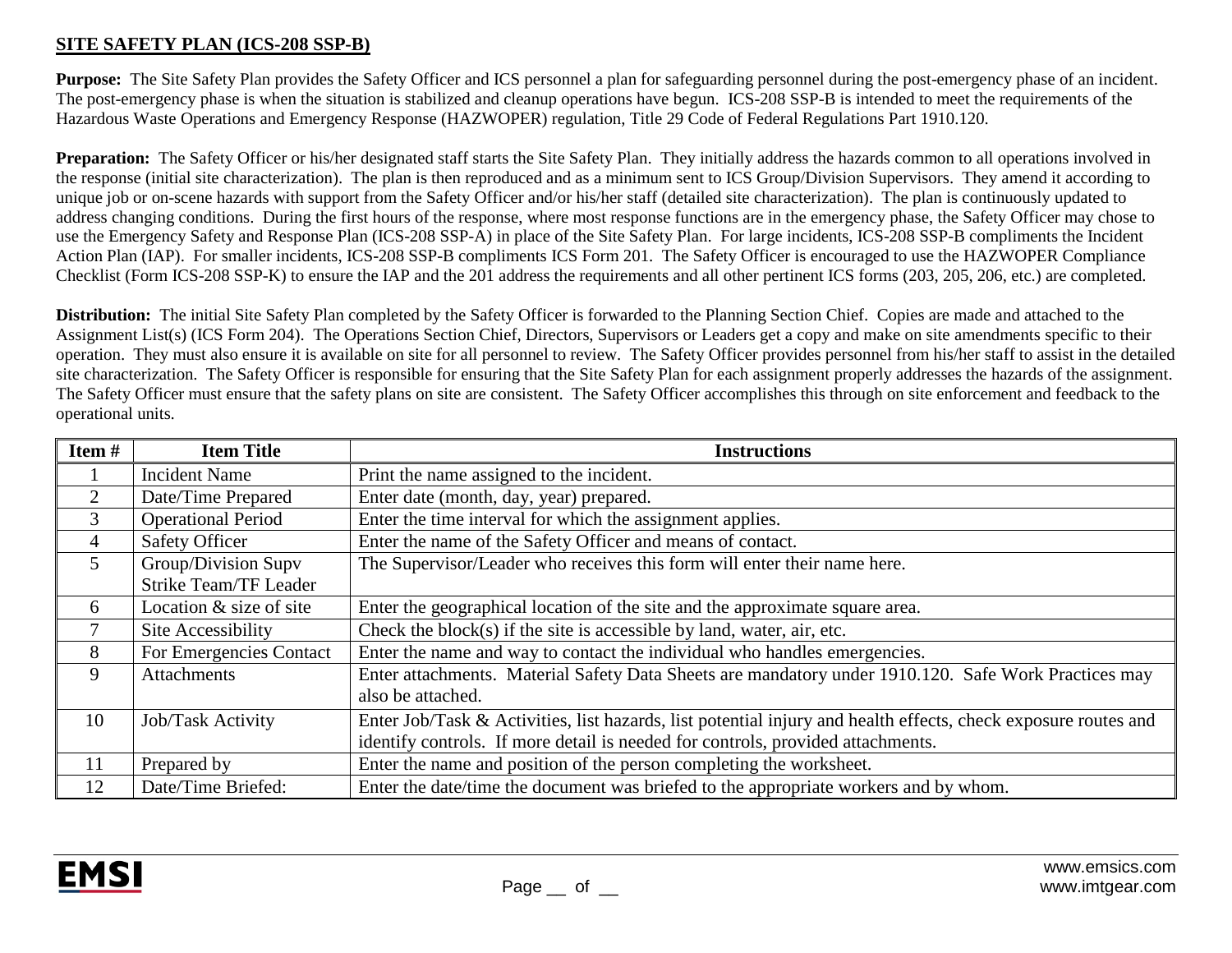| <b>ICS SSP: SITE MAP</b>                                  | 1. Incident Name             | 2. Date/Time Prepared                                              | 3. Operational Period          |                                                     | 4. Safety Officer (include method of<br>contact): |                                                                     |
|-----------------------------------------------------------|------------------------------|--------------------------------------------------------------------|--------------------------------|-----------------------------------------------------|---------------------------------------------------|---------------------------------------------------------------------|
| 5. Supervisor/Leader                                      | 6. Location and Size of Site | 7. Site Accessibility<br>Land Water $\Box$ Air $\Box$<br>Comments: | 8. For Emergencies<br>Contact: | 9. Include:<br>- Work Zones<br>- Security Perimeter | - Decontamination Line                            | - Locations of Hazards<br>- Places of Refuge<br>- Evacuation Routes |
| 10. Sketch of Site:<br>$\Box$ Attached. $\Box$ Drawn Here |                              |                                                                    |                                |                                                     |                                                   |                                                                     |
|                                                           |                              |                                                                    |                                |                                                     |                                                   |                                                                     |

| 11. Prepared By: | 12. Date/Time Briefed: | <b>HAZARD LIST:</b> Physical/Safety, Toxic, Explosion/Fire, Oxygen  |                      |
|------------------|------------------------|---------------------------------------------------------------------|----------------------|
|                  |                        | Deficiency, Ionizing Radiation, Biological, Biomedical, Electrical, |                      |
|                  |                        | Heat Stress, Cold Stress, Ergonomic, Noise, Cancer, Dermatitis,     |                      |
|                  |                        | Drowning, Fatigue, Vehicle, & Diving                                | <b>ICS-208 SSP-C</b> |

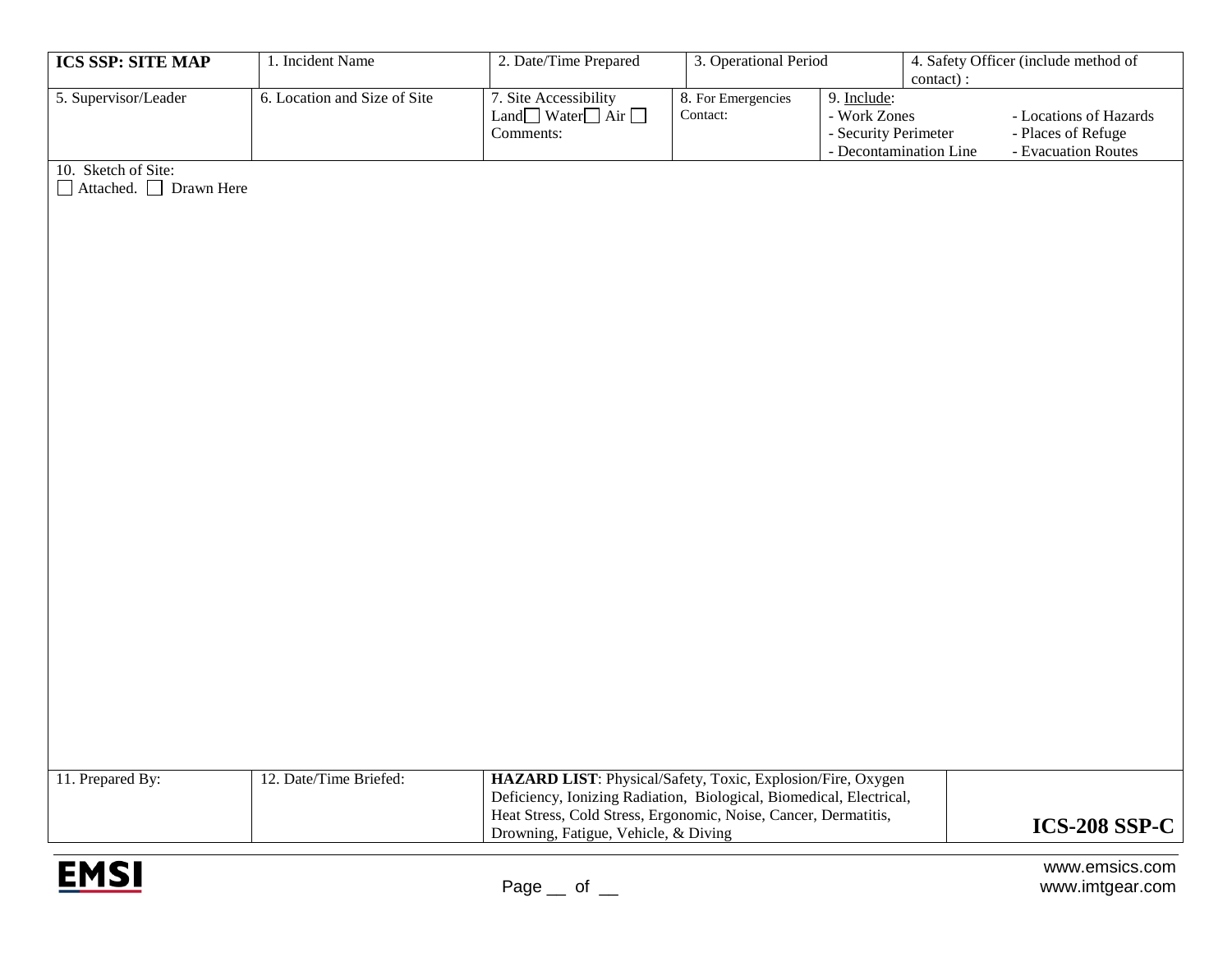#### **SITE MAP FOR SITE SAFETY PLAN (ICS-208 SSP-C)**

**Purpose:** The Site Map for the Site Safety Plan is required by Title 29 Code of Federal Regulations Part 1910.120. It provides in 1 place a visual description of the site which can help ICS personnel locate hazards, identify evacuation routes and places of refuge.

**Preparation:** The Site Map for the Site Safety Plan can be completed by the Safety Officer, his/her staff or by ICS field personnel (Group Supervisors, Task Force/Strike Team Leaders) working at a site with unique and specific hazards. One or several maps may be developed, depending on the size of the incident and the uniqueness of the hazards. The key is to ensure that the workers using the map(s) can clearly identify the work zones, locations of hazards, evacuation routes and places of refuge.

| Item#          | <b>Item Title</b>         | <b>Instructions</b>                                                                  |
|----------------|---------------------------|--------------------------------------------------------------------------------------|
|                | <b>Incident Name</b>      | Print the name assigned to the incident.                                             |
| 2              | Date/Time Prepared        | Enter date (month, day, year) prepared.                                              |
| $\overline{3}$ | <b>Operational Period</b> | Enter the time interval for which the assignment applies.                            |
| $\overline{4}$ | <b>Safety Officer</b>     | Enter the name of the Safety Officer and means of contact.                           |
| 5              | Supervisor/Leader         | The Supervisor/Leader who receives this form will enter their name here.             |
| 6              | Location & size of        | Enter the geographical location of the site and the approximate square area.         |
|                | site                      |                                                                                      |
| 7              | Site Accessibility        | Check the block $(s)$ if the site is accessible by land, water, air, etc.            |
| 8              | For Emergencies           | Enter the name and way to contact the individual who handles emergencies.            |
|                | Contact                   |                                                                                      |
| 9              | Include                   | Ensure the map includes the listed items provided in this block.                     |
| 10             | Sketch of Site            | Sketch of site for work. May attach map or chart.                                    |
| 10             | Prepared by               | Enter the name and position of the person completing the worksheet.                  |
| 11             | Date/Time Briefed:        | Enter the date/time the document was briefed to the appropriate workers and by whom. |

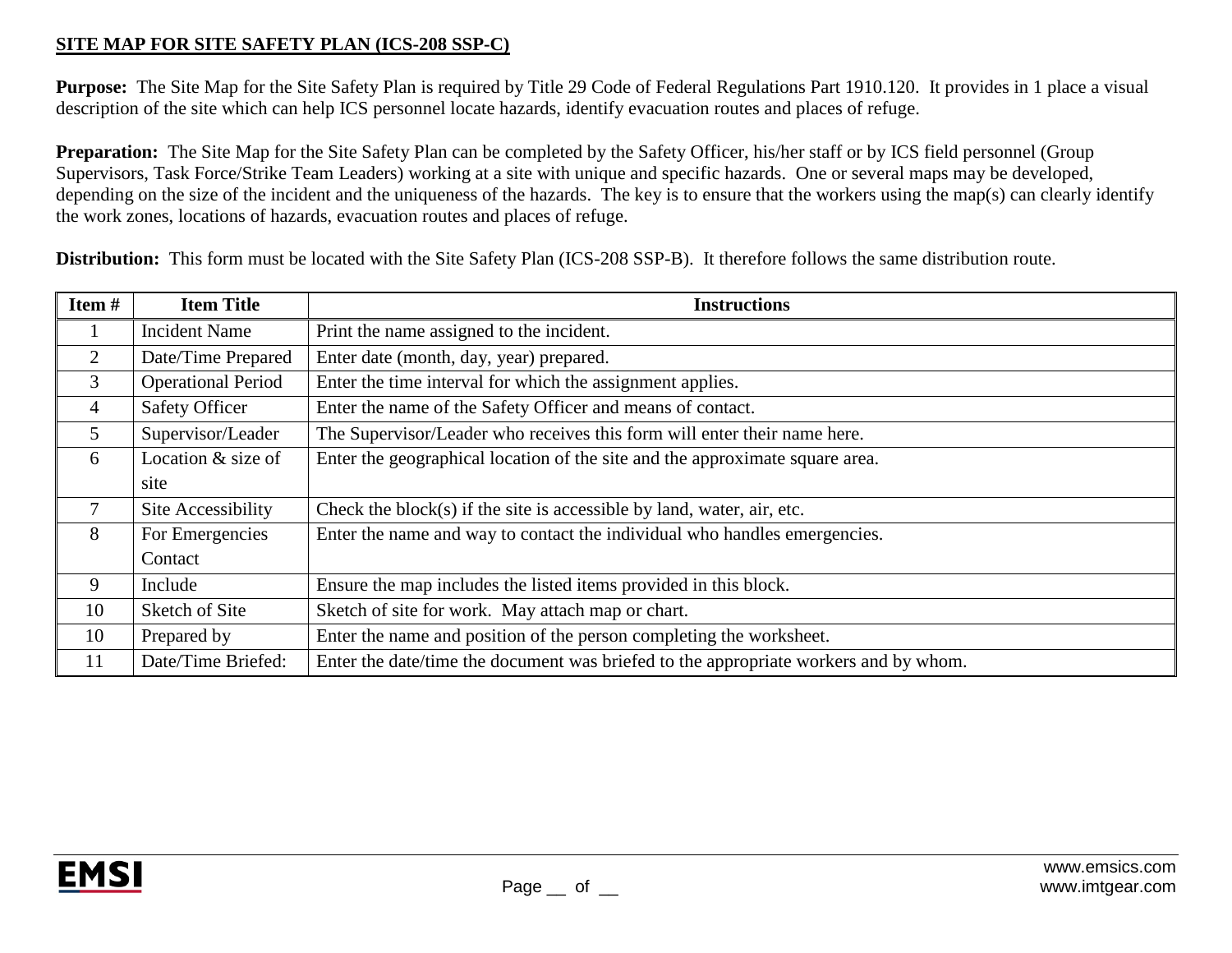| <b>ICS SSP: EMERGENCY</b><br><b>RESPONSE PLAN</b> | 1. Incident Name                           |                                                          | 2. Date/Time Prepared      |                             | 3. Operational Period                                                                                                                            |                                                                                    | 4. Safety Officer (include method of<br>contact): |
|---------------------------------------------------|--------------------------------------------|----------------------------------------------------------|----------------------------|-----------------------------|--------------------------------------------------------------------------------------------------------------------------------------------------|------------------------------------------------------------------------------------|---------------------------------------------------|
| 5. Supervisor/Leader                              |                                            | 6. Location and Size of Site                             |                            | 7. For Emergencies Contact: |                                                                                                                                                  | 8. Attachments: INCLUDE ICS FORM 206 and<br><b>EMT Medical Response Procedures</b> |                                                   |
| 9. Emergency Alarm (sound<br>and location)        | location)                                  | 10. Backup Alarm (sound and                              | 11. Emergency Hand Signals |                             | 12. Emergency Personal Protective Equipment Required:                                                                                            |                                                                                    |                                                   |
|                                                   |                                            |                                                          |                            |                             |                                                                                                                                                  |                                                                                    |                                                   |
| 13. Emergency Notification Procedures             |                                            | 14. Places of Refuge (also see site map<br>form $208B$ ) |                            | Steps                       | 15. Emergency Decon and Evacuation                                                                                                               |                                                                                    | 16. Site Security Measures                        |
|                                                   |                                            |                                                          |                            |                             |                                                                                                                                                  |                                                                                    |                                                   |
|                                                   |                                            |                                                          |                            |                             |                                                                                                                                                  |                                                                                    |                                                   |
|                                                   |                                            |                                                          |                            |                             |                                                                                                                                                  |                                                                                    |                                                   |
|                                                   |                                            |                                                          |                            |                             |                                                                                                                                                  |                                                                                    |                                                   |
|                                                   |                                            |                                                          |                            |                             |                                                                                                                                                  |                                                                                    |                                                   |
|                                                   |                                            |                                                          |                            |                             |                                                                                                                                                  |                                                                                    |                                                   |
|                                                   |                                            |                                                          |                            |                             |                                                                                                                                                  |                                                                                    |                                                   |
|                                                   |                                            |                                                          |                            |                             |                                                                                                                                                  |                                                                                    |                                                   |
|                                                   |                                            |                                                          |                            |                             |                                                                                                                                                  |                                                                                    |                                                   |
|                                                   |                                            |                                                          |                            |                             |                                                                                                                                                  |                                                                                    |                                                   |
|                                                   |                                            |                                                          |                            |                             | HAZARD LIST: Physical/Safety, Toxic, Explosion/Fire, Oxygen                                                                                      |                                                                                    |                                                   |
|                                                   | 17. Prepared By:<br>18. Date/Time Briefed: |                                                          |                            | Fatigue, Vehicle, & Diving  | Deficiency, Ionizing Radiation, Biological, Biomedical, Electrical, Heat<br>Stress, Cold Stress, Ergonomic, Noise, Cancer, Dermatitis, Drowning, |                                                                                    | <b>ICS-208 SSP-D</b>                              |

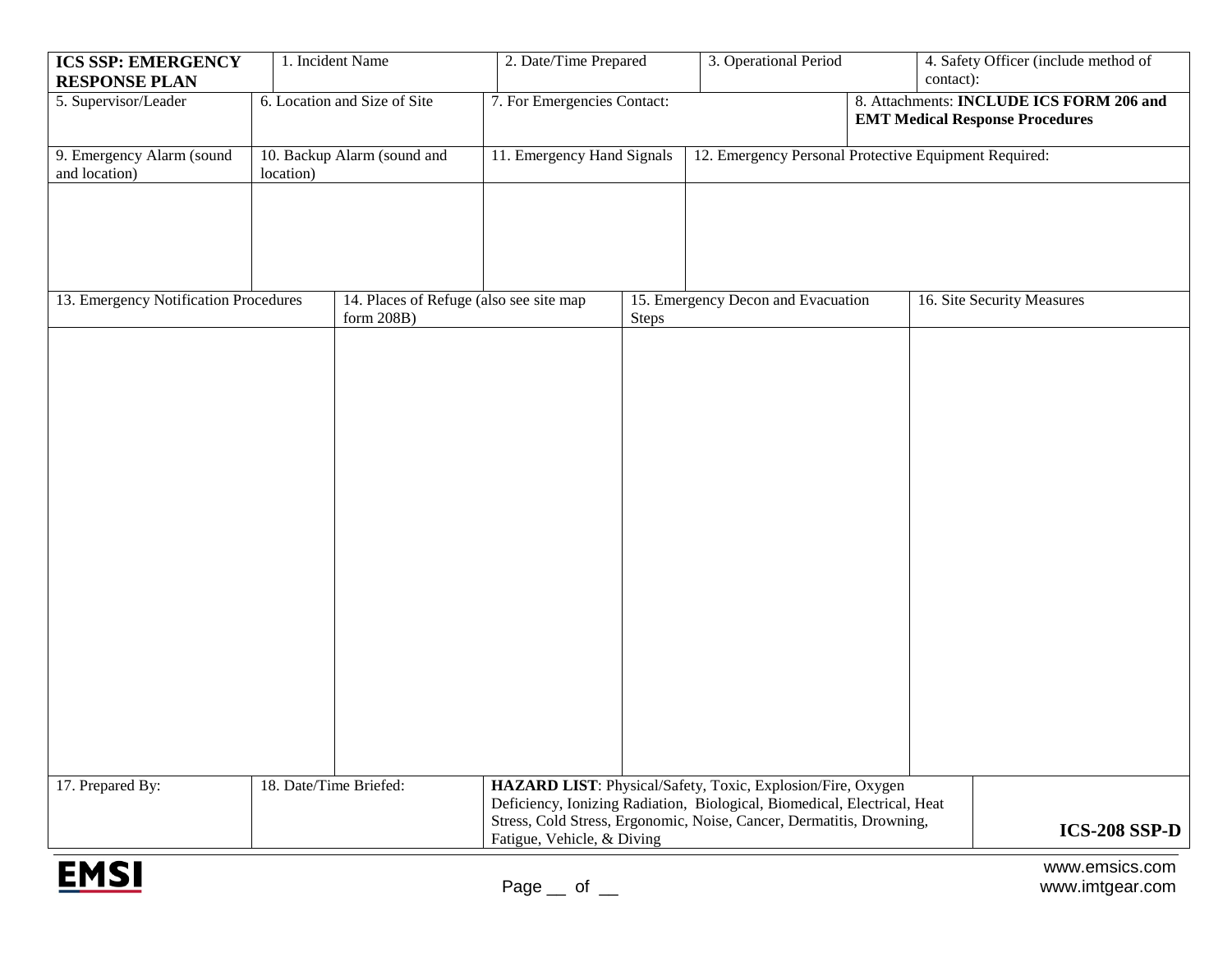#### **EMERGENCY RESPONSE PLAN (ICS-208 SSP-D)**

Purpose: The Emergency Response Plan provides information on measures to be taken in the event of an emergency. It is used in conjunction with the Site Safety Plan (Form ICS-208 SSP-B). It is also required by Title 29 Code of Federal Regulations Part 1910.120.

Preparation: The Safety Officer, his/her staff member or the Site Supervisor/Leader prepares the Emergency Response Plan. A copy of the Medical Plan (ICS Form 206) must always be attached to this form.

| Item#          | <b>Item Title</b>         | <b>Instructions</b>                                                                                          |
|----------------|---------------------------|--------------------------------------------------------------------------------------------------------------|
|                | <b>Incident Name</b>      | Print the name assigned to the incident.                                                                     |
| $\overline{2}$ | Date/Time Prepared        | Enter date (month, day, year) prepared.                                                                      |
| 3              | <b>Operational Period</b> | Enter the time interval for which the assignment applies.                                                    |
| $\overline{4}$ | <b>Safety Officer</b>     | Enter the name of the Safety Officer and means of contact.                                                   |
| 5 <sup>5</sup> | Supervisor/Leader         | The Supervisor/Leader who receives this form will enter their name here.                                     |
| 6              | Location & size of        | Enter the geographical location of the site and the approximate square area.                                 |
|                | site                      |                                                                                                              |
| $\overline{7}$ | For Emergencies           | Enter the name and way to contact the individual who handles emergencies.                                    |
|                | Contact                   |                                                                                                              |
| 8              | <b>Attachments</b>        | Enter attachments. ICS Form 206 must be included.                                                            |
| 9              | <b>Emergency Alarm</b>    | Enter a description of the sound of the emergency alarm and it's location.                                   |
| 10             | <b>Backup Alarm</b>       | Enter a description of the sound of the emergency alarm and it's location.                                   |
| 11             | <b>Emergency Hand</b>     | Enter the emergency hand signals to be used.                                                                 |
|                | <b>Signals</b>            |                                                                                                              |
| 12             | <b>Emergency Personal</b> | Enter the emergency personal protective equipment that may be needed in the event of an emergency.           |
|                | Protective                |                                                                                                              |
|                | <b>Equipment Required</b> |                                                                                                              |
| 13             | Emergency                 | Enter the procedures for notifying the appropriate personnel and organizations in the event of an emergency. |
|                | Notification              |                                                                                                              |
|                | Procedures                |                                                                                                              |
| 14             | Places of Refuge          | Enter by name the place of refuge personnel can go to in the event of an emergency.                          |
| 15             | Emergency Decon &         | Enter emergency decontamination steps and evacuation procedures.                                             |
|                | <b>Evacuation Steps</b>   |                                                                                                              |
| 16             | Site Security             | Enter site security measures needed for emergencies.                                                         |
|                | <b>Measures</b>           |                                                                                                              |
| 17             | Prepared by               | Enter the name and position of the person completing the worksheet.                                          |
| 18             | Date/Time Briefed:        | Enter the date/time the document was briefed to the appropriate workers and by whom.                         |

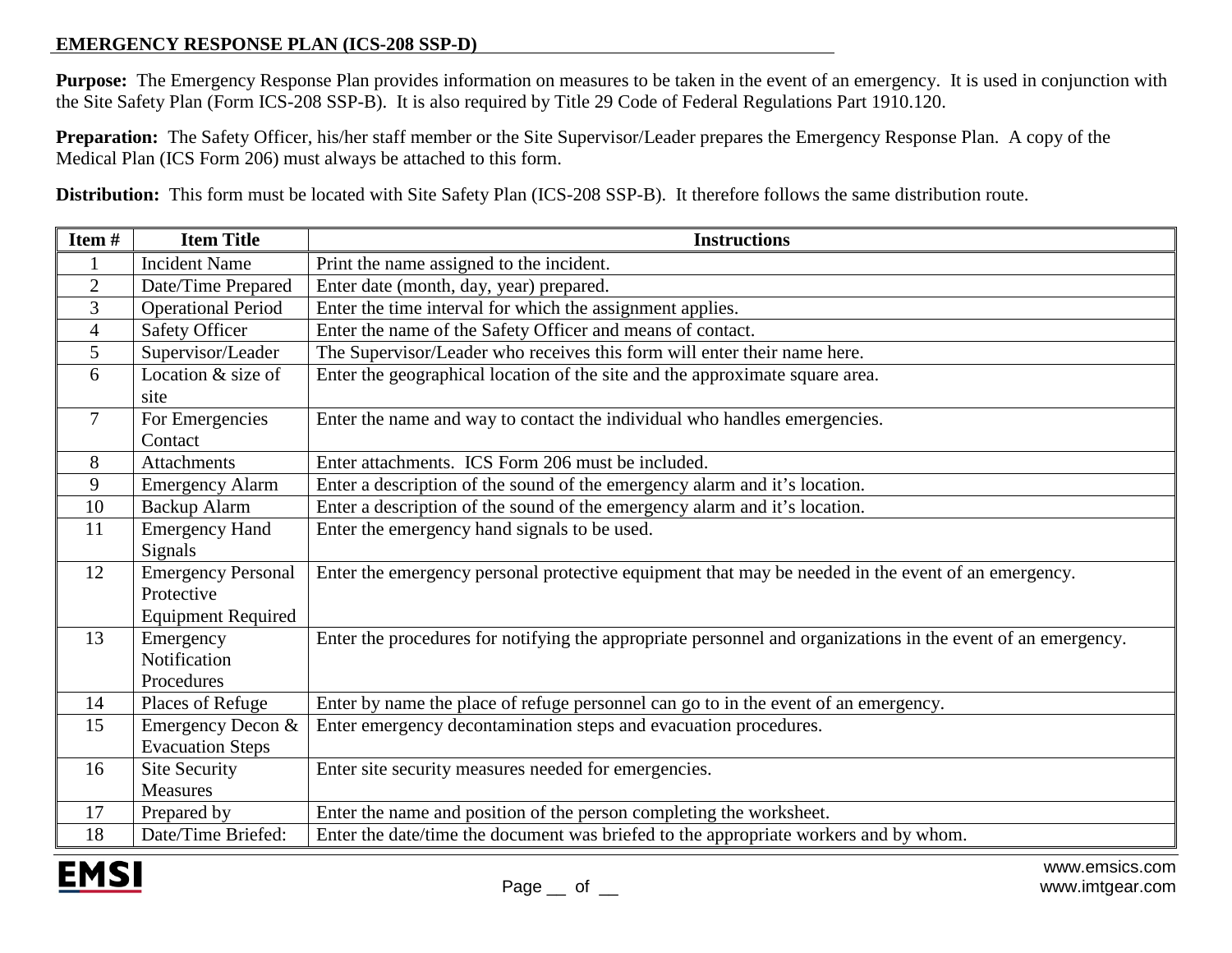| <b>ICS SSP: Exposure</b>                                                                                                                                                                                                                                                                                                   |           | 1. Incident Name |                                                                                                                                                                                                      | 2. Date/Time Prepared                                           |                                                                                                                                                             | 3. Operational Period |            | 4. Safety Officer (include method                                                                                                                                        |                |
|----------------------------------------------------------------------------------------------------------------------------------------------------------------------------------------------------------------------------------------------------------------------------------------------------------------------------|-----------|------------------|------------------------------------------------------------------------------------------------------------------------------------------------------------------------------------------------------|-----------------------------------------------------------------|-------------------------------------------------------------------------------------------------------------------------------------------------------------|-----------------------|------------|--------------------------------------------------------------------------------------------------------------------------------------------------------------------------|----------------|
| <b>Monitoring Plan</b>                                                                                                                                                                                                                                                                                                     |           |                  |                                                                                                                                                                                                      |                                                                 |                                                                                                                                                             |                       |            | of contact):                                                                                                                                                             |                |
| 5. Specific                                                                                                                                                                                                                                                                                                                | 6. Survey | 7. Survey        | 8. Monitoring                                                                                                                                                                                        | 9. Direct-                                                      | $\overline{10}$ . Air Sampling/                                                                                                                             | 11.                   | 12.        | 13. Reasons to                                                                                                                                                           | 14. Laboratory |
| Task/Operation                                                                                                                                                                                                                                                                                                             | Location  | Date/Time        | Methodology                                                                                                                                                                                          | Reading                                                         | Analysis Method                                                                                                                                             | Hazard(s)             | Monitoring | Monitor                                                                                                                                                                  | Support for    |
|                                                                                                                                                                                                                                                                                                                            |           |                  |                                                                                                                                                                                                      | Instrument                                                      |                                                                                                                                                             | to Monitor            | Duration   |                                                                                                                                                                          | Analysis       |
|                                                                                                                                                                                                                                                                                                                            |           |                  | Personal Breathing Zone<br>$\Box$ Area Air Monitoring<br>$\Box$ Dermal Exposure<br>Biological:<br>$\Box$ Blood<br>$\Box$ Urine<br>$\Box$ Other<br>$\Box$ Obtain bulk samples<br>$\Box$ Other: $\Box$ | Model:<br>Manufacturer:<br>Last Mfr<br><b>Calibration Date:</b> | Method:<br>Collecting Media:<br>$\Box$ Charcoal Tube<br>$\overline{\Box}$ Silica Gel<br>$\Box$ 37 mm MCE Filter<br>$\Box$ 37 mm PVC Filter<br>$\Box$ Other: |                       |            | $\Box$ Regulatory<br>Compliance<br>$\Box$ Assess current<br>PPE adequacy<br>$\Box$ Validate<br>engineering controls<br>$\Box$ Monitor IDLH<br>Conditions<br>$\Box$ Other |                |
|                                                                                                                                                                                                                                                                                                                            |           |                  | Personal Breathing Zone<br>$\Box$ Area Air Monitoring<br>$\Box$ Dermal Exposure<br>$\Box$ Biological:<br>$\Box$ Blood<br>$\Box$ Urine<br>$\Box$ Other                                                | Model:<br>Manufacturer:<br>Last Mfr                             | Method:<br>Collecting Media:<br>$\Box$ Charcoal Tube<br>Silica Gel                                                                                          |                       |            | $\Box$ Regulatory<br>Compliance<br>$\Box$ Assess current<br>PPE adequacy<br>$\Box$ Validate<br>engineering controls<br>$\Box$ Monitor IDLH                               |                |
|                                                                                                                                                                                                                                                                                                                            |           |                  | $\Box$ Obtain bulk samples<br>$\Box$ Other: $\Box$                                                                                                                                                   | <b>Calibration Date:</b>                                        | $\overline{\Box}$ 37 mm MCE Filter<br>$\Box$ 37 mm PVC Filter<br>$\Box$ Other:                                                                              |                       |            | Conditions<br>$\Box$ Other                                                                                                                                               |                |
|                                                                                                                                                                                                                                                                                                                            |           |                  | Personal Breathing Zone<br>$\Box$ Area Air Monitoring<br>$\Box$ Dermal Exposure<br>$\Box$ Biological:<br>$\Box$ Blood<br>$\Box$ Urine<br>$\Box$ Other                                                | Model:<br>Manufacturer:<br>Last Mfr                             | Method:<br>Collecting Media:<br>$\Box$ Charcoal Tube<br>$\Box$ Silica Gel                                                                                   |                       |            | $\Box$ Regulatory<br>Compliance<br>Assess current<br>PPE adequacy<br>$\Box$ Validate<br>engineering controls<br>$\Box$ Monitor IDLH                                      |                |
|                                                                                                                                                                                                                                                                                                                            |           |                  | $\Box$ Obtain bulk samples<br>$\Box$ Other: $\Box$                                                                                                                                                   | <b>Calibration Date:</b>                                        | $\Box$ 37 mm MCE Filter<br>$\Box$ 37 mm PVC Filter<br>$\Box$ Other:                                                                                         |                       |            | Conditions<br>$\Box$ Other                                                                                                                                               |                |
|                                                                                                                                                                                                                                                                                                                            |           |                  | Personal Breathing Zone<br>Area Air Monitoring<br>$\Box$ Dermal Exposure<br>Biological:<br>$\Box$ Blood                                                                                              | Model:<br>Manufacturer:                                         | Method:<br>Collecting Media:                                                                                                                                |                       |            | $\Box$ Regulatory<br>Compliance<br>$\Box$ Assess current<br>PPE adequacy<br>$\Box$ Validate                                                                              |                |
|                                                                                                                                                                                                                                                                                                                            |           |                  | $\Box$ Urine<br>$\Box$ Other<br>$\Box$ Obtain bulk samples<br>$\Box$ Other: $\Box$                                                                                                                   | Last Mfr<br><b>Calibration Date:</b>                            | $\Box$ Charcoal Tube<br>$\hfill\Box$ Silica Gel<br>$\Box$ 37 mm MCE Filter<br>$\Box$ 37 mm PVC Filter<br>$\Box$ Other:                                      |                       |            | engineering controls<br>$\Box$ Monitor IDLH<br>Conditions<br>$\Box$ Other                                                                                                |                |
| 15. Prepared By:                                                                                                                                                                                                                                                                                                           |           |                  | 16. Date/Time Briefed:                                                                                                                                                                               |                                                                 |                                                                                                                                                             |                       |            | HAZARD LIST: Potential Health Effects: Bruise/Lacerations, Organ Damage, Central<br>Nervous System Effects, Cancer, Reproductive Damage, Low Back Pain, Temporary        |                |
|                                                                                                                                                                                                                                                                                                                            |           |                  |                                                                                                                                                                                                      |                                                                 |                                                                                                                                                             |                       |            | Hearing Loss, Dermatitis, Respiratory Effects, Bone Breaks, & Eye Burning                                                                                                |                |
| Reporting: Monitoring results shall be logged in the ICS-208 SSP-E-1 form (Air Monitoring<br>18. Safety Officer Review:<br>Log) and attached as part of a current Site Safety Plan and Incident Action Plan. Significant<br>Exposures shall be immediately addressed to the IC and General Staff for immediate correction. |           |                  |                                                                                                                                                                                                      |                                                                 |                                                                                                                                                             | <b>ICS-208 SSP-E</b>  |            |                                                                                                                                                                          |                |

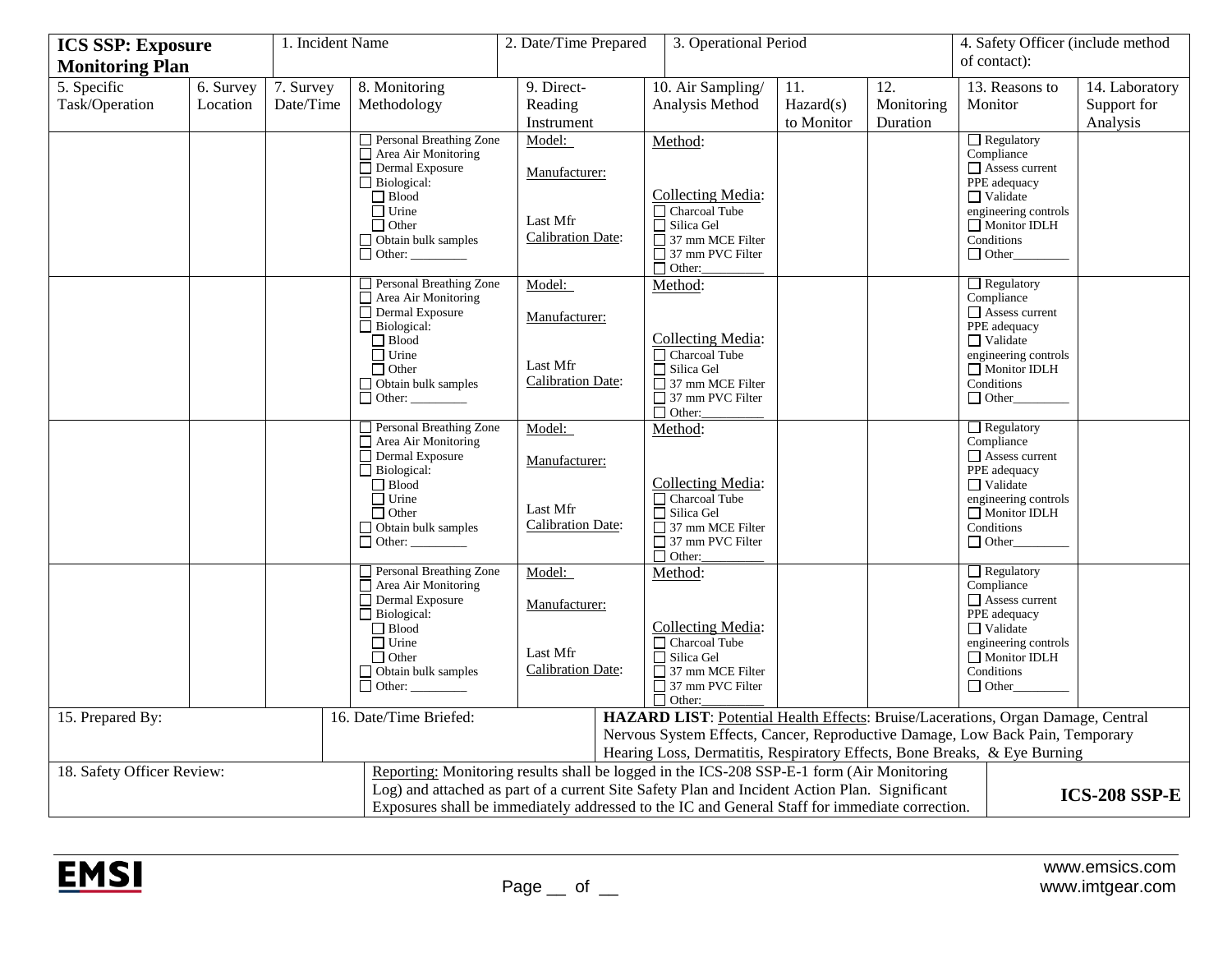#### **EXPOSURE MONITORING PLAN (FORM ICS-208 SSP-E)**

Purpose: The Exposure Monitoring Plan provides plan of monitoring conducted during an incident. The plan is a supplement to the Site Safety Plan (ICS-208 SSP-B). It is only required when performing monitoring operations.

**Preparation:** The Safety Officer, his/her staff member or the Site Supervisor/Leader prepares the Exposure Monitoring Plan. If there is a decision not to monitor during a response, the reasons must be stated clearly in the Site Safety Plan (ICS-208 SSP-B).

| Item#          | <b>Item Title</b>             | <b>Instructions</b>                                                                  |
|----------------|-------------------------------|--------------------------------------------------------------------------------------|
|                | <b>Incident Name</b>          | Print the name assigned to the incident.                                             |
| $\overline{2}$ | Date/Time Prepared            | Enter date (month, day, year) prepared.                                              |
| 3              | <b>Operational Period</b>     | Enter the time interval for which the assignment applies.                            |
| $\overline{4}$ | <b>Safety Officer</b>         | Enter the name of the Safety Officer and means of contact.                           |
| 5              | Specific Task /               | Enter specific task or operation.                                                    |
|                | Operation                     |                                                                                      |
| 6              | <b>Survey Location</b>        | Enter the location to be monitored.                                                  |
| 7              | <b>Survey Date/Time</b>       | Enter the date/time for the monitoring teams to survey.                              |
| 8              | Monitoring                    | Enter/Check the monitoring method to be used.                                        |
|                | Methodology                   |                                                                                      |
| 9              | Direct-Reading                | Enter the instrument model, manufacturer, last calibration date.                     |
|                | Instrument                    |                                                                                      |
| 10             | Air Sampling                  | Enter Air Sampling analysis method                                                   |
| 11             | <b>Hazards to Monitor</b>     | Enter the hazards to monitor                                                         |
| 12             | <b>Monitoring Duration</b>    | Enter duration of monitoring                                                         |
| 13             | <b>Reasons to Monitor</b>     | <b>Enter Reasons to Monitor</b>                                                      |
| 14             | <b>Laboratory Support for</b> | Enter Laboratory Support needed for analysis of samples                              |
|                | Analysis                      |                                                                                      |
| 15             | Prepared by                   | Enter the name and position of the person completing the worksheet.                  |
| 16             | Date/Time Briefed             | Enter the date/time the document was briefed to the appropriate workers and by whom. |
| 17             | <b>Safety Officer Review</b>  | The Safety Officer must review and sign the form.                                    |

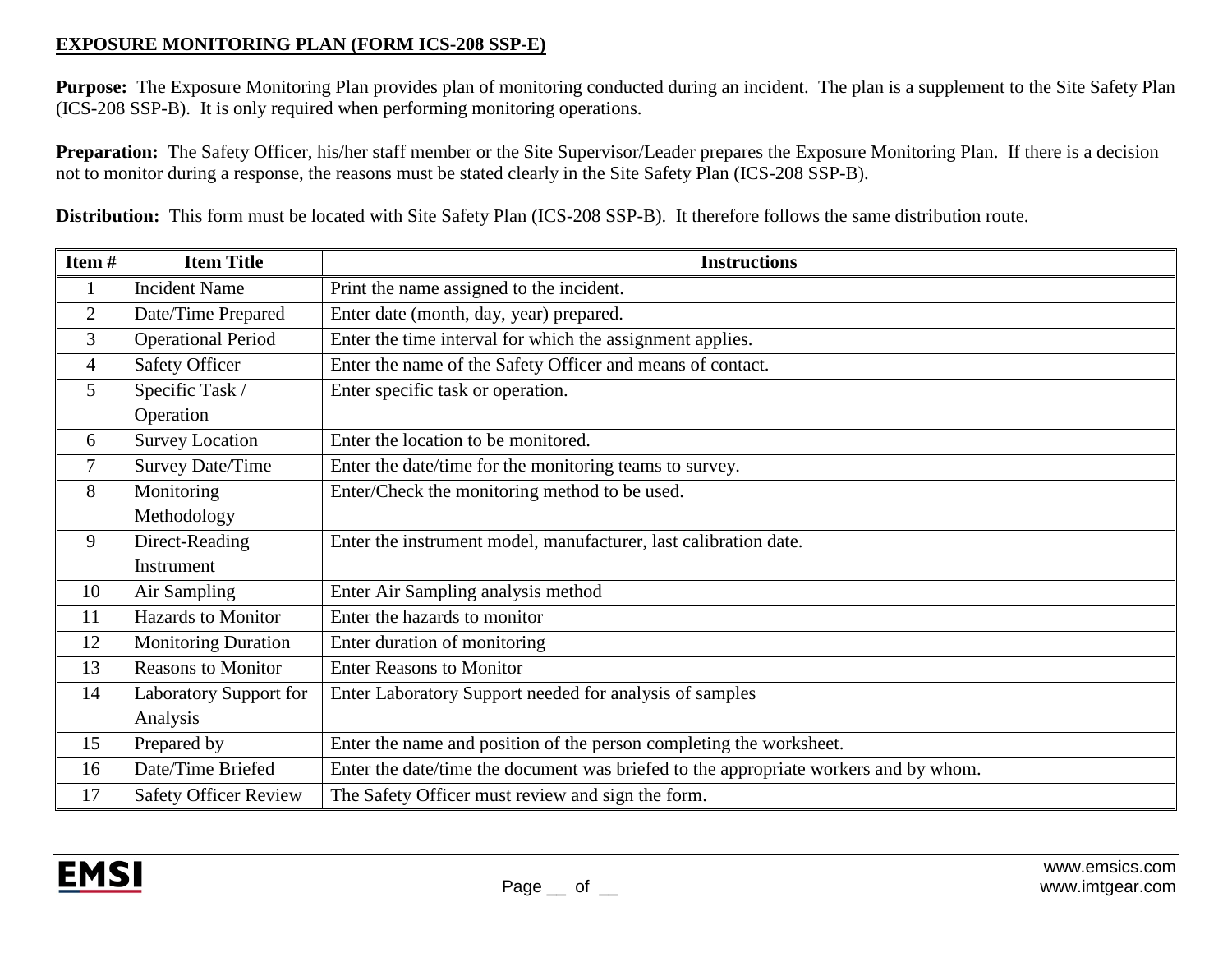| <b>ICS SSP: AIR</b><br><b>MONITORING LOG</b>              | 1. Incident Name               | 2. Date/Time<br>3. Operational Period<br>4. Safety Officer (include method of contact)<br>Prepared |                                                                                                                                                                                                             |                      |                                                                                      |  |
|-----------------------------------------------------------|--------------------------------|----------------------------------------------------------------------------------------------------|-------------------------------------------------------------------------------------------------------------------------------------------------------------------------------------------------------------|----------------------|--------------------------------------------------------------------------------------|--|
| 5. Site Location                                          | 6. Hazards of Concern          | 7. Action Levels (include references):                                                             |                                                                                                                                                                                                             | Water Temp:<br>Wind: | 8. Weather: Air Temperature:<br>Precipitation:<br>Relative Humidity:<br>Cloud Cover: |  |
| 9.a. Instrument, ID Number<br>Calibrated? Indicate below. | 9.b. Monitoring Person Name(s) | 9.c. Results (units)                                                                               | 9.d. Location                                                                                                                                                                                               | 9.f. Time            | 9.g. Interferences and Comments                                                      |  |
|                                                           |                                |                                                                                                    |                                                                                                                                                                                                             |                      |                                                                                      |  |
|                                                           |                                |                                                                                                    |                                                                                                                                                                                                             |                      |                                                                                      |  |
|                                                           |                                |                                                                                                    |                                                                                                                                                                                                             |                      |                                                                                      |  |
|                                                           |                                |                                                                                                    |                                                                                                                                                                                                             |                      |                                                                                      |  |
|                                                           |                                |                                                                                                    |                                                                                                                                                                                                             |                      |                                                                                      |  |
|                                                           |                                |                                                                                                    |                                                                                                                                                                                                             |                      |                                                                                      |  |
|                                                           |                                |                                                                                                    |                                                                                                                                                                                                             |                      |                                                                                      |  |
|                                                           |                                |                                                                                                    |                                                                                                                                                                                                             |                      |                                                                                      |  |
|                                                           |                                |                                                                                                    |                                                                                                                                                                                                             |                      |                                                                                      |  |
|                                                           |                                |                                                                                                    |                                                                                                                                                                                                             |                      |                                                                                      |  |
|                                                           |                                |                                                                                                    |                                                                                                                                                                                                             |                      |                                                                                      |  |
|                                                           |                                |                                                                                                    |                                                                                                                                                                                                             |                      |                                                                                      |  |
|                                                           |                                |                                                                                                    |                                                                                                                                                                                                             |                      |                                                                                      |  |
|                                                           |                                |                                                                                                    |                                                                                                                                                                                                             |                      |                                                                                      |  |
|                                                           |                                |                                                                                                    |                                                                                                                                                                                                             |                      |                                                                                      |  |
|                                                           |                                |                                                                                                    |                                                                                                                                                                                                             |                      |                                                                                      |  |
| 10. Safety Officer Review:                                |                                |                                                                                                    | Potential Health Effects: Bruise/Lacerations, Organ Damage, Central<br>Nervous System Effects, Cancer, Reproductive Damage, Low Back<br>Pain, Temporary Hearing Loss, Dermatitis, Respiratory Effects, Bone |                      | <b>ICS-208 SSP-E-1</b>                                                               |  |
|                                                           |                                | Breaks, & Eye Burning                                                                              |                                                                                                                                                                                                             |                      |                                                                                      |  |

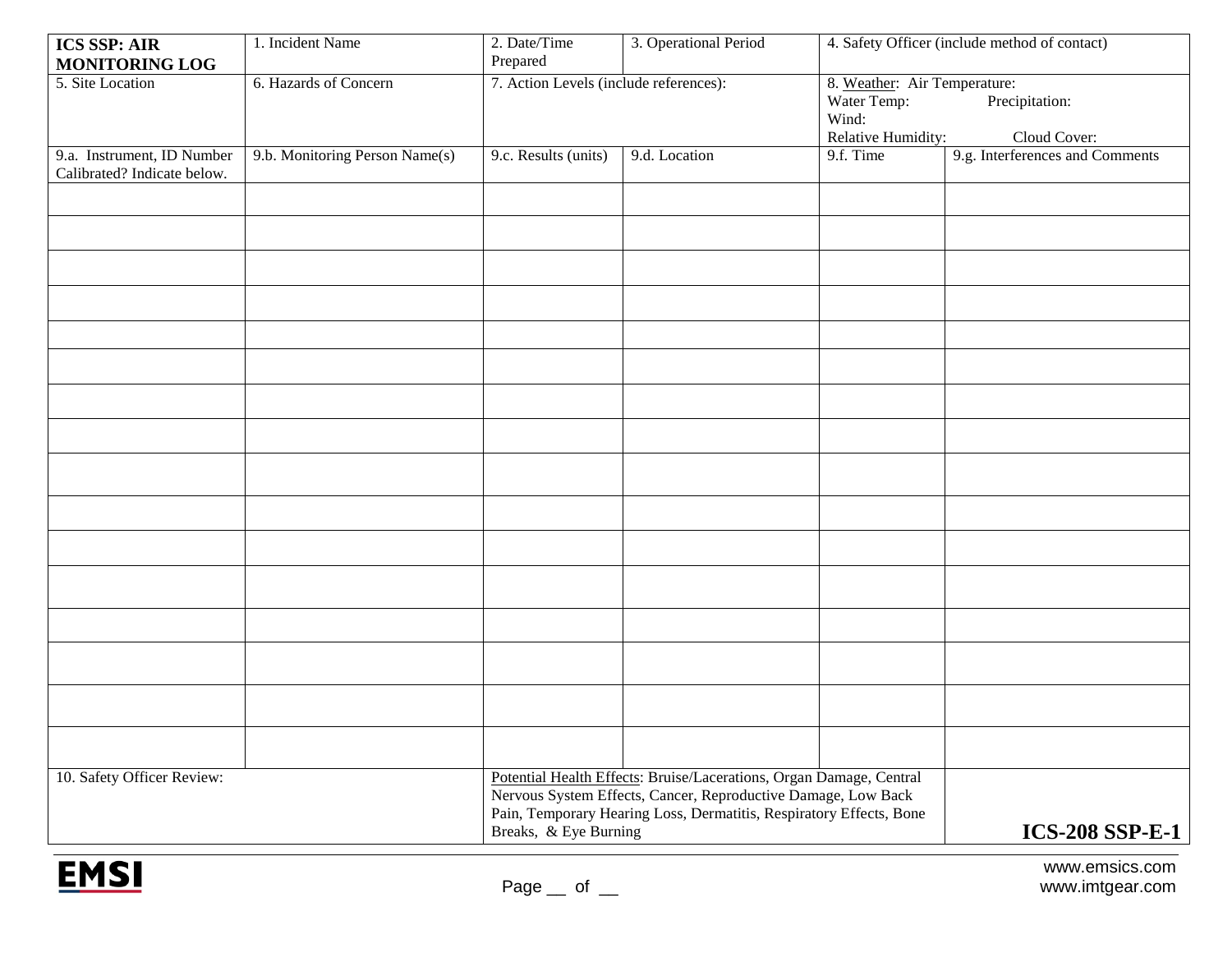#### **DAILY AIR MONITORING LOG (FORM ICS-208 SSP-E-1)**

Purpose: The Exposure Monitoring Log provides documentation of air monitoring conducted during a spill. The log is a supplement to the Site Safety Plan (ICS-208 SSP-B). It is only required when performing air monitoring operations. The information used from the log can help update the Site Safety Plan.

Preparation: Persons conducting monitoring complete the Daily Air Monitoring Log. Normally these are air monitoring units under the Site Safety Officer. If there is a decision not to monitor during a spill, the reasons must be stated clearly in the Site Safety Plan (ICS-208 SSP-B).

**Distribution:** The Daily Air Monitoring Log when completed is copied and forwarded to the Site Safety Officer who must review and sign the form. The original form must be available on site, readily available and briefed to all impacted ICS personnel.

| Item#           | <b>Item Title</b>            | <b>Instructions</b>                                                                                            |
|-----------------|------------------------------|----------------------------------------------------------------------------------------------------------------|
|                 | <b>Incident Name</b>         | Print the name assigned to the incident.                                                                       |
| 2               | Date/Time Prepared           | Enter date (month, day, year) prepared.                                                                        |
| $\mathfrak{Z}$  | <b>Operational Period</b>    | Enter the time interval for which the assignment applies.                                                      |
| $\overline{4}$  | <b>Safety Officer</b>        | Enter the name of the Safety Officer and means of contact.                                                     |
| $5\overline{)}$ | Location & size of site      | Enter the geographical location of the site and the approximate square area.                                   |
| 6               | <b>Hazards of Concern</b>    | Enter the hazards being monitored.                                                                             |
|                 | <b>Action Levels</b>         | Enter the action levels/readings for the monitoring teams.                                                     |
| 8               | Weather                      | Enter weather information. Ensure units of measure are listed.                                                 |
| 9               | Air Monitoring Data          | Enter the instrument type and number, persons monitoring, results with appropriate units, location of reading, |
|                 |                              | time of reading and interferences and comments.                                                                |
| 10              | <b>Safety Officer Review</b> | The Safety Officer must review and sign the form.                                                              |

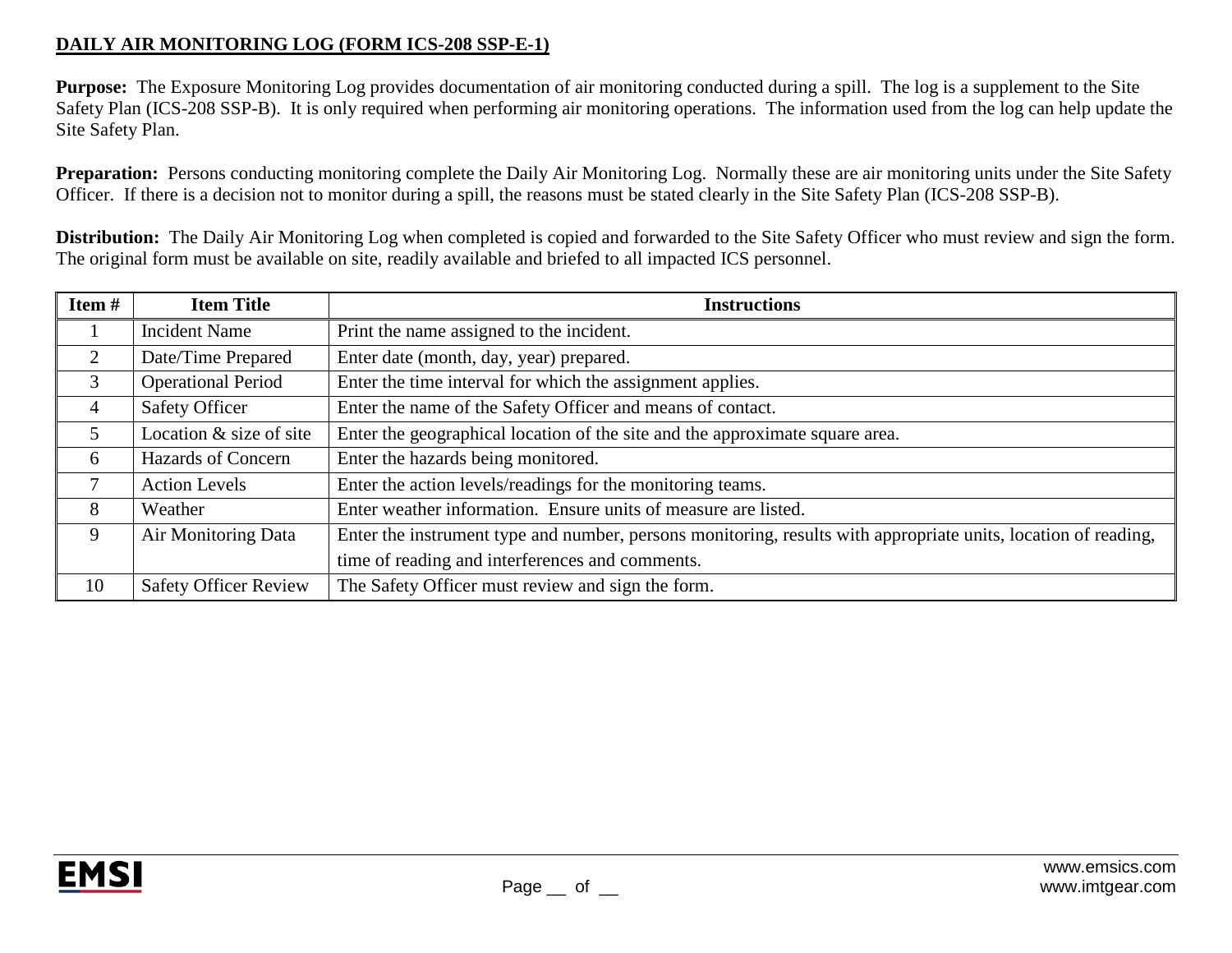| <b>ICS SSP: PERSONAL</b><br>PROTECTIVE EQUIPMENT | 1. Incident Name             |                       | 2. Date/Time Prepared |                         | 3. Operational Period                                                                                                                |  | 4. Safety Officer (include method of<br>contact):                      |
|--------------------------------------------------|------------------------------|-----------------------|-----------------------|-------------------------|--------------------------------------------------------------------------------------------------------------------------------------|--|------------------------------------------------------------------------|
| 5. Supervisor/Leader                             | 6. Location and Size of Site | 7. Hazards Addressed: |                       |                         | 8. For Emergencies Contact:                                                                                                          |  |                                                                        |
| 9. Equipment:                                    |                              |                       |                       |                         |                                                                                                                                      |  | 10. References Consulted:                                              |
|                                                  |                              |                       |                       |                         |                                                                                                                                      |  |                                                                        |
|                                                  |                              |                       |                       |                         |                                                                                                                                      |  |                                                                        |
|                                                  |                              |                       |                       |                         |                                                                                                                                      |  |                                                                        |
|                                                  |                              |                       |                       |                         |                                                                                                                                      |  |                                                                        |
| 11. Inspection Procedures:                       | 12. Donning Procedures:      |                       |                       | 13. Doffing Procedures: |                                                                                                                                      |  | 14. Limitations and Precautions (include<br>maximum stay time in PPE): |
|                                                  |                              |                       |                       |                         |                                                                                                                                      |  |                                                                        |
|                                                  |                              |                       |                       |                         |                                                                                                                                      |  |                                                                        |
| 15. Prepared By:                                 | 16. Date/Time Briefed:       |                       |                       |                         | Potential Health Effects: Bruise/Lacerations, Organ Damage, Central<br>Nervous System Effects, Cancer, Reproductive Damage, Low Back |  |                                                                        |
|                                                  |                              |                       | Breaks, Eye Burning   |                         | Pain, Temporary Hearing Loss, Dermatitis, Respiratory Effects, Bone                                                                  |  | <b>ICS-208 SSP-F</b>                                                   |

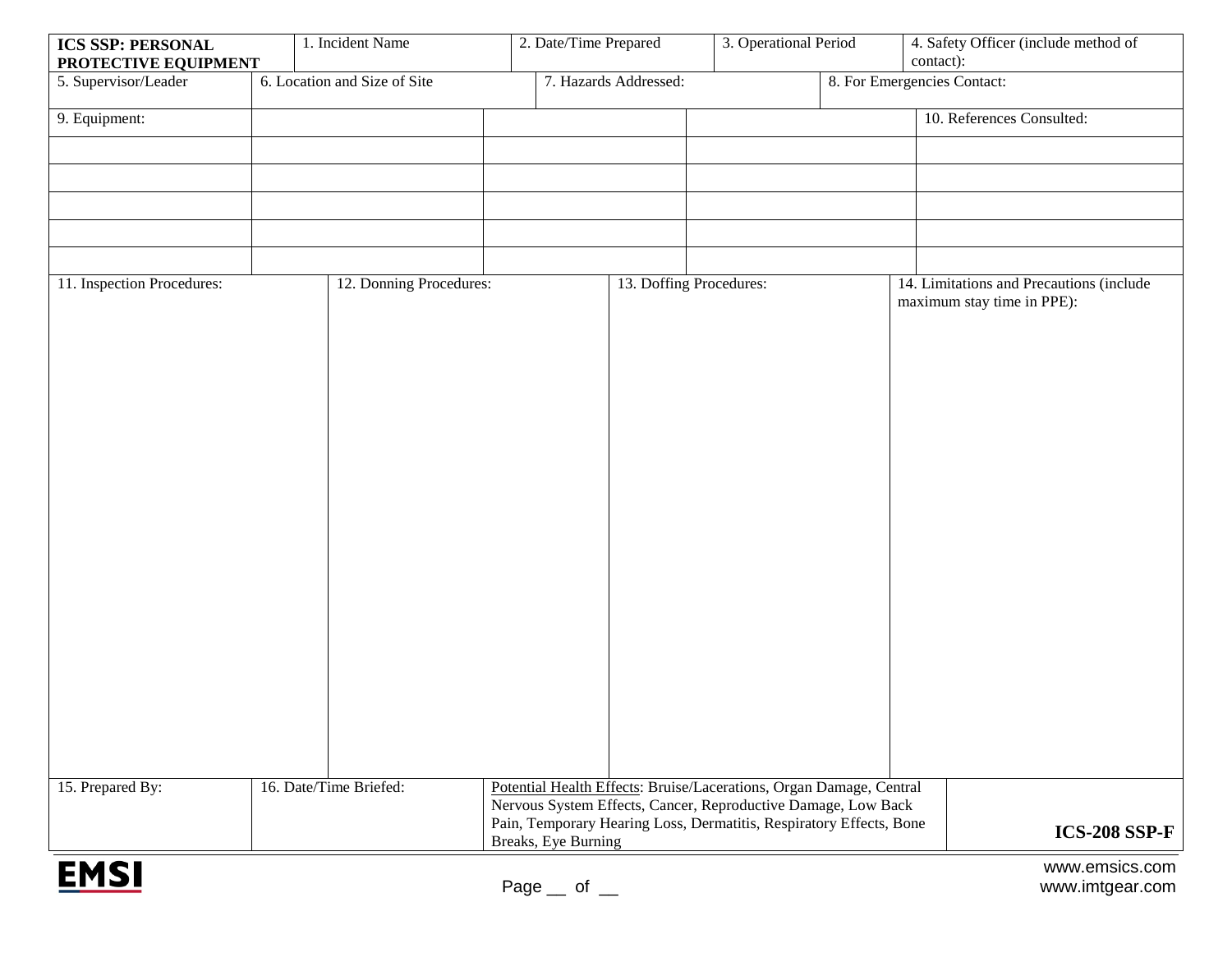#### **PERSONAL PROTECTIVE EQUIPMENT (ICS-208 SSP-F)**

**Purpose:** The Personal Protective Equipment form is a list of personal protective equipment to be used in operations. The listing of personal protective equipment is required by Title 29 Code of Federal Regulations Part 1910.120.

**Preparation:** The Personal Protective Equipment form is completed by the Site Safety Officer, or his/her staff. Personal protective equipment common to all ICS Operations personnel is addressed first. Jobs with unique personal protective equipment requirements (fall protection) are addressed next. When the form is delivered on site, the ICS Director, Supervisor, or Leader may amend the list to ensure personnel are adequately protected from job hazards. It must be completed prior to the onset of any operations, unless addressed elsewhere by Standard Operating Procedures.

| Item#          | <b>Item Title</b>            | <b>Instructions</b>                                                                                           |
|----------------|------------------------------|---------------------------------------------------------------------------------------------------------------|
|                | <b>Incident Name</b>         | Print the name assigned to the incident.                                                                      |
| $\overline{2}$ | Date/Time Prepared           | Enter date (month, day, year) prepared.                                                                       |
| 3              | <b>Operational Period</b>    | Enter the time interval for which the assignment applies.                                                     |
| $\overline{4}$ | <b>Safety Officer</b>        | Enter the name of the Safety Officer and means of contact.                                                    |
| 5              | Supervisor/Leader            | The Supervisor/Leader who receives this form will enter their name here.                                      |
| 6              | Location & size of site      | Enter the geographical location of the site and the approximate square area.                                  |
| $\overline{7}$ | Hazard(s) Addressed:         | Enter the hazards that need to be safeguarded.                                                                |
| 8              | For Emergencies              | Enter the name and way to contact the individual who handles emergencies.                                     |
|                | Contact                      |                                                                                                               |
| 9              | Equipment                    | List the equipment needed to address the hazards. If pre-designed Safe Work Practices are used, indicate here |
|                |                              | and attach to form.                                                                                           |
| 10             | References consulted         | List the references used in making the selection for PPE.                                                     |
| 11             | <b>Inspection Procedures</b> | Enter the procedures for inspecting the Personal Protective Equipment prior to donning. If pre-designed Safe  |
|                |                              | Work Practices are used, indicate here and attach to form.                                                    |
| 12             | <b>Donning Procedures</b>    | Enter the procedures for putting on the PPE. If pre-designed Safe Work Practices are used, indicate here and  |
|                |                              | attach to form.                                                                                               |
| 13             | Doffing Procedures           | Enter the information for removing the PPE. If pre-designed Safe Work Practices are used, indicate here and   |
|                |                              | attach to form.                                                                                               |
| 14             | Limitations and              | List the limitations and precautions when using PPE. Include the maximum time to be inside the PPE, Heat      |
|                | Precautions                  | Stress concerns, psychomotor skill detraction and other factors.                                              |
| 15             | Prepared by                  | Enter the name and position of the person completing the worksheet.                                           |
| 16             | Date/Time Briefed:           | Enter the date/time the document was briefed to the appropriate workers and by whom.                          |

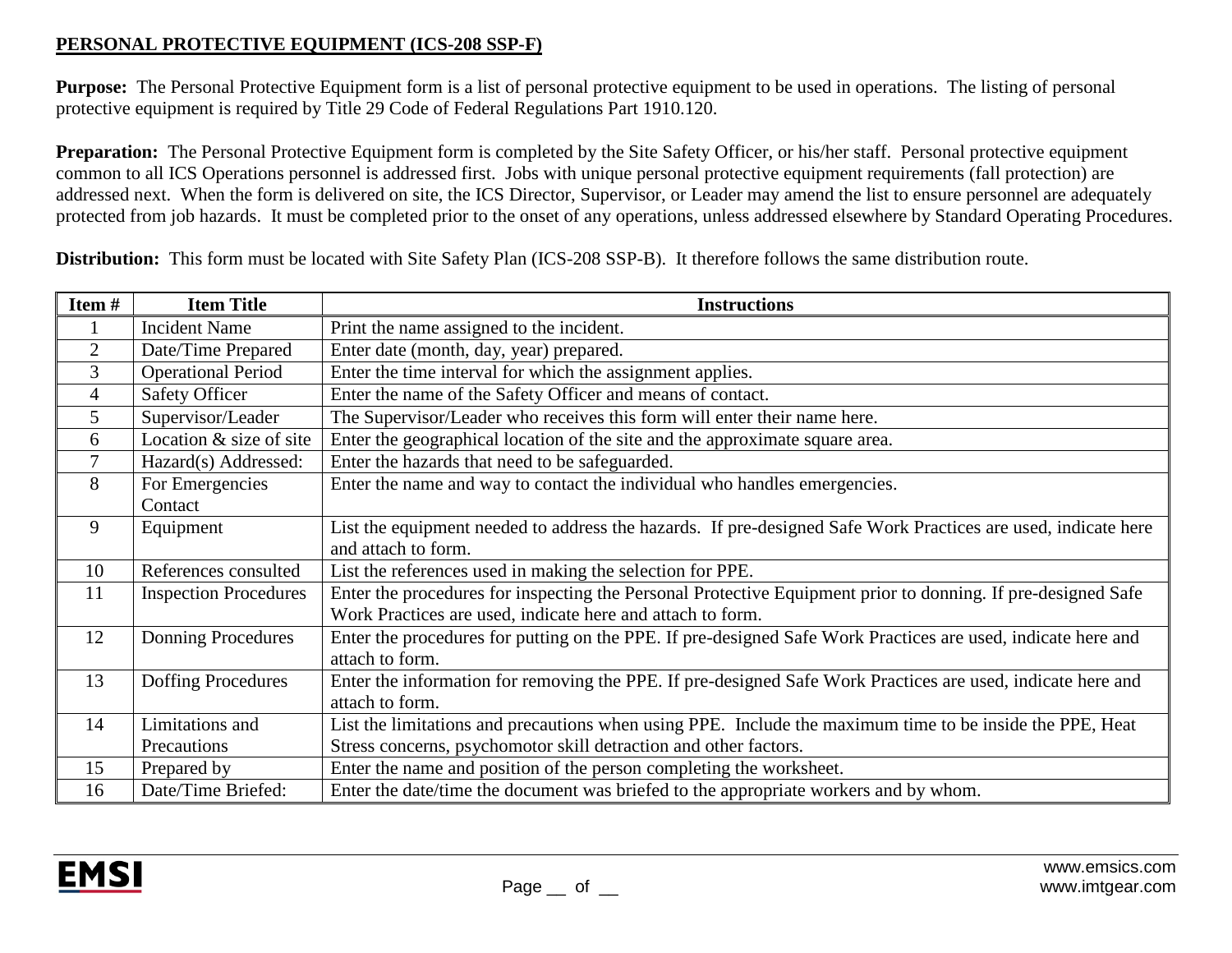| <b>ICS SSP:</b><br><b>DECONTAMINATION</b> | 1. Incident Name             | 2. Date/Time Prepared                                                                                                                | 3. Operational Period | contact): | 4. Safety Officer (include method of |  |
|-------------------------------------------|------------------------------|--------------------------------------------------------------------------------------------------------------------------------------|-----------------------|-----------|--------------------------------------|--|
| 5. Supervisor/Leader                      | 6. Location and Size of Site | 7. For Emergencies Contact:                                                                                                          |                       |           | 8. Hazard(s) Addressed:              |  |
| 9. Equipment:                             |                              |                                                                                                                                      |                       |           | 10. References Consulted:            |  |
|                                           |                              |                                                                                                                                      |                       |           |                                      |  |
|                                           |                              |                                                                                                                                      |                       |           |                                      |  |
|                                           |                              |                                                                                                                                      |                       |           |                                      |  |
|                                           |                              |                                                                                                                                      |                       |           |                                      |  |
| 11. Contamination Avoidance Practices:    |                              | 12. Decon Diagram: Attached, Drawn below                                                                                             |                       |           | 13. Decon Steps                      |  |
|                                           |                              |                                                                                                                                      |                       |           |                                      |  |
|                                           |                              |                                                                                                                                      |                       |           |                                      |  |
|                                           |                              |                                                                                                                                      |                       |           |                                      |  |
|                                           |                              |                                                                                                                                      |                       |           |                                      |  |
|                                           |                              |                                                                                                                                      |                       |           |                                      |  |
|                                           |                              |                                                                                                                                      |                       |           |                                      |  |
|                                           |                              |                                                                                                                                      |                       |           |                                      |  |
|                                           |                              |                                                                                                                                      |                       |           |                                      |  |
|                                           |                              |                                                                                                                                      |                       |           |                                      |  |
|                                           |                              |                                                                                                                                      |                       |           |                                      |  |
|                                           |                              |                                                                                                                                      |                       |           |                                      |  |
|                                           |                              |                                                                                                                                      |                       |           |                                      |  |
|                                           |                              |                                                                                                                                      |                       |           |                                      |  |
|                                           |                              |                                                                                                                                      |                       |           |                                      |  |
|                                           |                              |                                                                                                                                      |                       |           |                                      |  |
| 14. Prepared By:                          | 15. Date/Time Briefed:       | Potential Health Effects: Bruise/Lacerations, Organ Damage, Central<br>Nervous System Effects, Cancer, Reproductive Damage, Low Back |                       |           |                                      |  |
|                                           |                              | Pain, Temporary Hearing Loss, Dermatitis, Respiratory Effects, Bone                                                                  |                       |           |                                      |  |
|                                           |                              | Breaks, Eye Burning                                                                                                                  |                       |           | <b>ICS-208 SSP-G</b>                 |  |

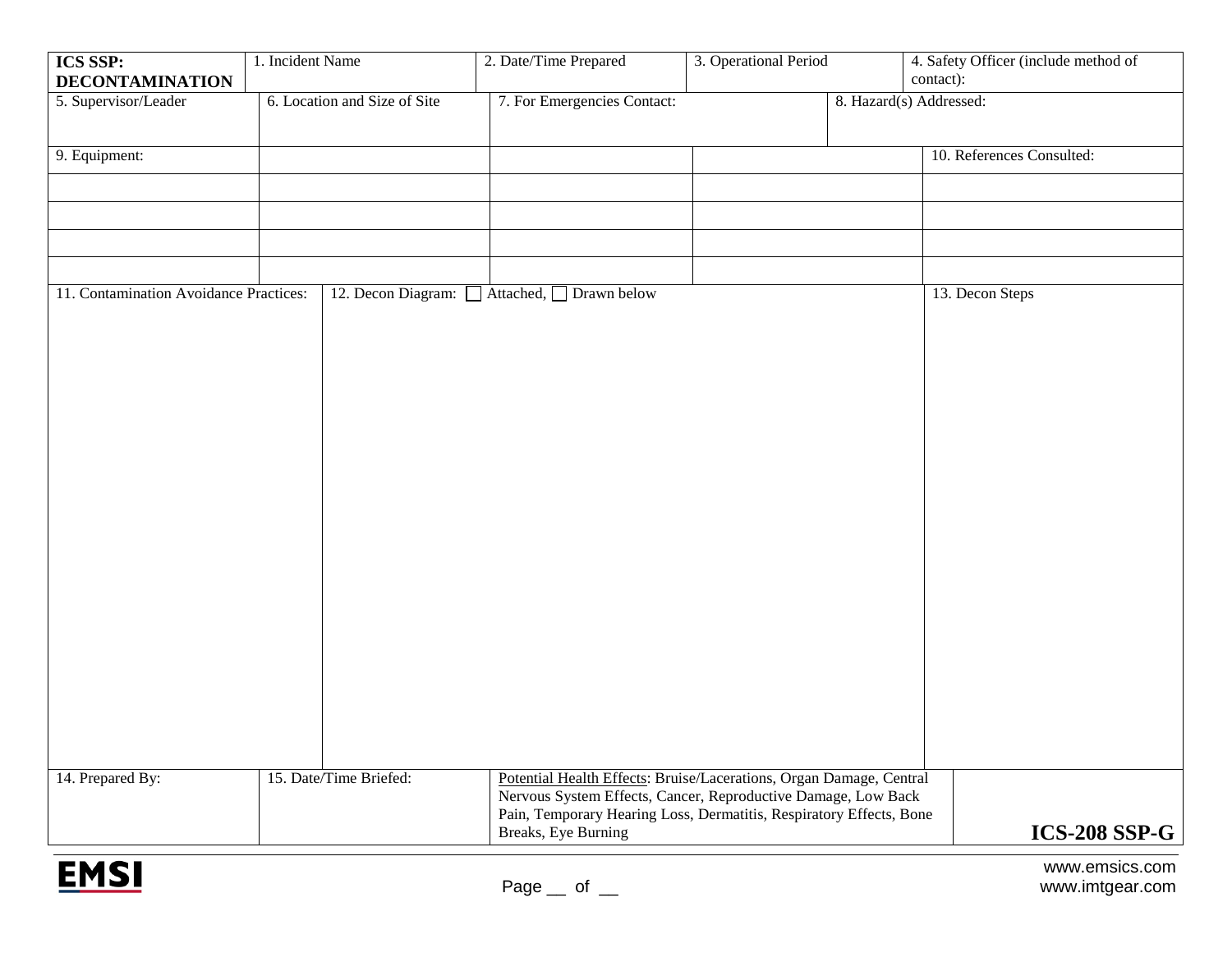#### **DECONTAMINATION (ICS-208 SSP-G)**

**Purpose:** The Decontamination form provides information on how workers can avoid contamination and how to get decontaminated. It is a supplemental form to the Site Safety Plan.

**Preparation:** The Decontamination Form can be completed by the Site Safety Officer, a member of his/her staff or by the Group/Division Supervisor, Task Force/Strike Team Leader on the site

| Item#          | <b>Item Title</b>          | <b>Instructions</b>                                                                                             |
|----------------|----------------------------|-----------------------------------------------------------------------------------------------------------------|
|                | <b>Incident Name</b>       | Print the name assigned to the incident.                                                                        |
| $\overline{2}$ | Date/Time Prepared         | Enter date (month, day, year) prepared.                                                                         |
| 3              | <b>Operational Period</b>  | Enter the time interval for which the assignment applies.                                                       |
| 4              | <b>Safety Officer</b>      | Enter the name of the Safety Officer and means of contact.                                                      |
| 5              | Supervisor/Leader          | The Supervisor/Leader who receives this form will enter their name here.                                        |
| 6              | Location & size of site    | Enter the geographical location of the site and the approximate square area.                                    |
| 7              | For Emergencies            | Enter the name and way to contact the individual who handles emergencies.                                       |
|                | Contact                    |                                                                                                                 |
| 8              | Hazard(s) Addressed:       | Enter the hazards that need to be safeguarded.                                                                  |
| 9              | Equipment                  | Enter the decontamination equipment needed for the site. If pre-designed Safe Work Practices are used, indicate |
|                |                            | here and attach to this form.                                                                                   |
| 10             | References consulted       | List the references used in making the selection for PPE.                                                       |
| 11             | Contamination              | Enter procedures for personnel to avoid contamination. If pre-designed Safe Work Practices are used, indicate   |
|                | <b>Avoidance Practices</b> | here and attach to form.                                                                                        |
| 12             | Decon Diagram              | Draw a diagram for the decontamination operation. If pre-designed Safe Work Practices are used, indicate here   |
|                |                            | and attach to form.                                                                                             |
| 13             | Decon Steps                | List the decontamination steps.                                                                                 |
| 14             | Prepared by                | Enter the name and position of the person completing the worksheet.                                             |
| 15             | Date/Time Briefed:         | Enter the date/time the document was briefed to the appropriate workers and by whom.                            |

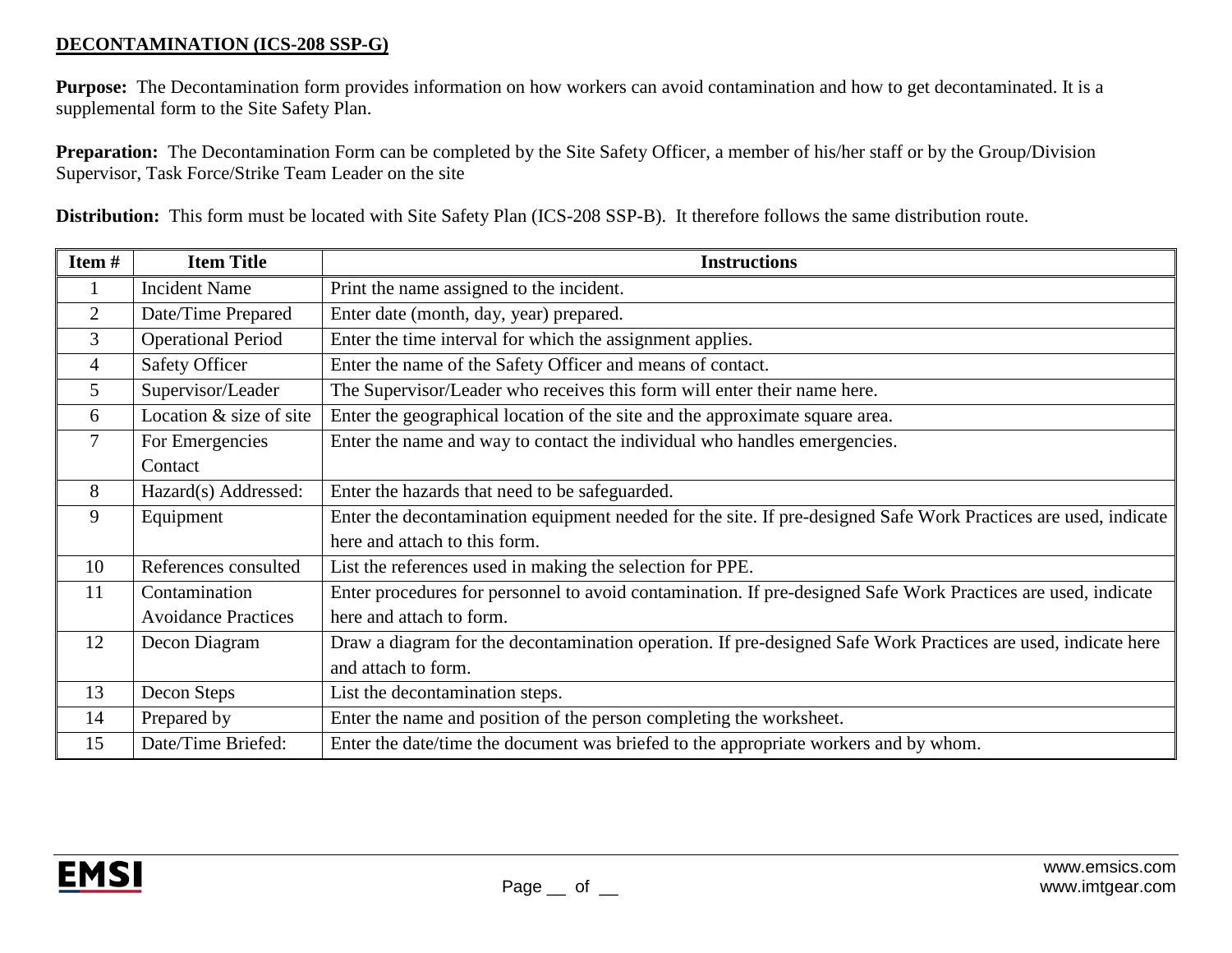| <b>ICS SSP:</b><br><b>ENFORCEMENT LOG</b> | 1. Incident Name            | 2. Date/Time Prepared      | 3. Operational Period                                                                                                                                                                                           |                              | 4. Safety Officer (include method of contact) |  |
|-------------------------------------------|-----------------------------|----------------------------|-----------------------------------------------------------------------------------------------------------------------------------------------------------------------------------------------------------------|------------------------------|-----------------------------------------------|--|
| 5. Supervisor/Leader                      | 6. For Emergencies Contact: |                            |                                                                                                                                                                                                                 | 7. Attachments:              |                                               |  |
| 8.a. Job Task/Activity                    | 8.b. Hazards                | 8.c. Deficiency            | 8.d. Action Taken                                                                                                                                                                                               | 8.e. Safety Plan<br>Amended? | 8.f. Signature of<br>Supervisor/Leader        |  |
|                                           |                             |                            |                                                                                                                                                                                                                 |                              |                                               |  |
|                                           |                             |                            |                                                                                                                                                                                                                 |                              |                                               |  |
|                                           |                             |                            |                                                                                                                                                                                                                 |                              |                                               |  |
|                                           |                             |                            |                                                                                                                                                                                                                 |                              |                                               |  |
|                                           |                             |                            |                                                                                                                                                                                                                 |                              |                                               |  |
|                                           |                             |                            |                                                                                                                                                                                                                 |                              |                                               |  |
|                                           |                             |                            |                                                                                                                                                                                                                 |                              |                                               |  |
|                                           |                             |                            |                                                                                                                                                                                                                 |                              |                                               |  |
|                                           |                             |                            |                                                                                                                                                                                                                 |                              |                                               |  |
| 9. Prepared By:                           | 10. Date/Time Briefed:      | Fatigue, Vehicle, & Diving | HAZARD LIST: Physical/Safety, Toxic, Explosion/Fire, Oxygen<br>Deficiency, Ionizing Radiation, Biological, Biomedical, Electrical, Heat<br>Stress, Cold Stress, Ergonomic, Noise, Cancer, Dermatitis, Drowning, |                              | <b>ICS-208 SSP-H</b>                          |  |

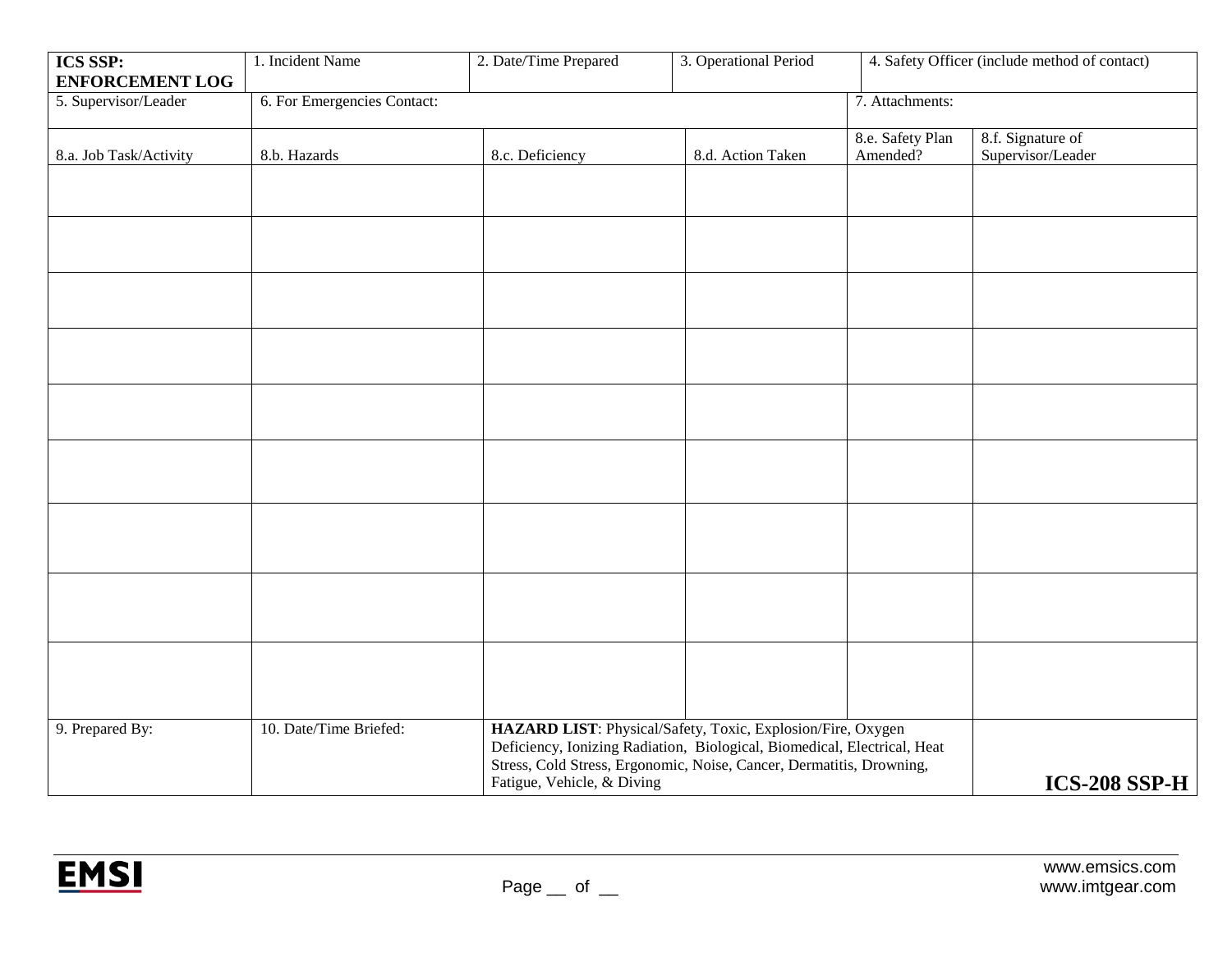### **SITE SAFETY ENFORCEMENT LOG (ICS-208 SSP-H)**

**Purpose:** The Site Safety Plan Enforcement Log is used to help enforce safety during an incident.

**Preparation:** The Safety Officer and/or his/her staff complete the Site Safety Plan Enforcement Log. The log is completed as Safety personnel are on scene reviewing the site. It should be completed at a minimum once per day. The number of enforcement logs to be completed depends on the size of the incident. Enough should be completed to ensure that site safety is being adequately enforced.

**Distribution:** The Site Safety Plan enforcement log when completed is delivered to the Safety Officer. The Safety Officer can use the form to amend the Site Safety Plan (ICS-208 SSP-A or B).

| Item#          | <b>Item Title</b>         | <b>Instructions</b>                                                                  |
|----------------|---------------------------|--------------------------------------------------------------------------------------|
|                | <b>Incident Name</b>      | Print the name assigned to the incident.                                             |
| $\overline{2}$ | Date/Time Prepared        | Enter date (month, day, year) prepared.                                              |
| 3              | <b>Operational Period</b> | Enter the time interval for which the assignment applies.                            |
| $\overline{4}$ | <b>Safety Officer</b>     | Enter the name of the Safety Officer and means of contact                            |
| 5              | Supervisor/Leader         | The Supervisor/Leader who receives this form will enter their name here.             |
| 6              | For Emergencies           | Enter the name and way to contact the individual who handles emergencies.            |
|                | Contact                   |                                                                                      |
| 7              | Attachments               | List any attached supporting documentation.                                          |
| 8 a            | Job/Task Activity         | Enter only those Job Task/activities for which a deficiency is noted.                |
| 8 b            | Hazards                   | Enter the hazard not being sufficiently addressed.                                   |
| 8c             | Deficiency                | Enter the deficiency.                                                                |
| 8 d            | <b>Action Taken</b>       | Enter the corrective action taken to address the deficiency.                         |
| 8 e            | Safety Plan Amended?      | Enter whether the on site safety plan was amended.                                   |
| 8 f            | Signature of              | Ensure the Supervisor/Leader signs the form to acknowledge the deficiency.           |
|                | Supervisor/Leader         |                                                                                      |
| 9              | Prepared by               | Enter the name and position of the person completing the worksheet.                  |
| 10             | Date/Time Briefed:        | Enter the date/time the document was briefed to the appropriate workers and by whom. |

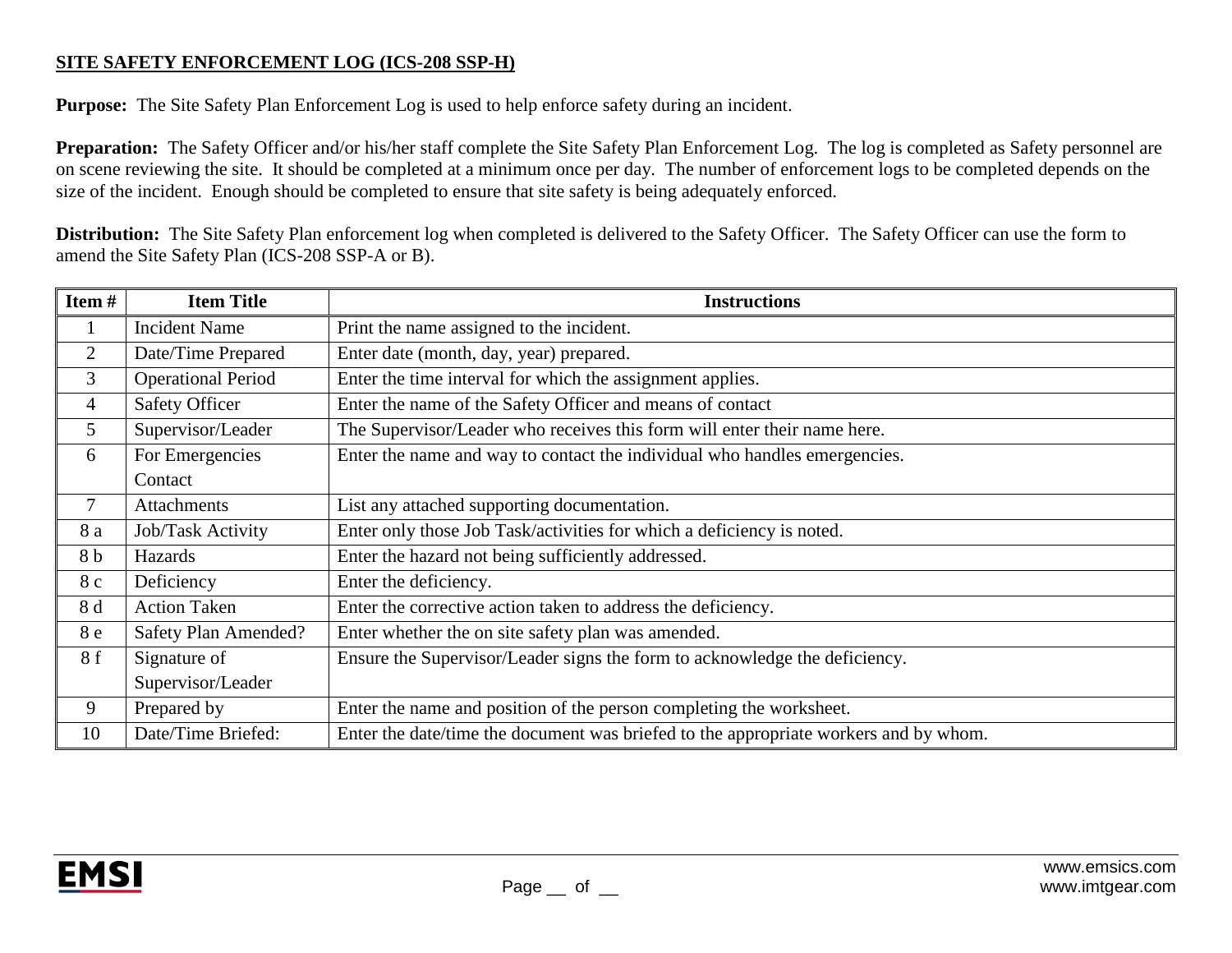| <b>ICS SSP WORKER</b><br><b>ACKNOWLEDGEMENT FORM</b>                                                                                           | 1. Incident Name | 2. Site Location: | 3. Attachments:   |                                              |
|------------------------------------------------------------------------------------------------------------------------------------------------|------------------|-------------------|-------------------|----------------------------------------------|
| 4. Type of Briefing                                                                                                                            | 5. Presented By: |                   | 6. Date Presented | 7. Time Presented                            |
| Safety Plan/Emergency Response Plan<br>$\Box$<br>Start Shift<br>Pre-Entry<br>$\Box$<br>End of Shift $\Box$<br>Exit<br>$\Box$<br>Specify Other: |                  |                   |                   |                                              |
| 8.a. Worker Name (Print)                                                                                                                       | 8.b. Signature*  |                   | 8.c. Date         | 8.d. Time                                    |
|                                                                                                                                                |                  |                   |                   |                                              |
|                                                                                                                                                |                  |                   |                   |                                              |
|                                                                                                                                                |                  |                   |                   |                                              |
|                                                                                                                                                |                  |                   |                   |                                              |
|                                                                                                                                                |                  |                   |                   |                                              |
|                                                                                                                                                |                  |                   |                   |                                              |
|                                                                                                                                                |                  |                   |                   |                                              |
|                                                                                                                                                |                  |                   |                   |                                              |
|                                                                                                                                                |                  |                   |                   |                                              |
|                                                                                                                                                |                  |                   |                   |                                              |
|                                                                                                                                                |                  |                   |                   |                                              |
|                                                                                                                                                |                  |                   |                   |                                              |
|                                                                                                                                                |                  |                   |                   |                                              |
|                                                                                                                                                |                  |                   |                   |                                              |
|                                                                                                                                                |                  |                   |                   |                                              |
|                                                                                                                                                |                  |                   |                   |                                              |
|                                                                                                                                                |                  |                   |                   |                                              |
|                                                                                                                                                |                  |                   |                   |                                              |
|                                                                                                                                                |                  |                   |                   |                                              |
|                                                                                                                                                |                  |                   |                   |                                              |
|                                                                                                                                                |                  |                   |                   |                                              |
| * By signing this document, I am stating that I have read and fully understand the plan and/or<br>information provided to me.                  |                  |                   |                   | <b>ICS-208 SSP-I: Worker Acknowledgement</b> |

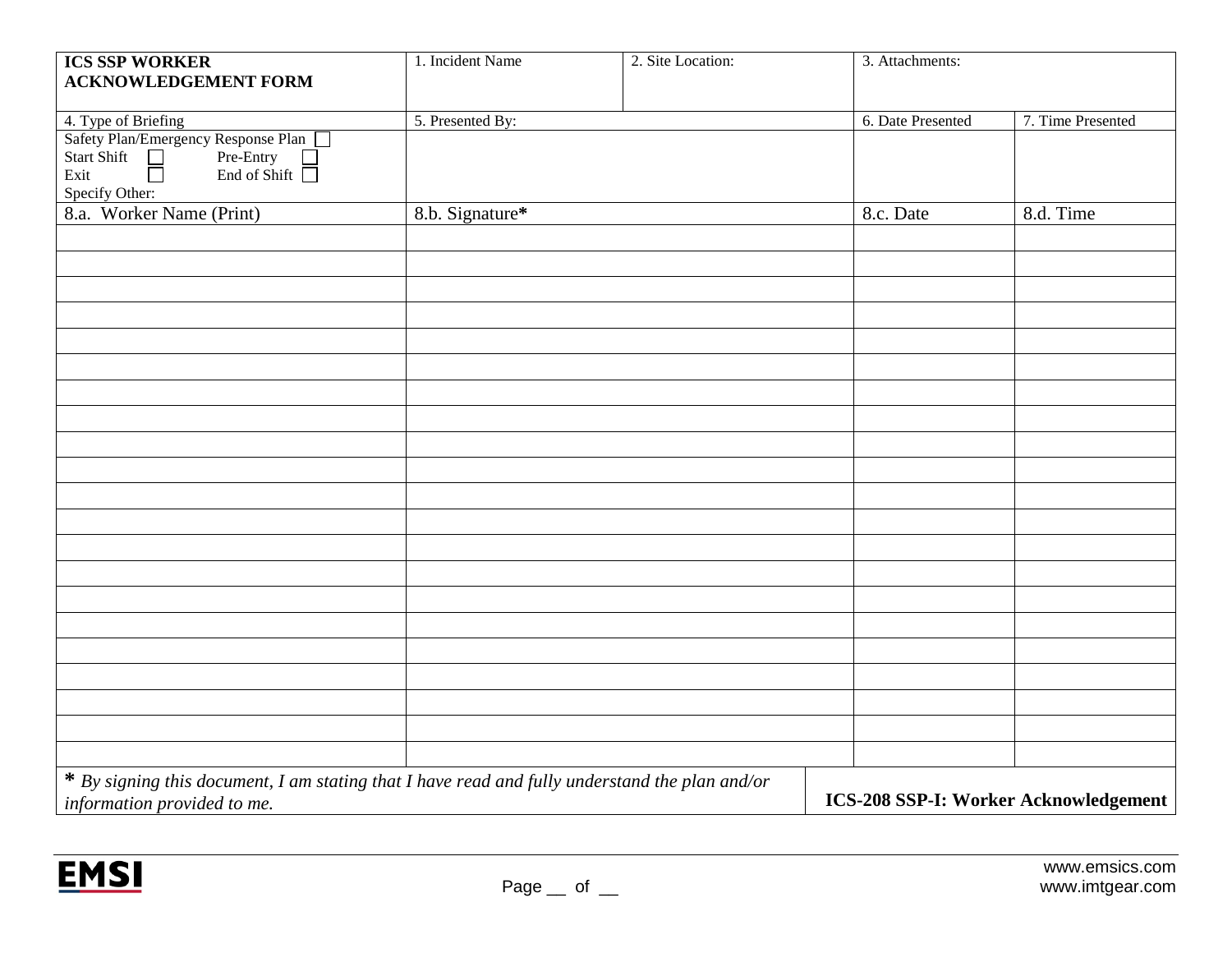### **WORKER ACKNOWLEDGEMENT FORM (ICS-208 SSP-I)**

**Purpose:** The Worker Acknowledgement form is used to document workers who have received safety briefings.

Preparation: Those personnel responsible for conducting safety briefings complete this form initially. Once the briefings are completed, workers who were briefed print their name, sign, date and indicate the time of the briefing.

| Item# | <b>Item Title</b>      | <b>Instructions</b>                                                                                           |
|-------|------------------------|---------------------------------------------------------------------------------------------------------------|
|       | <b>Incident Name</b>   | Print the name assigned to the incident.                                                                      |
| 2     | Site Location          | Indicate the location where the briefings are held.                                                           |
| 3     | <b>Attachments</b>     | Indicate any attachments used as part of the briefings.                                                       |
| 4     | Type of briefing       | Check the block next to the type of briefing.                                                                 |
| 5     | Presented by           | Enter the name of the person conducting the briefing.                                                         |
| 6     | Date Presented         | Enter the date of the briefing.                                                                               |
| −     | <b>Time Presented</b>  | Enter the time of the briefing.                                                                               |
| 8     | Worker Name,           | Workers receiving the briefing print their name, sign, date and enter the time they acknowledge the briefing. |
|       | Signature, Date & Time |                                                                                                               |

**Distribution:** This form is returned to the Safety Officer or designated representative at the end of each operational period.

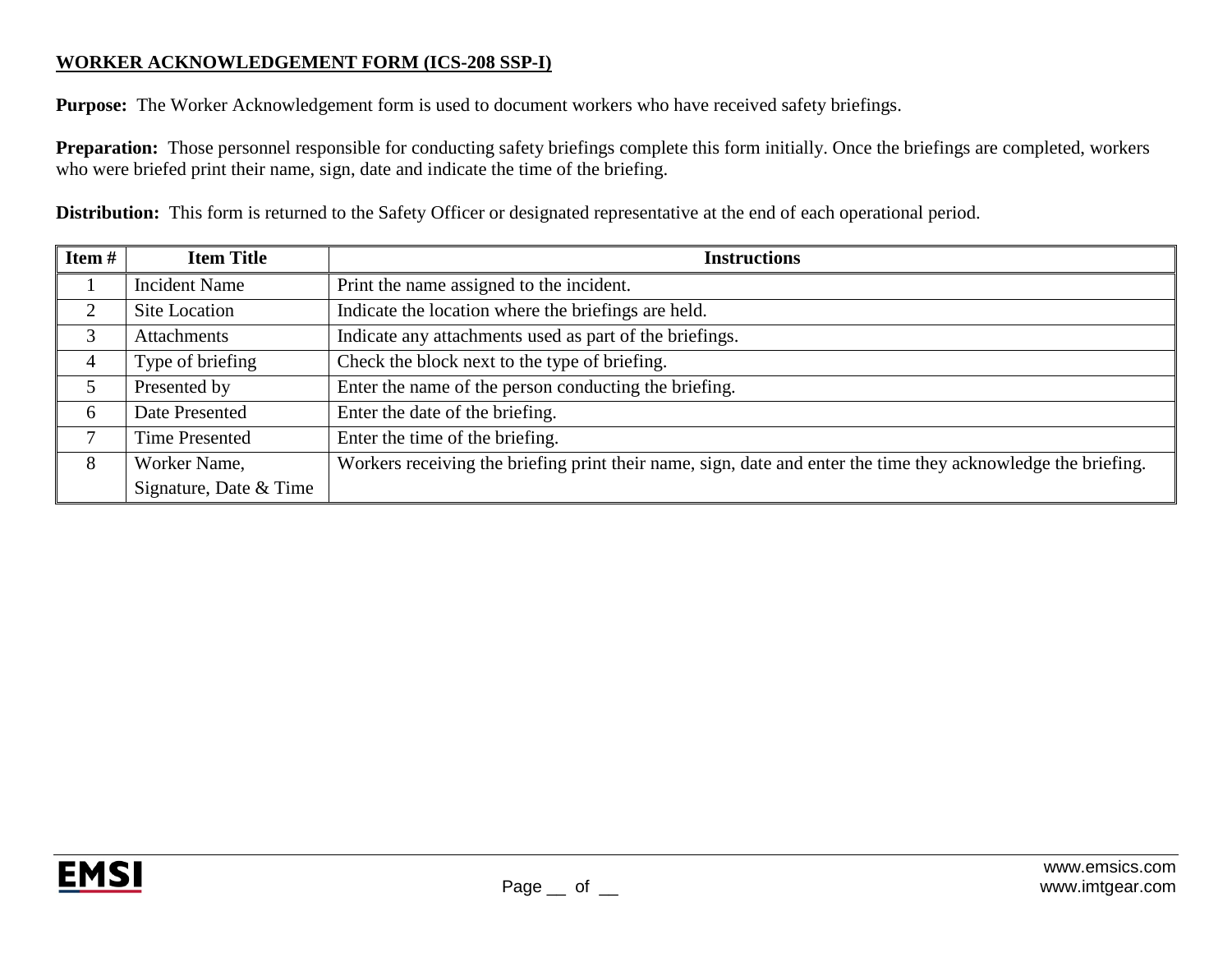| <b>ICS SSP: Emergency</b>         | 1. Incident Name                                                  | 2. Date/Time Prepared | 3. Operational                       | 4. Site Supervisor/Leader |  | 5. Location of Site  |
|-----------------------------------|-------------------------------------------------------------------|-----------------------|--------------------------------------|---------------------------|--|----------------------|
| <b>Safety &amp; Response Plan</b> |                                                                   |                       | Period                               |                           |  |                      |
| 1910.120 Compliance               |                                                                   |                       |                                      |                           |  |                      |
| <b>Checklist (Form A)</b>         |                                                                   |                       |                                      |                           |  |                      |
| 6.a. Cite: 1910.120               | 6.b. Requirement (sections that duplicate or explain are omitted) |                       | 6.c. ICS Form                        | 6.d. Check                |  | 6.e. Comments        |
| (q)(1)                            | Is the plan in writing?                                           |                       | SSP-A                                |                           |  |                      |
|                                   | $(1)$ Is the plan available for inspection by employees?          |                       | N/A                                  |                           |  | Performance based    |
| (q)(2)(i)                         | Does the plan address pre-emergency planning and coordination?    |                       | SSP-A                                |                           |  |                      |
| (ii)                              | Does it address personnel roles?                                  |                       | SSP-A                                |                           |  |                      |
| (ii)                              | Does it address lines of authority?                               |                       | SSP-A                                |                           |  |                      |
| (ii)                              | Does it address communications?                                   |                       | SSP-A                                |                           |  |                      |
| (iii)                             | Does it address emergency recognition?                            |                       | SSP-A                                |                           |  |                      |
| (iii)                             | Does it address emergency prevention?                             |                       | SSP-A                                |                           |  |                      |
| (iv)                              | Does it identify safe distances?                                  |                       | $\ensuremath{\mathsf{SSP\text{-}A}}$ |                           |  |                      |
| (iv)                              | Does it address places of refuge?                                 |                       | SSP-A                                |                           |  |                      |
| (v)                               | Does it address site security and control?                        |                       | SSP-A                                |                           |  |                      |
| (vi)                              | Does it identify evacuation routes?                               |                       | SSP-A                                |                           |  |                      |
| (vi)                              | Does it identify evacuation procedures?                           |                       | SSP-A                                |                           |  |                      |
| (vii)                             | Does it address decontamination?                                  |                       | SSP-A                                |                           |  |                      |
| (viii)                            | Does it address medical treatment and first aid?                  |                       | SSP-A                                |                           |  |                      |
| (ix)                              | Does it address emergency alerting procedures?                    |                       | SSP-A                                |                           |  |                      |
| (ix)                              | Does it address emergency response procedures                     |                       | SSP-A                                |                           |  |                      |
| (x)                               | Was the response critiqued?                                       |                       | $\rm N/A$                            |                           |  | Performance based    |
| (xi)                              | Does it identify Personal Protection Equipment?                   |                       | SSP-A                                |                           |  |                      |
| (xi)                              | Does it identify emergency equipment?                             |                       | SSP-A                                |                           |  |                      |
| (q)(3)(ii)                        | All the hazardous substances identified to the extent possible?   |                       | N/A                                  |                           |  | Performance based    |
| (ii)                              | All the hazardous conditions identified to the extent possible?   |                       | N/A                                  |                           |  | Performance based    |
| (ii)                              | Was site analysis addressed?                                      |                       | N/A                                  |                           |  | Performance based    |
| (ii)                              | Were engineering controls addressed?                              |                       | N/A                                  |                           |  | Performance based    |
| (ii)                              | Were exposure limits addressed?                                   |                       | N/A                                  |                           |  | Performance based    |
| (ii)                              | Were hazardous substance handling procedures addressed?           |                       | N/A                                  |                           |  | Performance based    |
| (iii)                             | Is the PPE appropriate for the hazards identified?                |                       | $\rm N/A$                            |                           |  | Performance based    |
| (iv)                              | Is respiratory protection worn when inhalation hazards present?   |                       | N/A                                  |                           |  | Performance based    |
| (v)                               | Is the buddy system used in the hazard zone?                      |                       | N/A                                  |                           |  | Performance based    |
| (vi)                              | Are backup personnel on standby?                                  |                       | N/A                                  |                           |  | Performance based    |
| (vi)                              | Are advanced first aid support personnel standing by?             |                       | N/A                                  |                           |  | Performance based    |
| (vii)                             | Has the ICS designated safety official been identified?           |                       | SSP-A                                |                           |  |                      |
| (vii)                             | Has the Safety Official evaluated the hazards?                    |                       | N/A                                  |                           |  | Performance based    |
| (viii)                            | Can the Safety Official communicate with IC immediately?          |                       | N/A                                  |                           |  | Performance based    |
| (ix)                              | Are appropriate decontamination procedures implemented?           |                       | N/A                                  |                           |  | Performance based    |
|                                   |                                                                   |                       |                                      |                           |  | <b>ICS-208 SSP-J</b> |

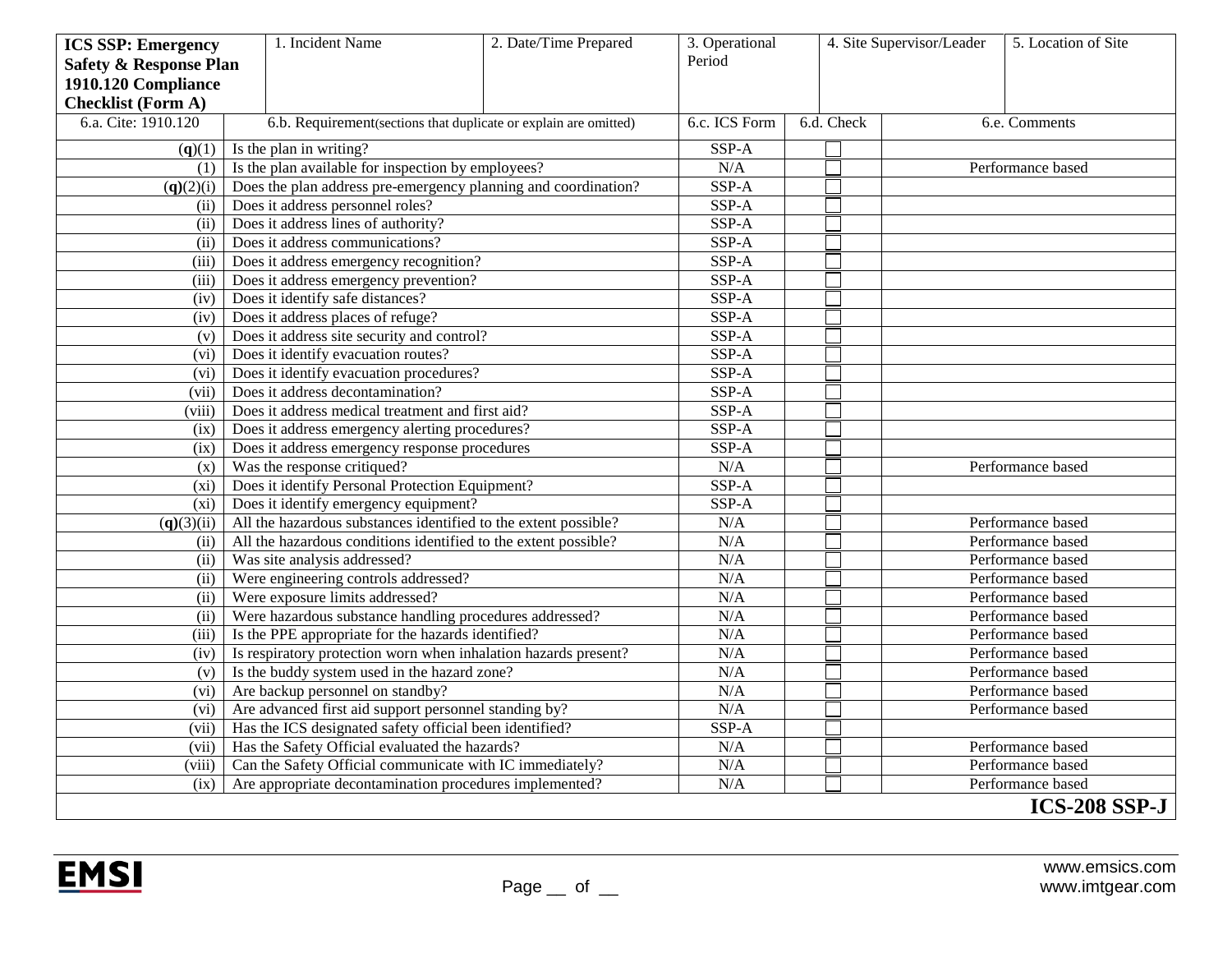#### **Emergency Safety & Response Plan Compliance Checklist Form A (ICS-208 SSP-J)**

**Purpose:** The Emergency Safety and Response Plan 1910.120 Compliance Checklist is to ensure that incident response operations are in compliance with Title 29, Code of Federal Regulations Part 1910.120, Hazardous Waste Operations and Emergency Response. It also identifies how form ICS-208 SSP-J can be used to satisfy the HAZWOPER requirements. This checklist is an optional form.

**Preparation:** The Emergency Safety and Response Plan 1910.120 Compliance Checklist is completed by the Safety Officer or his/her staff as frequently as necessary whenever the Safety Officer wants to ensure regulatory compliance. It is best used in conjunction with the Site Safety Plan Enforcement Log (ICS-208 SSP-H). Many of the requirements are performance based and are best evaluated on scene by the Safety Officer or his/her staff.

| Item $#$       | <b>Item Title</b>         | <b>Instructions</b>                                                                                       |
|----------------|---------------------------|-----------------------------------------------------------------------------------------------------------|
|                | <b>Incident Name</b>      | Print the name assigned to the incident.                                                                  |
| $\overline{2}$ | Date/Time Prepared        | Enter date (month, day, year) prepared.                                                                   |
| 3              | <b>Operational Period</b> | Enter the time interval for which the assignment applies.                                                 |
| $\overline{4}$ | Supervisor/Leader         | The Supervisor/Leader who receives this form will enter their name here.                                  |
| 5              | <b>Location of Site</b>   | Enter the site location.                                                                                  |
| 6 a            | Cites                     | These are the regulatory cites within 1910.120. The major headings are highlighted in bold. Informational |
|                |                           | cites or cites that are duplicative are not included.                                                     |
| 6 b            | Requirement               | This lists the requirement in a question format. Some require documentation or some form of action.       |
|                |                           |                                                                                                           |
| 6c             | <b>ICS</b> Form           | Lists those requirements covered by ICS-208 SSP-A.                                                        |
| 6 d            | <b>Check Block</b>        | Enter the check if the site satisfies the requirement.                                                    |
| 6f             | Comments                  | This provides additional information on the requirement. The user may also enter comments.                |
|                | Prepared by               | Enter the name and position of the person completing the worksheet.                                       |

**Distribution:** The Safety Officer should maintain The Emergency Safety and Response Plan (ERP) 1910.120 Compliance Checklist.

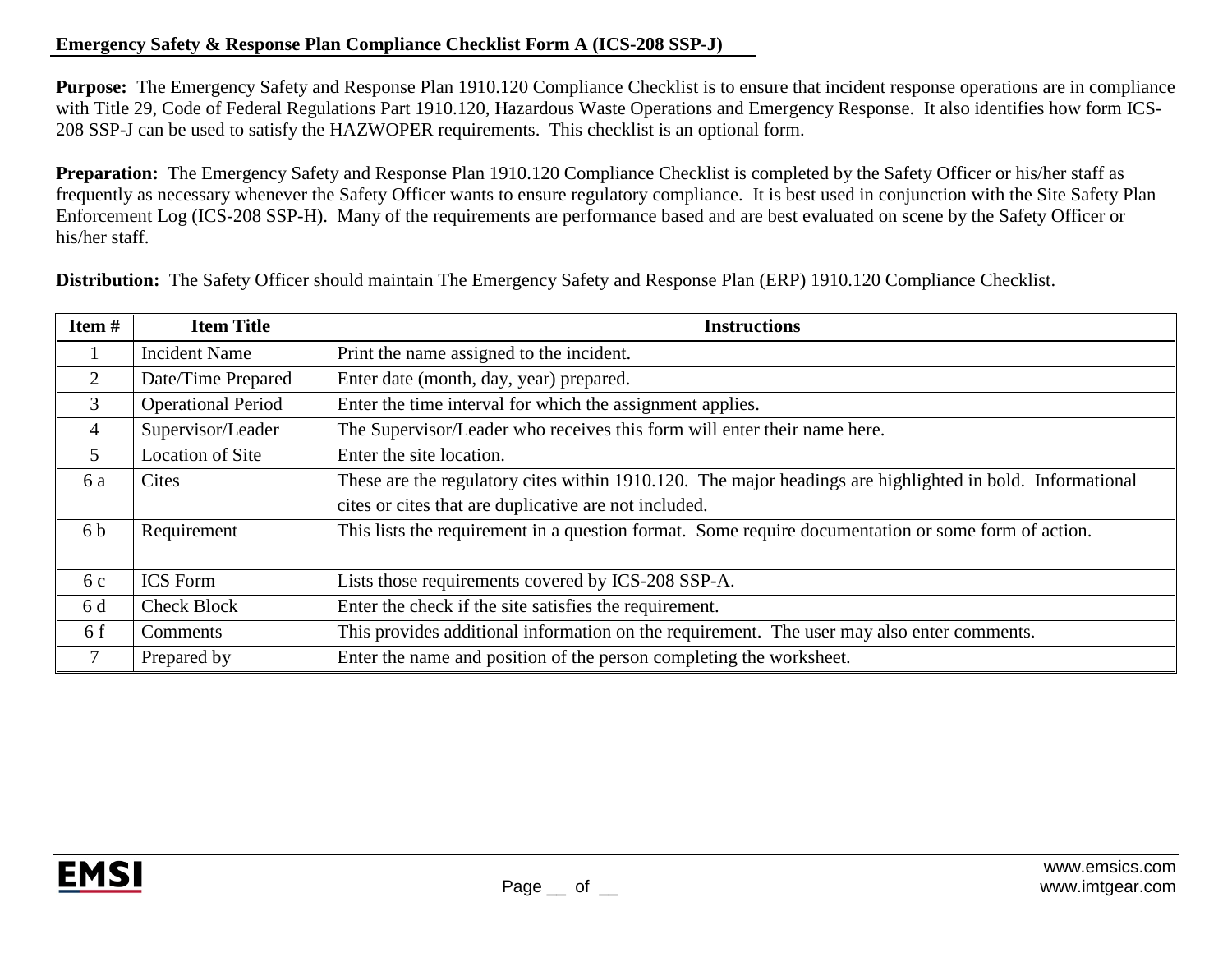| <b>ICS SSP: 1910.120</b>        |                                                              | 1. Incident Name                                                 | 2. Date/Time Prepared | 3. Operational<br>4. Site Supervisor/Leader |  |            | 5. Location of Site             |                                 |
|---------------------------------|--------------------------------------------------------------|------------------------------------------------------------------|-----------------------|---------------------------------------------|--|------------|---------------------------------|---------------------------------|
| <b>COMPLIANCE CHECKLIST</b>     |                                                              |                                                                  |                       | Period                                      |  |            |                                 |                                 |
| (Form B)                        |                                                              |                                                                  |                       |                                             |  |            |                                 |                                 |
| 6.a. Cite: 1910.120             |                                                              | 6.b. Requirement(sections that duplicate or explain are omitted) |                       | 6.c. ICS Form                               |  | 6.d. Check |                                 | 6.e. Comments                   |
| 1910.120 ( <b>b</b> )(1)(ii)(A) | Organizational structure?                                    |                                                                  |                       | 203                                         |  |            |                                 |                                 |
| (B)                             |                                                              | Comprehensive workplan?                                          |                       | <b>IAP</b>                                  |  |            |                                 | <b>Incident Action Plan</b>     |
| (C)                             | Site Safety Plan?                                            |                                                                  |                       | SSP-B                                       |  |            |                                 |                                 |
| (D)                             |                                                              | Safety and health training program?                              |                       | N/A                                         |  |            |                                 | Responsibility of each employer |
| (E)                             |                                                              | Medical surveillance program?                                    | N/A                   |                                             |  |            | Responsibility of each employer |                                 |
| (F)                             | <b>Employer SOPs?</b>                                        |                                                                  |                       | N/A                                         |  |            |                                 | Responsibility of each employer |
| (G)                             |                                                              | Written program related to site activities?                      | N/A                   |                                             |  |            |                                 |                                 |
| $(b)(1)(iii)$                   |                                                              | Site excavation meets shored or slope requirements in 1926?      |                       | N/A                                         |  |            |                                 |                                 |
| $(b)(2)(i)(D)$                  | Lines of communication?                                      |                                                                  |                       | 201 203 205                                 |  |            |                                 |                                 |
| $(b)3(iv)$                      | Training addressed?                                          |                                                                  |                       | N/A                                         |  |            |                                 | Responsibility of each employer |
| $(v)$ - $(vi)$                  |                                                              | Information and medical monitoring addressed?                    |                       | N/A                                         |  |            |                                 | Responsibility of each employer |
| (b)4(i)                         |                                                              | Site Safety Plan kept on site?                                   |                       | N/A                                         |  |            |                                 |                                 |
| (ii)(A)                         |                                                              | Safety and health hazard analysis conducted?                     |                       | N/A                                         |  |            |                                 |                                 |
| (B)                             |                                                              | Properly trained employees assigned to right jobs?               |                       |                                             |  |            |                                 |                                 |
| (C)                             | Personnel Protective Equipment issues addressed?             |                                                                  |                       | $\ensuremath{\mathsf{SSP\text{-}F}}$        |  |            |                                 |                                 |
| (E)                             | Frequency and types of air monitoring addressed?             |                                                                  |                       | SSP-E                                       |  |            |                                 |                                 |
| (F)                             | Site control measures in place?                              |                                                                  |                       | SSP-B                                       |  |            |                                 |                                 |
| (G)                             |                                                              | Decontamination procedures in place?                             |                       |                                             |  |            |                                 |                                 |
| (H)                             |                                                              | Emergency Response Plan in place?                                |                       |                                             |  |            |                                 |                                 |
| (1)                             |                                                              | Confined space entry procedures?                                 |                       | $SSP-B$                                     |  |            |                                 |                                 |
| (J)                             |                                                              | Spill containment program                                        |                       | SSP-B                                       |  |            |                                 |                                 |
| (iii)                           |                                                              | Pre-entry briefings conducted?                                   |                       | SSP-I                                       |  |            |                                 |                                 |
| (iv)                            |                                                              | Site Safety Plan effectiveness evaluated?                        |                       | SSP-H                                       |  |            |                                 |                                 |
| (c)(1)                          |                                                              | Site characterization done?                                      |                       | N/A                                         |  |            |                                 |                                 |
| (c)(2)                          |                                                              | Preliminary evaluation done by qualified person?                 |                       | N/A                                         |  |            |                                 |                                 |
| (c)(3)                          |                                                              | Hazard identification performed?                                 |                       | $SSP-B$                                     |  |            |                                 |                                 |
| (c)(4)(i)                       |                                                              | Location and size of site identified?                            |                       | $\overline{\text{SSP-B}}$                   |  |            |                                 |                                 |
| (ii)                            |                                                              | Response activities, job tasks identified?                       |                       | SSP-B                                       |  |            |                                 |                                 |
| (iii)                           |                                                              | Duration of tasks identified?                                    |                       | SSP-B                                       |  |            |                                 | Operational period              |
| (iv)                            | Site topography and accessibility addressed?                 |                                                                  |                       | SSP-C                                       |  |            |                                 |                                 |
| (v)                             | Health and safety hazards addressed?                         |                                                                  |                       | SSP-B                                       |  |            |                                 |                                 |
| (vi)                            | Dispersion pathways addressed?                               |                                                                  |                       | SSP-B                                       |  |            |                                 |                                 |
| (vii)                           | Status and capabilities of medical emergency response teams? |                                                                  |                       | 206                                         |  |            |                                 |                                 |
| (c)(5)(i)(iv)                   |                                                              | Chemical protective clothing addressed and properly selected?    |                       |                                             |  |            |                                 |                                 |
| (ii)                            |                                                              | Respiratory protection addressed?                                |                       | SSP-B and F                                 |  |            |                                 |                                 |
| (iii)                           |                                                              | Level B used for unknowns?                                       |                       | N/A                                         |  |            |                                 |                                 |
|                                 |                                                              |                                                                  |                       |                                             |  |            |                                 | ICS-208 SSP-K: Page $1$         |

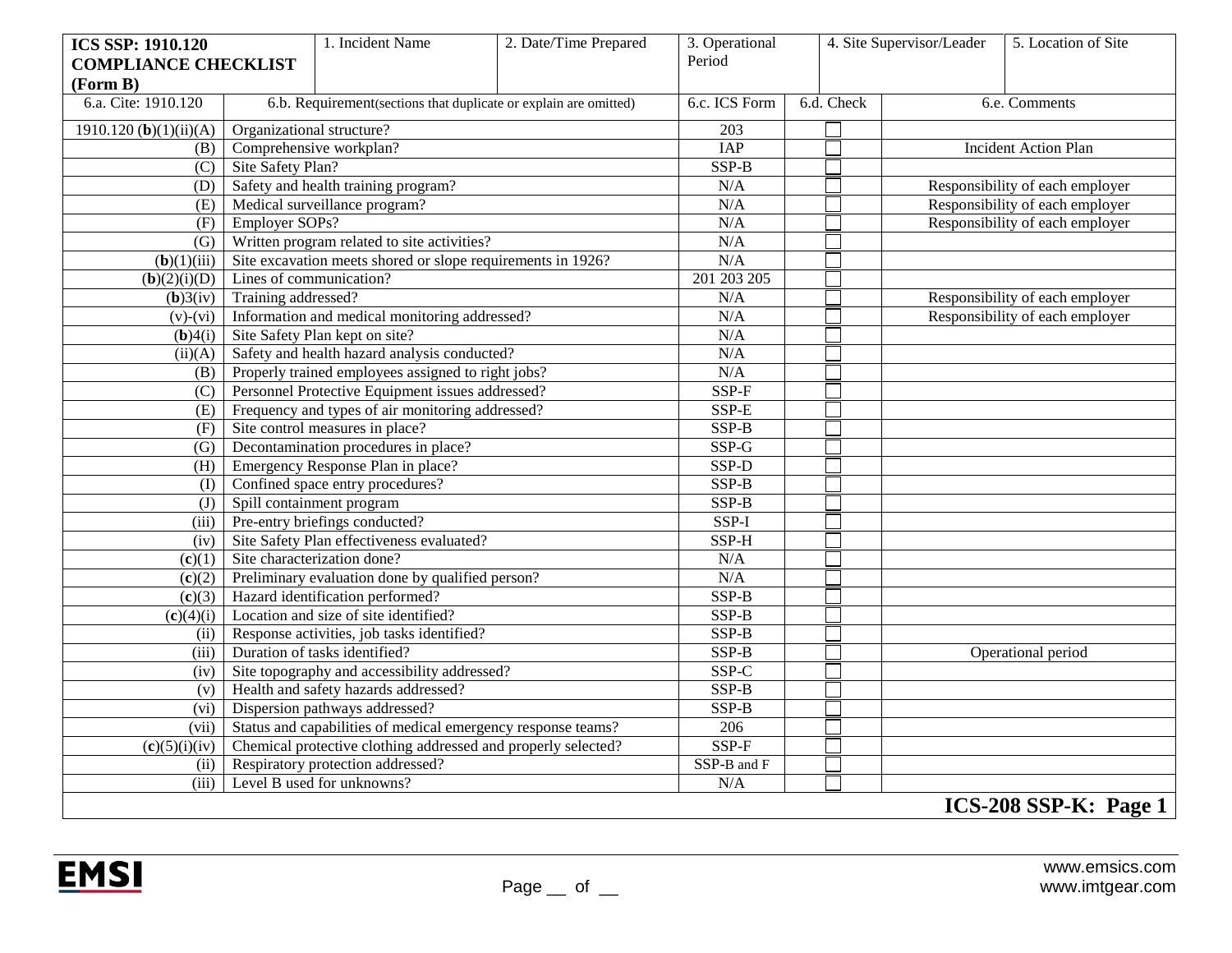| ICS SSP: 1910.120 COMPLIANCE |                                                        | 1. Incident Name                                                         | 2. Date/Time Prepared |                                      |  | 3. Operational Period |                            |
|------------------------------|--------------------------------------------------------|--------------------------------------------------------------------------|-----------------------|--------------------------------------|--|-----------------------|----------------------------|
| <b>CHECKLIST</b> (Form B)    |                                                        |                                                                          |                       |                                      |  |                       |                            |
|                              |                                                        |                                                                          |                       |                                      |  |                       |                            |
| 6.a. Cite: 1910.120          |                                                        | 6.b. Requirement(sections that duplicate or explain are omitted)         |                       | 6.c. ICS Form                        |  | 6.d. Check            | 6.e. Comments              |
| 1910.120(c)(6)(i)            | Monitoring for ionization conducted?                   |                                                                          |                       | SSP-E                                |  |                       |                            |
| (ii)                         |                                                        | Monitoring conducted for IDLH conditions?                                |                       | SSP-E                                |  |                       |                            |
| (iii)                        |                                                        | Personnel looking out for dangers of IDLH environments?                  |                       | N/A<br>SSP-E                         |  |                       |                            |
| (iv)                         |                                                        | Ongoing air monitoring program in place?                                 |                       |                                      |  |                       |                            |
| (c)(7)                       |                                                        | Employees informed of potential hazard occurrence?                       |                       | $SSP-B$                              |  |                       |                            |
| (c)(8)                       |                                                        | Properties of each chemical made aware to employees?                     |                       | SSP-B                                |  |                       |                            |
| (d)(1)                       |                                                        | Appropriate site control procedures in place?                            |                       | IAP, SSP-B                           |  |                       |                            |
| (d)(2)                       |                                                        | Site control program developed during planning stages?                   |                       | IAP, SSP-B                           |  |                       |                            |
|                              |                                                        | $(d)(3)$ Site map, work zones, alarms, communications addressed?         |                       | IAP, SSP-B                           |  |                       |                            |
| (g)(1)(i)                    |                                                        | Engineering, admin controls considered?                                  |                       | SSP-B                                |  |                       |                            |
| (iii)                        |                                                        | Personnel not rotated to reduce exposures?                               |                       | $\rm N/A$                            |  |                       |                            |
| (g)(5)(i)                    |                                                        | PPE selection criteria part of employer's program?                       |                       | N/A                                  |  |                       | Responsibility of employer |
| (ii)                         | PPE use and limitations identified?                    |                                                                          |                       | SSP-F                                |  |                       |                            |
| (iii)                        | Work mission duration identified?                      |                                                                          |                       | SSP-F                                |  |                       |                            |
| (iv)                         | PPE properly maintained and stored?                    |                                                                          |                       | $\rm N/A$                            |  |                       | Responsibility of employer |
| (vi)                         |                                                        | Are employees properly trained and fitted with PPE?                      |                       | N/A                                  |  |                       | Responsibility of employer |
| (vii)                        |                                                        | Are donning and doffing procedures identified?                           |                       | $SSP-F$                              |  |                       |                            |
| (viii)                       |                                                        | Are inspection procedures properly identified?                           |                       | SSP-F                                |  |                       |                            |
| (ix)                         | Is a PPE evaluation program in place?                  |                                                                          |                       | $\ensuremath{\mathsf{SSP\text{-}F}}$ |  |                       |                            |
| $(h)$ (3)                    | Periodic monitoring conducted?                         |                                                                          |                       | SSP-E                                |  |                       |                            |
| (k)(2)(i)                    |                                                        | Have decontamination procedures been established?                        |                       | $SSP-G$                              |  |                       |                            |
| (ii)                         |                                                        | Are procedures in place for contamination avoidance?                     |                       | $SSP-G$                              |  |                       |                            |
| (iii)                        |                                                        | Is personal clothing properly deconned prior to leaving the site?        |                       | $SSP-G$                              |  |                       |                            |
| (iv)                         |                                                        | Are decontamination deficiencies identified and corrected?               |                       | SSP-H                                |  |                       |                            |
| (k)(3)                       |                                                        | Are decontamination lines in the proper location?                        |                       | SSP-C                                |  |                       |                            |
| ( <b>k</b> )(4)              |                                                        | Are solutions/equipment used in decon properly disposed of?              |                       | N/A                                  |  |                       |                            |
| (k)(6)                       |                                                        | Is protective clothing and equipment properly secured?                   |                       | N/A                                  |  |                       |                            |
|                              |                                                        | $(k)(7)$ If cleaning facilities are used, are they aware of the hazards? |                       | N/A                                  |  |                       |                            |
|                              |                                                        | $(k)(8)$ Have showers and change rooms provided, if necessary?           |                       | N/A                                  |  |                       |                            |
| (l)(1)(iii)                  |                                                        | Are provisions for reporting emergencies identified?                     |                       | SSP-D                                |  |                       |                            |
| (iv)                         | Are safe distances and places of refuge identified?    |                                                                          |                       | SSP-B and C                          |  |                       |                            |
| (v)                          | Site security and control addressed in emergencies?    |                                                                          |                       | SSP-D                                |  |                       |                            |
| (vi)                         | Evacuation routes and procedures identified?           |                                                                          |                       | SSP-D                                |  |                       |                            |
| (vii)                        | Emergency decontamination procedures developed?        |                                                                          |                       | SSP-D                                |  |                       |                            |
| (ix)                         | Emergency alerting and response procedures identified? |                                                                          |                       | $SSP-D$                              |  |                       |                            |
| (x)                          | Response teams critiqued and followup performed?       |                                                                          | SSP-H                 |                                      |  |                       |                            |
| $(x_i)$                      |                                                        | Emergency PPE and equipment available?                                   |                       | SSP-D                                |  |                       |                            |
|                              |                                                        |                                                                          |                       |                                      |  |                       | ICS-208 SSP-K: Page $2$    |

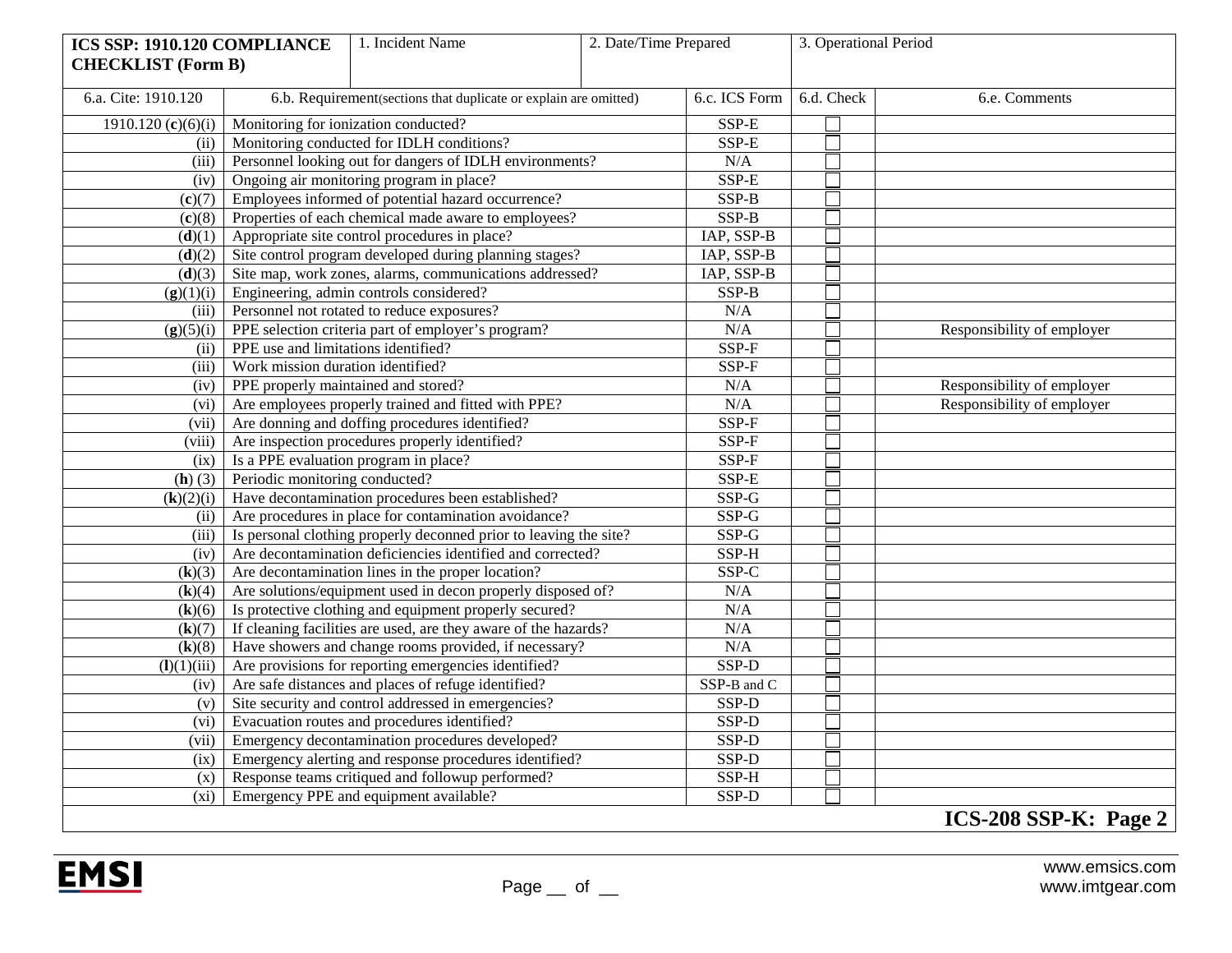| 1. Incident Name<br>ICS SSP: 1910.120 COMPLIANCE |                                                            |                                                                  | 2. Date/Time Prepared |                | 3. Operational Period |                         |
|--------------------------------------------------|------------------------------------------------------------|------------------------------------------------------------------|-----------------------|----------------|-----------------------|-------------------------|
| <b>CHECKLIST</b> (Form B)                        |                                                            |                                                                  |                       |                |                       |                         |
|                                                  |                                                            |                                                                  |                       |                |                       |                         |
| 6.a. Cite:                                       |                                                            | 6.b. Requirement(sections that duplicate or explain are omitted) |                       | 6.c. ICS       | 6.d. Check            | 6.e. Comments           |
|                                                  |                                                            |                                                                  |                       | Form           |                       |                         |
| 1910.120 $(l)(3)(i)$                             |                                                            | Emergency notification procedures identified?                    |                       | SSP-D          |                       |                         |
| (ii)                                             |                                                            | Emergency response plan separate from Site Safety Plan?          |                       | SSP-D<br>SSP-D |                       |                         |
| (iii)                                            |                                                            | Emergency response plan compatible with other plans?             |                       |                |                       |                         |
| (iv)                                             |                                                            | Emergency response plan rehearsed regularly?                     |                       |                |                       |                         |
| (v)                                              |                                                            | Emergency response plan maintained and kept current?             |                       |                |                       |                         |
| 1910.165 (b)(2)                                  | levels?                                                    | Can alarms be seen/heard above ambient light and noise           |                       | N/A            |                       |                         |
| $(b)(3)$                                         |                                                            | Are alarms distinct and recognizable?                            |                       |                |                       |                         |
| $(b)(4)$                                         |                                                            | Are employees aware of the alarms and are they accessible?       |                       | $SSP-D$        |                       |                         |
| $(b)(5)$                                         |                                                            | Are emergency phone numbers, radio frequencies clearly           |                       | 206            |                       |                         |
|                                                  | posted?                                                    |                                                                  |                       |                |                       |                         |
| (b)(6)                                           |                                                            | Signaling devices in place where there are 10 or more workers?   |                       | IAP            |                       |                         |
| (c)(1)                                           |                                                            | Are alarms like steam whistles, air horns being used?            |                       | IAP            |                       |                         |
| (d)(3)                                           |                                                            | Are backup alarms available?                                     |                       | IAP            |                       |                         |
| (m)                                              |                                                            | Are areas adequately illuminated?                                |                       | IAP            |                       |                         |
| (n)(1)(i)                                        |                                                            | Is an adequate supply of potable water available?                |                       | IAP            |                       |                         |
| (ii)                                             |                                                            | Are drinking water containers equipped with a tap?               |                       | IAP            |                       |                         |
| (iii)                                            |                                                            | Are drinking water containers clearly marked?                    |                       | IAP            |                       |                         |
| (iv)                                             |                                                            | Is a drinking cup receptacle available and clearly marked?       |                       | IAP            |                       |                         |
| (n)(2)(i)                                        |                                                            | Are non-potable water containers clearly marked?                 |                       | IAP            |                       |                         |
| (n)(3)(i)                                        |                                                            | Are their sufficient toilets available?                          |                       | IAP            |                       |                         |
| (n)(4)                                           |                                                            | Have food handling issues been addressed?                        |                       |                |                       |                         |
| (n)(6)                                           | Have adequate wash facilities been provided outside hazard |                                                                  |                       | IAP            |                       |                         |
|                                                  | zone?                                                      |                                                                  |                       |                |                       |                         |
| (n)(7)                                           | If response is greater than 6 months, have showers been    |                                                                  |                       | <b>IAP</b>     | $\Box$                |                         |
|                                                  | provided?                                                  |                                                                  |                       |                |                       |                         |
| 7. Prepared By:                                  |                                                            |                                                                  |                       |                |                       |                         |
|                                                  |                                                            |                                                                  |                       |                |                       | ICS-208 SSP-K: Page $3$ |

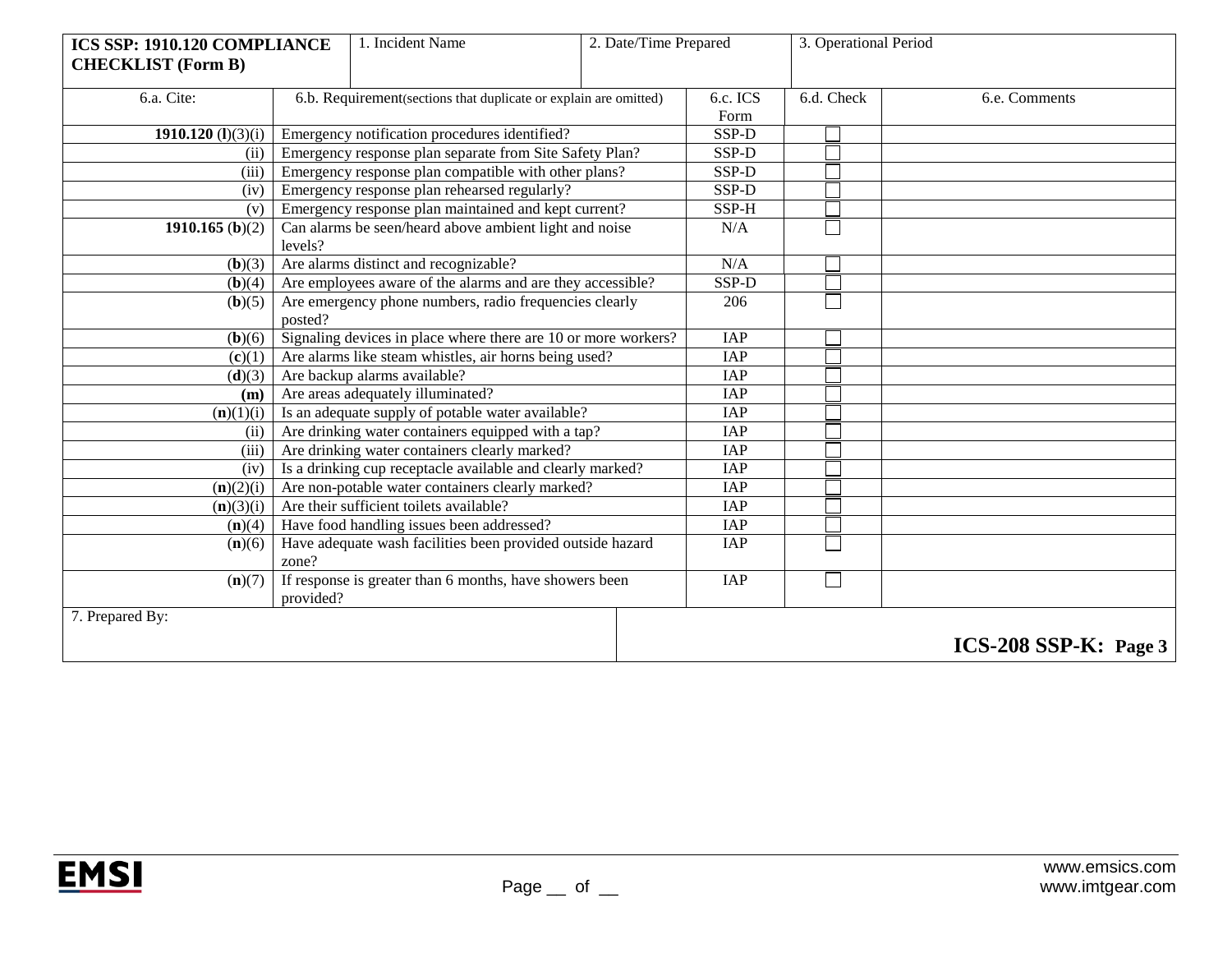## **HAZWOPER 1910.120 COMPLIANCE CHECKLIST FORM B (ICS-208 SSP-K)**

**Purpose:** The HAZWOPER 1910.120 Compliance Checklist is to ensure that incident response operations are in compliance with Title 29, Code of Federal Regulations Part 1910.120, Hazardous Waste Operations and Emergency Response. It also identifies how other ICS forms can be used to satisfy the HAZWOPER requirements. This is an optional form.

**Preparation:** The HAZWOPER 1910.120 Compliance Checklist is completed by the Safety Officer or his/her staff as frequently as necessary whenever the Safety Officer wants to ensure regulatory compliance. It is best used in conjunction with the Site Safety Plan Enforcement Log (ICS-208 SSP-H). The Site Safety Plan Forms (A-G) best meet some of the requirements. The Incident Action Plan is suited to address other requirements, and the Safety Officer should ensure the IAP addresses them. Other requirements are performance based and are best evaluated on scene by the Safety Officer or his/her staff.

**Distribution:** The HAZWOPER 1910.120 Compliance Checklist should be maintained by the Safety Officer.

| Item#          | <b>Item Title</b>         | <b>Instructions</b>                                                                                                |
|----------------|---------------------------|--------------------------------------------------------------------------------------------------------------------|
|                | <b>Incident Name</b>      | Print the name assigned to the incident.                                                                           |
| $\overline{2}$ | Date/Time                 | Enter date (month, day, year) prepared.                                                                            |
|                | Prepared                  |                                                                                                                    |
| 3              | <b>Operational Period</b> | Enter the time interval for which the assignment applies.                                                          |
| 4              | Supervisor/Leader         | The Supervisor/Leader who receives this form will enter their name here.                                           |
| $5^{\circ}$    | <b>Location of Site</b>   | Enter the site location.                                                                                           |
| 6.a.           | Cites                     | These are the regulatory cites within 1910.120. The major headings are highlighted in bold. Informational cites or |
|                |                           | cites that are duplicative are not included.                                                                       |
| 6.b.           | Requirement               | This lists the requirement in a question format. Some require documentation or some form of action.                |
|                |                           |                                                                                                                    |
| 6.c.           | <b>ICS</b> Form           | Lists those ICS Forms that cover the requirement. IAP designations means it should be covered in IAP, it does      |
|                |                           | not guarantee it is covered. The Safety Officer must ensure this.                                                  |
| 6.d.           | <b>Check Block</b>        | Enter the check if the site satisfies the requirement.                                                             |
| 6.e.           | Comments                  | This provides information on where else the requirement may be met. The user may also enter comments.              |
|                | Prepared by               | Enter the name and position of the person completing the worksheet.                                                |

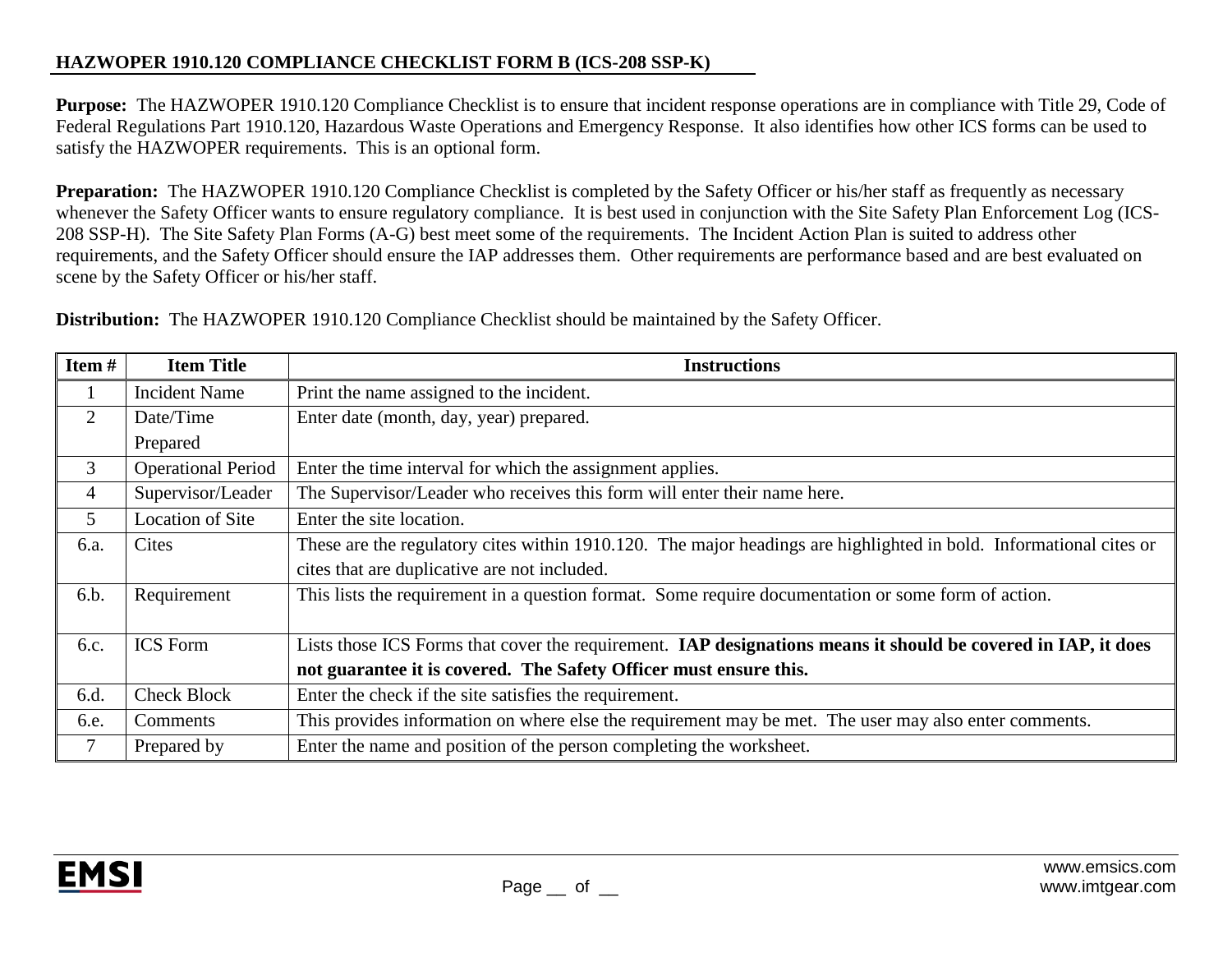| <b>ICS SSP: 1910.120</b>   | 1. Incident Name                                                                                                                   | 4. Safety Officer (include method of                                                                                                                  |  |            |                                                         |  |  |
|----------------------------|------------------------------------------------------------------------------------------------------------------------------------|-------------------------------------------------------------------------------------------------------------------------------------------------------|--|------------|---------------------------------------------------------|--|--|
| <b>DRUM COMPLIANCE</b>     |                                                                                                                                    |                                                                                                                                                       |  |            | contact):                                               |  |  |
| <b>CHECKSHEET</b>          |                                                                                                                                    |                                                                                                                                                       |  |            |                                                         |  |  |
| 5. Supervisor/Leader       | 6. Location and Size of Site                                                                                                       | 7. For Emergencies Contact:                                                                                                                           |  |            | 8. Note: tanks and vaults should also be treated in the |  |  |
|                            |                                                                                                                                    |                                                                                                                                                       |  |            | same manner as described below [1910.120(j)(9)].        |  |  |
|                            |                                                                                                                                    |                                                                                                                                                       |  |            | Many can also pose confined space hazards.              |  |  |
| 9.a. Cite: 1910.120 (Cites |                                                                                                                                    |                                                                                                                                                       |  |            |                                                         |  |  |
| that duplicate or explain  |                                                                                                                                    | 9.b. Requirement                                                                                                                                      |  | 9.c. Check | 9.d. Comments                                           |  |  |
| requirements are omitted)  |                                                                                                                                    |                                                                                                                                                       |  |            |                                                         |  |  |
| (j)(1)(ii)                 | Drums meet DOT, OSHA, EPA regs for waste they contain, including shipment?                                                         |                                                                                                                                                       |  |            |                                                         |  |  |
| (iii)                      | Drums inspected and integrity ensured prior to movement?                                                                           |                                                                                                                                                       |  |            |                                                         |  |  |
| (iii)                      | Or drums moved to an accessible location (staging area) prior to movement?                                                         |                                                                                                                                                       |  |            |                                                         |  |  |
| (iv)                       | Unlabelled drums treated as unknown until properly identified and labeled?<br>Site activities organized to minimize drum handling? |                                                                                                                                                       |  |            |                                                         |  |  |
| (v)<br>(vi)                | Employers properly warned about the hazards of moving and handling drums?                                                          |                                                                                                                                                       |  |            |                                                         |  |  |
| (vii)                      | Suitable overpack drums are available for addressing leaking and ruptured drums?                                                   |                                                                                                                                                       |  |            |                                                         |  |  |
| (viii)                     | Leaking materials from drums properly contained?                                                                                   |                                                                                                                                                       |  |            |                                                         |  |  |
| (ix)                       | Are drums that cannot be moved, emptied of contents with transfer equipment?                                                       |                                                                                                                                                       |  |            |                                                         |  |  |
| (x)                        | Are suspect buried drums surveyed with underground detection system?                                                               |                                                                                                                                                       |  |            |                                                         |  |  |
| (xi)                       |                                                                                                                                    |                                                                                                                                                       |  |            |                                                         |  |  |
| (xii)                      |                                                                                                                                    | Are soil and covering material above buried drums removed with caution?<br>Is the proper extinguishing equipment on scene to control incipient fires? |  |            |                                                         |  |  |
| (j)(2)(i)                  | Are airlines on supplied air systems protected from leaking drums?                                                                 |                                                                                                                                                       |  |            |                                                         |  |  |
| (ii)                       | Are employees at a safe distance, using remote equipment, when handling explosive drums?                                           |                                                                                                                                                       |  |            |                                                         |  |  |
| (iii)                      | Are explosive shields in plane to protect workers opening explosive drums?                                                         |                                                                                                                                                       |  |            |                                                         |  |  |
| (iv)                       | Is response equipment positioned behind shields when shields are used?                                                             |                                                                                                                                                       |  |            |                                                         |  |  |
| (v)                        | Are non-sparking tools used in flammable or potentially flammable atmospheres?                                                     |                                                                                                                                                       |  |            |                                                         |  |  |
| (vi)                       | Are drums under extreme pressure opened slowly $&$ workers protected by shields/distance?                                          |                                                                                                                                                       |  |            |                                                         |  |  |
| (vii)                      | Are workers prohibited from standing and working on drums?                                                                         |                                                                                                                                                       |  |            |                                                         |  |  |
| (j)(3)                     | Is the drum handling equipment positioned and operated to minimize sources of ignition?                                            |                                                                                                                                                       |  |            |                                                         |  |  |
| (j)(5)(i)                  | For shock sensitive drums, have all non-essential employees been evacuated?                                                        |                                                                                                                                                       |  |            |                                                         |  |  |
| (ii)                       | For shock sensitive drums: is handling equipment provided with shields to protect workers?                                         |                                                                                                                                                       |  |            |                                                         |  |  |
| (iii)                      | Are alarms that announce start/finish of explosive drum handling actions in place?                                                 |                                                                                                                                                       |  |            |                                                         |  |  |
| (iv)                       | Are continuous communications in place between the drum handling site $\&$ command post?                                           |                                                                                                                                                       |  |            |                                                         |  |  |
| (v)                        | Are drums under pressure properly controlled for prior to handling?                                                                |                                                                                                                                                       |  |            |                                                         |  |  |
| (vi)                       | Are drums containing packaged laboratory wastes treated as shock sensitive?                                                        |                                                                                                                                                       |  |            |                                                         |  |  |
| (j)(6)(i)                  | Are lab packs opened by trained and experienced personnel?                                                                         |                                                                                                                                                       |  |            |                                                         |  |  |
| (ii)                       | Are lab packs showing crystallization treated as shock sensitive?                                                                  |                                                                                                                                                       |  |            |                                                         |  |  |
| $(j)(8)(ii - iii)$         | Are drum staging areas manageable with marked access and egress?                                                                   |                                                                                                                                                       |  |            |                                                         |  |  |
| (iv)                       | Is bulking of drums conducted only after drum contents have been properly identified?                                              |                                                                                                                                                       |  |            |                                                         |  |  |
| 10. Prepared By:           |                                                                                                                                    |                                                                                                                                                       |  |            |                                                         |  |  |
|                            |                                                                                                                                    |                                                                                                                                                       |  |            | Form SSP-L                                              |  |  |